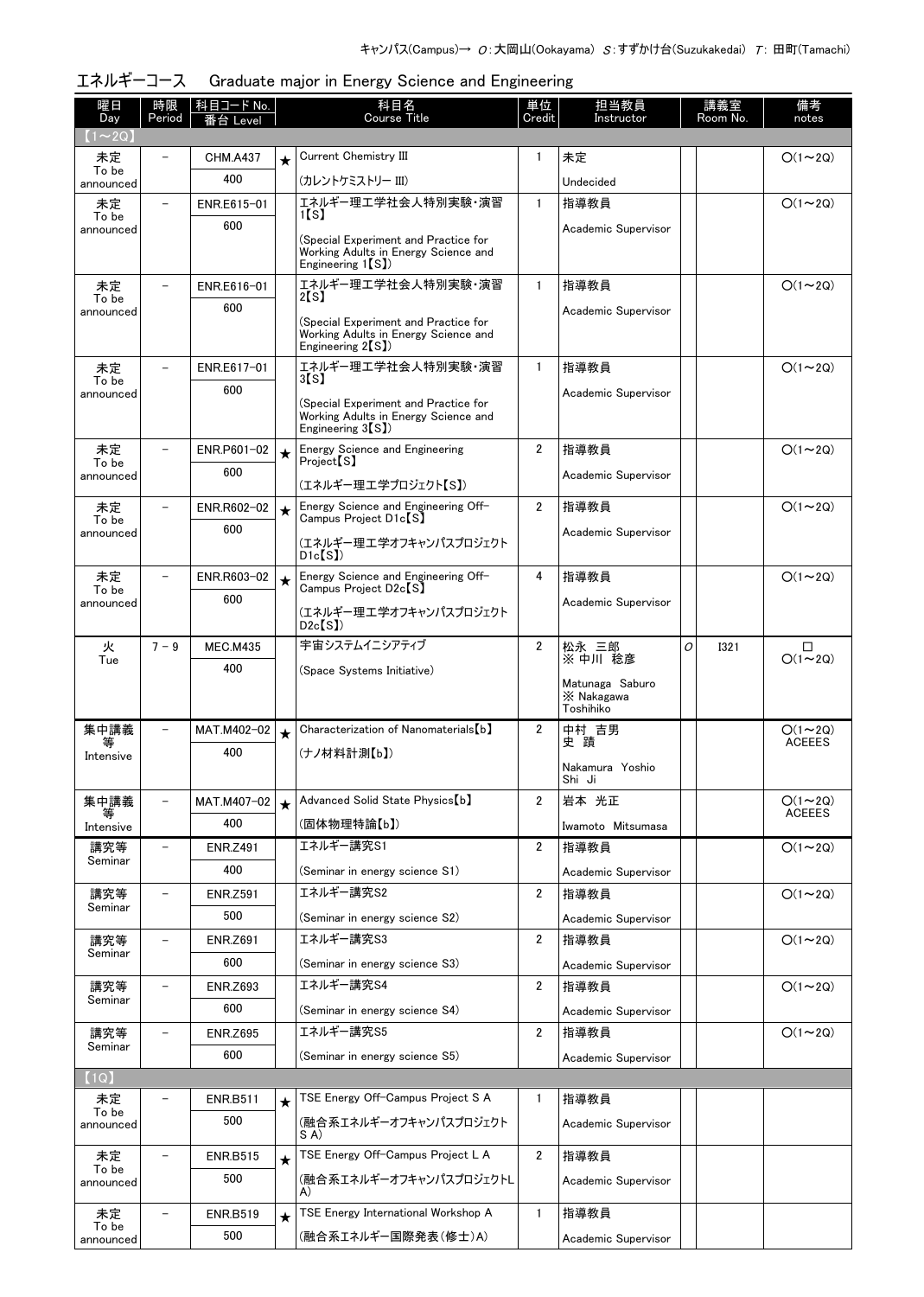| 曜日<br>Day          | 時限<br>Period             | 科目コード No.<br>番台 Level |         | 科目名<br><b>Course Title</b>                            | 単位<br>Credit   | 担当教員<br>Instructor                     |   | 講義室<br>Room No.  | 備考<br>notes                            |
|--------------------|--------------------------|-----------------------|---------|-------------------------------------------------------|----------------|----------------------------------------|---|------------------|----------------------------------------|
| (1Q)               |                          |                       |         |                                                       |                |                                        |   |                  |                                        |
| 未定                 |                          | ENR.E601-01           |         | 実践プレゼンテーションA                                          | 1              | 指導教員                                   |   |                  |                                        |
| To be<br>announced |                          | 600                   |         | (Practical Presentation A)                            |                | Academic Supervisor                    |   |                  |                                        |
| 未定                 | $\overline{\phantom{0}}$ | ENR.E602-01           |         | 実践プレゼンテーションB                                          | $\mathbf{1}$   | 指導教員                                   |   |                  |                                        |
| To be<br>announced |                          | 600                   |         | (Practical Presentation B)                            |                | Academic Supervisor                    |   |                  |                                        |
| 未定                 | $\overline{\phantom{0}}$ | ENR.E603-01           |         | 実践プレゼンテーションC                                          | $\mathbf{1}$   | 指導教員                                   |   |                  |                                        |
| To be<br>announced |                          | 600                   |         | (Practical Presentation C)                            |                | Academic Supervisor                    |   |                  |                                        |
| 未定                 |                          | ENR.E604-01           | $\star$ | International scientific presentation A               | $\mathbf{1}$   | 指導教員                                   |   |                  |                                        |
| To be<br>announced |                          | 600                   |         | (国際学術プレゼンテーションA)                                      |                | Academic Supervisor                    |   |                  |                                        |
| 未定                 |                          | ENR.E605-01           | $\star$ | International scientific presentation B               | $\mathbf{1}$   | 指導教員                                   |   |                  |                                        |
| To be<br>announced |                          | 600                   |         | (国際学術プレゼンテーションB)                                      |                | Academic Supervisor                    |   |                  |                                        |
| 未定                 | $\overline{\phantom{0}}$ | ENR.E606-01           | $\star$ | International scientific presentation C               | $\mathbf{1}$   | 指導教員                                   |   |                  |                                        |
| To be<br>announced |                          | 600                   |         | (国際学術プレゼンテーションC)                                      |                | Academic Supervisor                    |   |                  |                                        |
| 未定                 | $\overline{\phantom{0}}$ | ENR.E609-01           |         | アカデミック ティーチング                                         | $\mathbf{1}$   | 指導教員                                   |   |                  |                                        |
| To be<br>announced |                          | 600                   |         | (Academic teaching)                                   |                | Academic Supervisor                    |   |                  |                                        |
| 未定                 | $\overline{\phantom{0}}$ | ENR.E613-01           |         | エネルギー学理実践研究C                                          | $\mathbf{1}$   | 指導教員                                   |   |                  |                                        |
| To be<br>announced |                          | 600                   |         | (Practical research in energy science C)              |                | Academic Supervisor                    |   |                  |                                        |
| 未定                 | $\overline{\phantom{0}}$ | ENR.E614-01           |         | エネルギー学理実践研究D                                          | $\mathbf{1}$   | 指導教員                                   |   |                  |                                        |
| To be<br>announced |                          | 600                   |         | (Practical research in energy science D)              |                | Academic Supervisor                    |   |                  |                                        |
| 月                  | $1 - 2$                  | CAP.I405              | $\star$ | <b>Environmental Chemistry</b>                        | $\overline{2}$ | 吉田 尚弘                                  | S | G114             | $\bullet$ (Mon Thu)                    |
| Mon                |                          | 400                   |         | (環境化学)                                                |                | 豊田 栄ほか                                 |   |                  | <b>ACEEES</b>                          |
|                    |                          |                       |         |                                                       |                | Yoshida Naohiro<br>Toyoda Sakae et al. |   |                  |                                        |
| 月                  | $1 - 2$                  | <b>EEE.C441</b>       |         | VLSI工学第一                                              | $\overline{2}$ | 若林 整                                   | S | G221             | $\bullet$ (Mon Thu)                    |
| Mon                |                          | 400                   |         | (VLSI Technology I)                                   |                | 角嶋 邦之                                  |   |                  | <b>ACEEES</b>                          |
|                    |                          |                       |         |                                                       |                | Wakabayashi Hitoshi                    |   |                  |                                        |
| 月                  | $1 - 2$                  | <b>ENR.H420</b>       |         | Introduction to Photochemistry I                      | $\mathbf{1}$   | Kakushima Kuniyuki<br>宍戸 厚             | S | G113             | <b>ACEEES</b>                          |
| Mon                |                          | 400                   | $\star$ | (光化学概論第一)                                             |                | 和田 裕之                                  |   |                  |                                        |
|                    |                          |                       |         |                                                       |                | Shishido Atsushi                       |   |                  |                                        |
|                    |                          |                       |         | 結晶科学                                                  |                | Wada Hiroyuki                          |   |                  |                                        |
| 月<br>Mon           | $1 - 2$                  | <b>MAT.C400</b>       |         |                                                       | 2              | 大場 史康                                  | S | G321             | $\bullet$ (Mon · Thu)<br><b>ACEEES</b> |
|                    |                          | 400                   |         | (Crystals Science)                                    |                | Oba Fumiyasu                           |   |                  |                                        |
| 月<br>Mon           | $1 - 2$                  | <b>CAP.A561</b>       | $\star$ | Advanced Chemistry of Transition Metal<br>Complexes I | $\mathbf{1}$   | 髙尾 俊郎                                  | 0 | S423             | <b>ACEEES</b>                          |
|                    |                          | 500                   |         | (有機遷移金属錯体化学第一)                                        |                | Takao Toshiro                          |   |                  |                                        |
| 月                  | $1 - 2$                  | CAP.P511              | $\star$ | <b>Advanced Polymer Reactions</b>                     | $\mathbf{1}$   | 大塚 英幸                                  | O | S515             | <b>ACEEES</b>                          |
| Mon                |                          | 500                   |         | (高分子反応特論)                                             |                | Otsuka Hideyuki                        |   |                  |                                        |
| 月                  | $3 - 4$                  | <b>CAP.A461</b>       | $\star$ | Advanced Solid State Chemistry I                      | $\mathbf{1}$   | 大友 明                                   | 0 | H <sub>104</sub> | <b>ACEEES</b>                          |
| Mon                |                          | 400                   |         | (無機固体化学特論第一)                                          |                | Ohtomo Akira                           |   |                  |                                        |
| 月                  | $3 - 4$                  | CAP.I407              | $\star$ | Introduction to Chemical Engineering                  | $\mathbf{1}$   | 山口 猛央                                  | S | G115             | <b>ACEEES</b>                          |
| Mon                |                          | 400                   |         | (Basics)                                              |                | 田巻 孝敬                                  |   |                  |                                        |
|                    |                          |                       |         | (化学工学概論(基礎))                                          |                | Yamaguchi Takeo<br>Tamaki Takanori     |   |                  |                                        |
| 月                  | $3 - 4$                  | <b>CHM.D401</b>       | $\star$ | Basic Concepts of Organic Chemistry                   | $\overline{2}$ | 岩澤 伸治                                  | O | H135             | $\bullet$ (Mon Thu)                    |
| Mon                |                          | 400                   |         | (有機化学基礎特論)                                            |                | 大森 建ほか                                 |   |                  | <b>ACEEES</b>                          |
|                    |                          |                       |         |                                                       |                | Iwasawa Nobuharu<br>Ohmori Ken et al.  |   |                  |                                        |
| 月                  | $3 - 4$                  | <b>ENR.H403</b>       |         | Advanced Electrochemistry I                           | $\mathbf{1}$   | 菅野 了次                                  | S | G114             | <b>ACEEES</b>                          |
| Mon                |                          | 400                   | $\star$ | (先進電気化学特論第一)                                          |                | 荒井 創ほか                                 |   |                  |                                        |
|                    |                          |                       |         |                                                       |                | Kanno Ryoji<br>Arai Hajime et al.      |   |                  |                                        |

エネルギーコース Graduate major in Energy Science and Engineering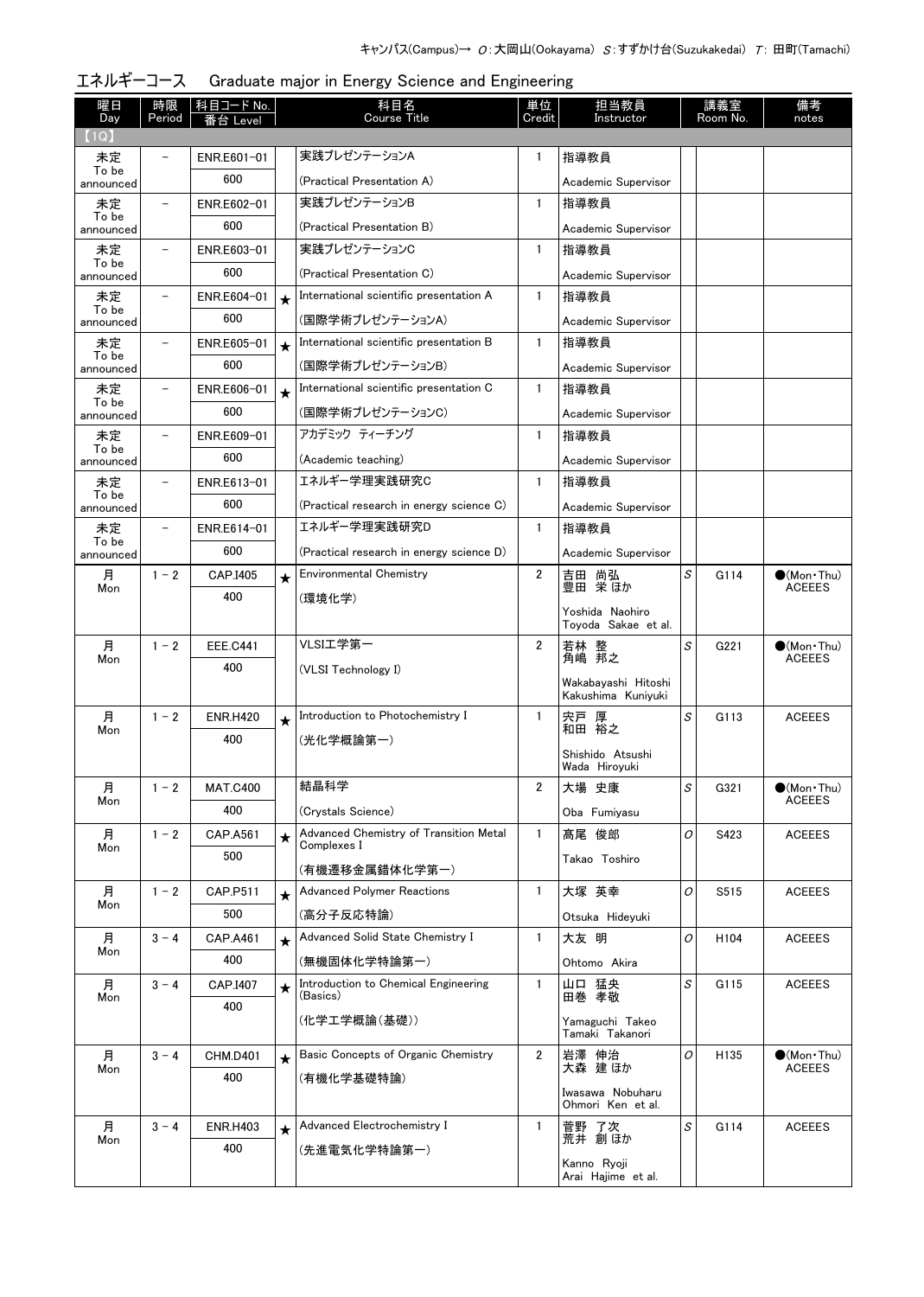| 曜日<br>Day | 時限<br>Period | <u> 科目コード No.  </u><br>台 Level |         | 科目名<br><b>Course Title</b>                                              | 単位<br>Credit   | 担当教員<br>Instructor                               |        | 講義室<br>Room No. | 備考<br>notes                             |
|-----------|--------------|--------------------------------|---------|-------------------------------------------------------------------------|----------------|--------------------------------------------------|--------|-----------------|-----------------------------------------|
| (1Q)      |              |                                |         |                                                                         |                |                                                  |        |                 |                                         |
| 月<br>Mon  | $3 - 4$      | <b>MAT.M409</b>                | $\star$ | Thermodynamics for Phase Equilibria                                     | 2              | 梶原 正憲<br>曽根 正人                                   | S      | J234            | $\bigcirc$ (Mon Thu)<br><b>ACEEES</b>   |
|           |              | 400                            |         | (相平衡の熱力学)                                                               |                | Kaiihara Masanori                                |        |                 |                                         |
|           |              |                                |         |                                                                         |                | Sone Masato                                      |        |                 |                                         |
| 月         | $3 - 4$      | <b>MAT.C500</b>                | $\star$ | Advanced Course of Materials Optics                                     | $\overline{2}$ | 矢野 哲司<br>松下 伸広                                   | 0      | $S7 - 201$      | $\bullet$ (Mon•Thu)<br><b>ACEEES</b>    |
| Mon       |              | 500                            |         | (光学材料特論)                                                                |                |                                                  |        |                 |                                         |
|           |              |                                |         |                                                                         |                | Yano Tetsuji<br>Matsushita Nobuhiro              |        |                 |                                         |
| 月<br>Mon  | $5 - 6$      | CAP.I426                       | $\star$ | Introduction to Polymer Science                                         | $\mathbf{1}$   | 冨田 育義<br>今岡 享稔                                   | S      | G114            | <b>ACEEES</b>                           |
|           |              | 400                            |         | (高分子科学概論)                                                               |                |                                                  |        |                 |                                         |
|           |              |                                |         |                                                                         |                | Tomita Ikuyoshi<br>Imaoka Takane                 |        |                 |                                         |
| 月         | $5 - 6$      | <b>CHM.C401</b>                | $\star$ | Basic Concepts of Physical Chemistry                                    | $\overline{2}$ | 大島 康裕<br>木口 学ほか                                  | O      | H114            | $\bullet$ (Mon Thu)<br><b>ACEEES</b>    |
| Mon       |              | 400                            |         | (物理化学基礎特論)                                                              |                |                                                  |        |                 |                                         |
|           |              |                                |         |                                                                         |                | Ohshima Yasuhiro<br>Kiguchi Manabu et<br>al.     |        |                 |                                         |
| 月         | $5 - 6$      | <b>EEE.P421</b>                |         | 電力工学特論                                                                  | $\overline{2}$ | 七原 俊也<br>※山本 竜太郎 ほか                              | 0      | S621            | $\bullet$ (Mon Thu)<br><b>ACEEES</b>    |
| Mon       |              | 400                            |         | (Advanced Electric Power Engineering)                                   |                |                                                  |        |                 |                                         |
|           |              |                                |         |                                                                         |                | Nanahara Toshiva<br>X Yamamoto<br>Ryutaro et al. |        |                 |                                         |
| 月         | $5 - 6$      | <b>MAT.P413</b>                |         | 有機材料機能化学                                                                | $\mathbf{1}$   | 早川 晃鏡                                            | O      | $S8 - 623$      | <b>ACEEES</b>                           |
| Mon       |              | 400                            |         | (Soft Materials Functional Chemistry)                                   |                | Hayakawa Teruaki                                 |        |                 |                                         |
| 月<br>Mon  | $7 - 8$      | CAP.P433                       | $\star$ | Introduction to Polymer Physical<br>Chemistry                           | $\mathbf{1}$   | 古屋 秀峰                                            | O      | H112            |                                         |
|           |              | 400                            |         | (高分子物理化学概論)                                                             |                | Furuya Hidemine                                  |        |                 |                                         |
| 月         | $7 - 8$      | <b>EEE.D401</b>                | $\star$ | <b>Fundamentals of Electronic Materials</b>                             | $\overline{2}$ | 中川 茂樹                                            | O      | S222            | $\bullet$ (Mon•Thu)                     |
| Mon       |              | 400                            |         | (電子物性基礎論)                                                               |                | 菅原 聡                                             |        |                 | <b>ACEEES</b>                           |
|           |              |                                |         |                                                                         |                | Nakagawa Shigeki<br>Sugahara Satoshi             |        |                 |                                         |
| 火<br>Tue  | $1 - 2$      | <b>EEE.D451</b>                | $\star$ | <b>Bipolar Transistors and Compound</b><br><b>Semiconductor Devices</b> | 2              | 宮本 恭幸                                            | 0      | S223            | $\bigcirc$ (Tue · Fri)<br><b>ACEEES</b> |
|           |              | 400                            |         | (バイポーラトランジスタと化合物半導体)                                                    |                | Miyamoto Yasuyuki                                |        |                 |                                         |
| 火         | $1 - 2$      | ENR.A401-01                    | $\star$ | Interdisciplinary scientific principles of                              | 1              | 伊原 学                                             | 0      | W241.G115       | 遠隔講義                                    |
| Tue       |              | 400                            |         | energy 1【大岡山】                                                           |                | 山田 明ほか                                           | S      |                 | <b>ACEEES</b>                           |
|           |              |                                |         | (エネルギー基礎学理第一【大岡山】)                                                      |                | Ihara Manabu<br>Yamada Akira et al.              |        |                 |                                         |
| 火<br>Tue  | $1 - 2$      | ENR.A401-02                    | $\star$ | Interdisciplinary scientific principles of<br>energy 1【すずかけ】            | $\mathbf{1}$   | 山口 猛央<br>宍戸 厚ほか                                  | 0<br>S | W241, G115      | 遠隔講義<br><b>ACEEES</b>                   |
|           |              | 400                            |         | (エネルギー基礎学理第一【すずかけ】)                                                     |                | Yamaguchi Takeo                                  |        |                 |                                         |
|           |              |                                |         |                                                                         |                | Shishido Atsushi et<br>al.                       |        |                 |                                         |
| 火         | $1 - 2$      | <b>MAT.C403</b>                |         | セラミックス薄膜エ学特論                                                            | $\overline{2}$ | 片瀬 貴義                                            | 0      | $S7 - 202$      | $\bigcirc$ (Tue Fri)                    |
| Tue       |              | 400                            |         | (Advanced Course of Ceramic Thin Film                                   |                | 東 康男 ほか                                          | S      | G511            | <b>ACEEES</b>                           |
|           |              |                                |         | Technology)                                                             |                | Katase Takavoshi<br>Azuma Yasuo et al.           |        |                 |                                         |
| 火         | $1 - 2$      | <b>MAT.M408</b>                |         | 量子統計力学                                                                  | $\overline{2}$ | 中辻 寛<br>梶原 正憲ほか                                  | S      | J234            | $\bigcirc$ (Tue•Fri)                    |
| Tue       |              | 400                            |         | (Quantum Statistical Mechanics)                                         |                |                                                  |        |                 | <b>ACEEES</b>                           |
|           |              |                                |         |                                                                         |                | Nakatsuji Kan<br>Kajihara Masanori et<br>al.     |        |                 |                                         |
| 火         | $3 - 4$      | <b>CAP.C412</b>                | $\star$ | Process Systems Engineering                                             | $\overline{2}$ | 松本 秀行                                            | O      | S321            | $\bigcirc$ (Tue · Fri)                  |
| Tue       |              | 400                            |         | (プロセスシステムエ学)                                                            |                | Matsumoto Hideyuki                               |        |                 | <b>ACEEES</b>                           |
| 火<br>Tue  | $3 - 4$      | EEE.P451                       | $\star$ | Plasma Engineering                                                      | 2              | 赤塚 洋<br>沖野 晃俊                                    | 0      | H111            | $\bullet$ (Tue · Fri)<br><b>ACEEES</b>  |
|           |              | 400                            |         | (プラズマエ学)                                                                |                |                                                  |        |                 |                                         |
|           |              |                                |         |                                                                         |                | Akatsuka Hiroshi<br>Okino Akitoshi               |        |                 |                                         |

エネルギーコース Graduate major in Energy Science and Engineering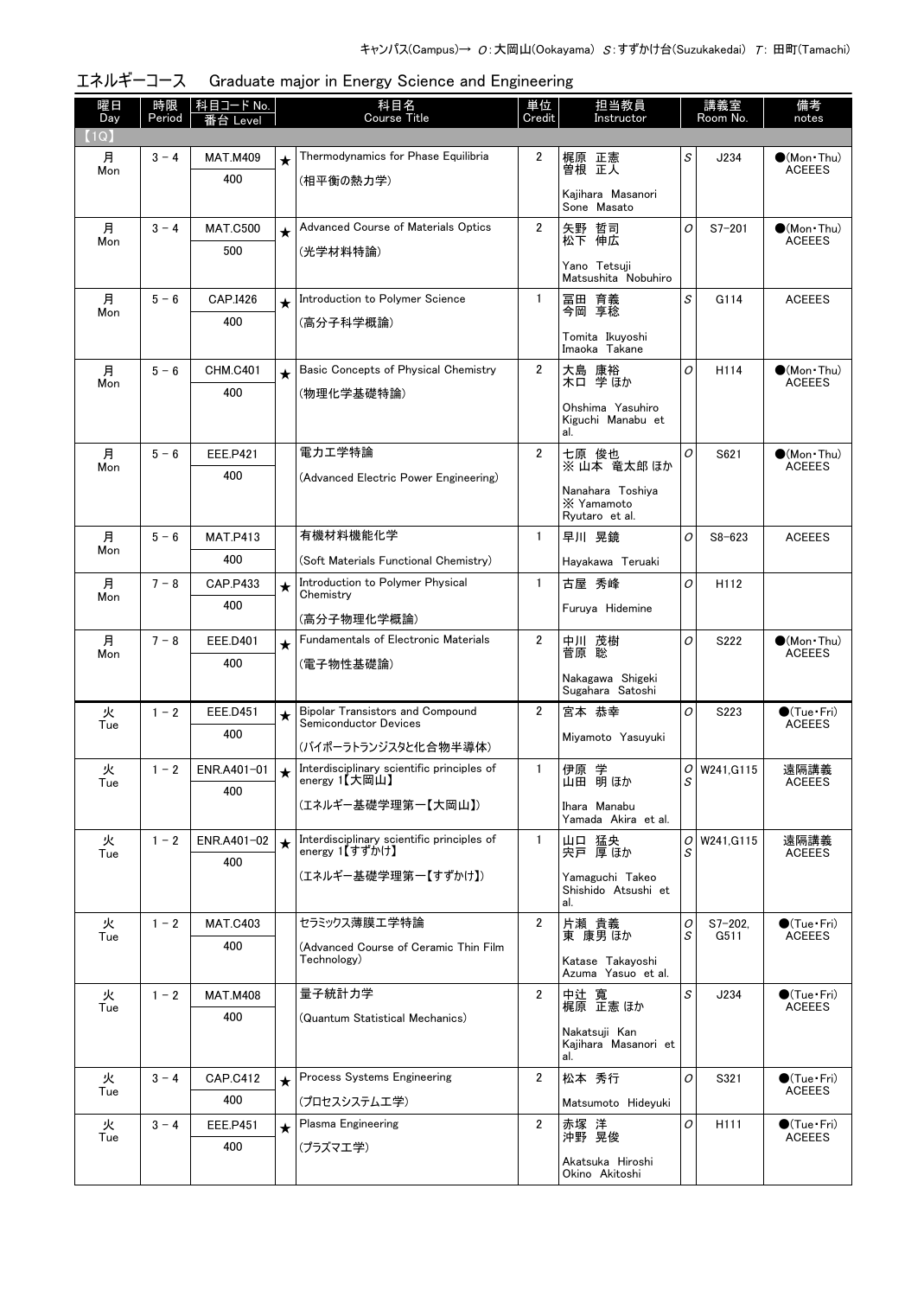| 曜日<br>Day | 時限<br>Period | 科目コード No.<br>番台 Level |         | 科目名<br><b>Course Title</b>                                                  | 単位<br>Credit   | 担当教員<br>Instructor                           |                | 講義室<br>Room No. | 備考<br>notes                            |
|-----------|--------------|-----------------------|---------|-----------------------------------------------------------------------------|----------------|----------------------------------------------|----------------|-----------------|----------------------------------------|
| (1Q)      |              |                       |         |                                                                             |                |                                              |                |                 |                                        |
| 火<br>Tue  | $3 - 4$      | ENR.A403-01           |         | Interdisciplinary principles of energy<br>devices 1【大岡山】                    | $\mathbf{1}$   | 花村 克悟<br>藤田 英明 ほか                            | O<br>S         | W241.G115       | 遠隔講義<br><b>ACEEES</b>                  |
|           |              | 400                   |         | (エネルギーデバイス論第一【大岡山】)                                                         |                | Hanamura Katsunori<br>Fujita Hideaki et al.  |                |                 |                                        |
| 火         | $3 - 4$      | ENR.A403-02           | $\star$ | Interdisciplinary principles of energy<br>devices 1【すずかけ】                   | $\mathbf{1}$   | 哲也<br>末包                                     | 0              | W241, G115      | 遠隔講義                                   |
| Tue       |              | 400                   |         |                                                                             |                | 奥野 喜裕 ほか                                     | S              |                 | <b>ACEEES</b>                          |
|           |              |                       |         | (エネルギーデバイス論第一【すずかけ】)                                                        |                | Suekane Tetsuya<br>Okuno Yoshihiro et<br>al. |                |                 |                                        |
| 火         | $3 - 4$      | GEG.E404              | $\star$ | Technologies for Energy and Resource<br>Utilization                         | $\mathbf{1}$   | 高橋 史武                                        | S              | G511            | <b>ACEEES</b>                          |
| Tue       |              | 400                   |         | (エネルギー・資源の有効利用技術)                                                           |                | Takahashi Fumitake                           |                |                 |                                        |
| 火         | $3 - 4$      | <b>MAT.M423</b>       |         | 材料設計演習                                                                      | $\mathbf{1}$   |                                              | S              | J234            |                                        |
| Tue       |              | 400                   |         | (Exercise in Materials Design)                                              |                | 細田 秀樹<br>稲邑 朋也                               |                |                 |                                        |
|           |              |                       |         |                                                                             |                | Hosoda Hideki<br>Inamura Tomonari            |                |                 |                                        |
| 火         | $5 - 6$      | <b>EEE.S401</b>       | $\star$ | Advanced Electromagnetic Waves                                              | $\overline{2}$ | 廣川 二郎                                        | O              | S223            | $\bullet$ (Tue · Fri)<br><b>ACEEES</b> |
| Tue       |              | 400                   |         | (雷磁波特論)                                                                     |                | Hirokawa Jiro                                |                |                 |                                        |
| 火<br>Tue  | $5 - 6$      | <b>ENR.J403</b>       | $\star$ | Physical Chemistry for High Temperature<br>Processes -Smelting and Refining | $\mathbf{1}$   | 須佐 匡裕<br>小林 能直 ほか                            | $\overline{O}$ | $S8 - 501$      | <b>ACEEES</b>                          |
|           |              | 400                   |         | Processes-                                                                  |                | Susa Masahiro                                |                |                 |                                        |
|           |              |                       |         | (高温物理化学ー製精錬プロセス)                                                            |                | Kobayashi Yoshinao<br>et al.                 |                |                 |                                        |
| 火<br>Tue  | $5 - 6$      | <b>ENR.J406</b>       | $\star$ | Organic Electronic Materials Physics                                        | $\mathbf{1}$   | 森 健彦                                         | O              | $S8 - 623$      | <b>ACEEES</b>                          |
|           |              | 400                   |         | (有機電子材料物理)                                                                  |                | Mori Takehiko                                |                |                 |                                        |
| 火<br>Tue  | $5 - 6$      | <b>ENR.K430</b>       | $\star$ | Advanced course of turbulent flow and<br>control                            | $\mathbf{1}$   | 店橋<br>護<br>志村 祐康                             | 0<br>S         | I124.G111       | 遠隔授業<br><b>ACEEES</b>                  |
|           |              | 400                   |         | (乱流制御論)                                                                     |                |                                              |                |                 |                                        |
|           |              |                       |         |                                                                             |                | Tanahashi Mamoru<br>Shimura Masayasu         |                |                 |                                        |
| 火<br>Tue  | $5 - 6$      | <b>ENR.L401</b>       | $\star$ | Mechanical-to-electrical energy<br>conversion                               | $\overline{2}$ | 藤田 英明                                        | O              | S423            | $\bullet$ (Tue · Fri)<br><b>ACEEES</b> |
|           |              | 400                   |         | (機械雷気エネルギー変換)                                                               |                | Fujita Hideaki                               |                |                 |                                        |
| 火         | $7 - 8$      | <b>MAT.P421</b>       |         | 有機材料機能設計                                                                    | $\mathbf{1}$   | 淺井 茂雄                                        | O              | $S8 - 623$      | <b>ACEEES</b>                          |
| Tue       |              | 400                   |         | (Organic Materials Functional Design)                                       |                | Asai Shigeo                                  |                |                 |                                        |
| 火         | $7 - 8$      | <b>MEC.E531</b>       | ★       | Plasma Physics                                                              | $\mathbf{1}$   | 長谷川 純                                        | 0              | S223, G511      | 遠隔授業                                   |
| Tue       |              | 500                   |         | (プラズマ物理)                                                                    |                | Hasegawa Jun                                 | S              |                 | <b>ACEEES</b>                          |
| 水         | $1 - 2$      | <b>CAP.A401</b>       |         | 応用化学概論第一A                                                                   | $\mathbf{1}$   | 大友 明<br>一杉 太郎ほか                              | 0              | H121            |                                        |
| Wed       |              | 400                   |         | (Scope of Chemical Science and                                              |                |                                              |                |                 |                                        |
|           |              |                       |         | Engineering IA)                                                             |                | Ohtomo Akira<br>Hitosugi Taro et al.         |                |                 |                                        |
| 水<br>Wed  | $1 - 2$      | EEE.G411              |         | 電気的モデリングとシミュレーション                                                           | $\overline{2}$ | 山田 明<br>※盛健次                                 | 0              | S222            | $\bullet$ (Wed•Fri)<br><b>ACEEES</b>   |
|           |              | 400                   |         | (Electrical Modeling and Simulation)                                        |                | Yamada Akira                                 |                |                 |                                        |
|           |              |                       |         |                                                                             |                | X Mori Kenji                                 |                |                 |                                        |
| 水<br>Wed  | $1 - 2$      | <b>ENR.H502</b>       | $\star$ | Advanced Chemical Materials for Energy<br>Issues II                         | $\mathbf{1}$   | 和田 雄二                                        | O              | S322            | <b>ACEEES</b>                          |
|           |              | 500                   |         | (エネルギー化学材料特論第二)                                                             |                | Wada Yuji                                    |                |                 |                                        |
| 水         | $5 - 8$      | <b>CAP.E401</b>       |         | 化学環境安全教育第一                                                                  | 1              | 田中 浩士                                        | 0              | W541, J221      |                                        |
| Wed       |              | 400                   |         | (Environment Preservation and Chemical                                      |                | 桑田 繁樹 ほか                                     |                |                 | 各キャンパスで<br>開講                          |
|           |              |                       |         | Safety I)                                                                   |                | Tanaka Hiroshi<br>Kuwata Shigeki et al.      |                |                 |                                        |
| 木         | $1 - 2$      | <b>CAP.A441</b>       | $\star$ | Advanced Electrochemistry I                                                 | $\mathbf{1}$   | 山中 一郎                                        | O              | W641            | <b>ACEEES</b>                          |
| Thu       |              | 400                   |         | (電気化学特論第一)                                                                  |                | Yamanaka Ichiro                              |                |                 |                                        |
| 木         | $1 - 2$      | <b>EEE.C441</b>       |         | VLSI工学第一                                                                    | $\overline{2}$ | 若林 整<br>角嶋 邦之                                | S              | G221            | $\bullet$ (Mon•Thu)                    |
| Thu       |              | 400                   |         | (VLSI Technology I)                                                         |                |                                              |                |                 | <b>ACEEES</b>                          |
|           |              |                       |         |                                                                             |                | Wakabayashi Hitoshi<br>Kakushima Kuniyuki    |                |                 |                                        |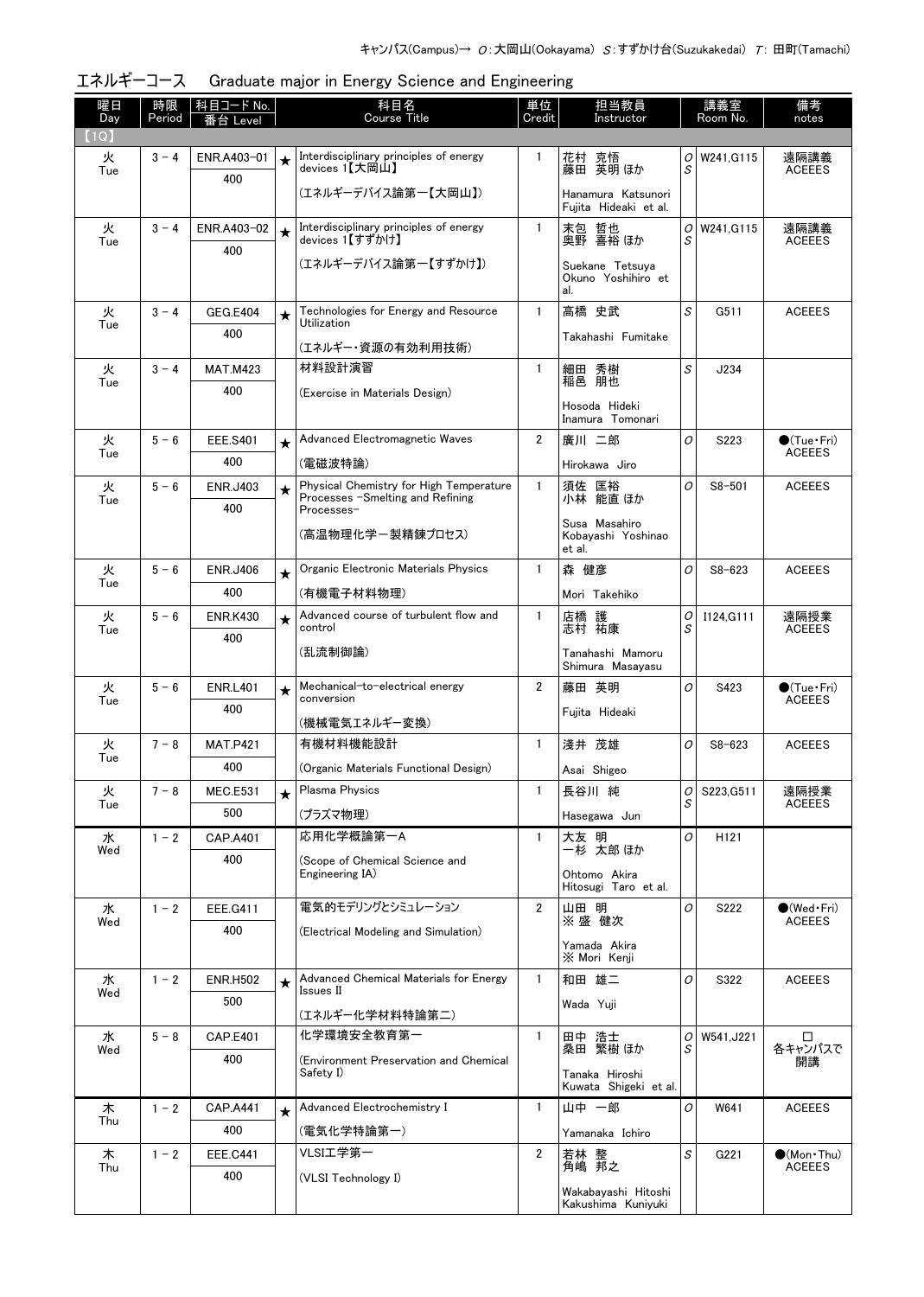| 曜日<br>Day | 時限<br>Period | 科目コード No.<br>番台 Level |             | 科目名<br><b>Course Title</b>                                                       | 単位<br>Credit   | 担当教員<br>Instructor                           |        | 講義室<br>Room No. | 備考<br>notes                            |
|-----------|--------------|-----------------------|-------------|----------------------------------------------------------------------------------|----------------|----------------------------------------------|--------|-----------------|----------------------------------------|
| (1Q)      |              |                       |             |                                                                                  |                |                                              |        |                 |                                        |
| 木         | $1 - 4$      | <b>GEG.P451</b>       | $\star$     | Project Design & Management S                                                    | $\overline{2}$ | 花岡 伸也                                        | 0      | W371            | □                                      |
| Thu       |              | 400                   | $\mathbf C$ | (プロジェクトデザイン&マネジメント S)                                                            |                | 髙田 潤一 ほか                                     |        |                 |                                        |
|           |              |                       |             |                                                                                  |                | Hanaoka Shinya<br>Takada Jun-Ichi et<br>al.  |        |                 |                                        |
| 木         | $1 - 2$      | <b>MAT.C400</b>       |             | 結晶科学                                                                             | $\overline{2}$ | 大場 史康                                        | S      | G321            | $\bullet$ (Mon•Thu)                    |
| Thu       |              | 400                   |             | (Crystals Science)                                                               |                | Oba Fumiyasu                                 |        |                 | <b>ACEEES</b>                          |
| 木         | $1 - 2$      | <b>MEC.D431</b>       | $\star$     | Advanced Sound and Vibration                                                     | $\mathbf{1}$   | 松村 茂樹                                        | 0      | W933            | <b>ACEEES</b>                          |
| Thu       |              | 400                   |             | Measurement<br>(振動・音響計測特論)                                                       |                | Matsumura Shigeki                            |        |                 |                                        |
| 木         | $3 - 4$      | CAP.I405              | $\star$     | Environmental Chemistry                                                          | $\overline{2}$ | 吉田 尚弘                                        | S      | G114            | $\bullet$ (Mon Thu)                    |
| Thu       |              | 400                   |             | (環境化学)                                                                           |                | 豊田 栄ほか                                       |        |                 | <b>ACEEES</b>                          |
|           |              |                       |             |                                                                                  |                | Yoshida Naohiro<br>Toyoda Sakae et al.       |        |                 |                                        |
| 木         | $3 - 4$      | <b>CAP.A443</b>       | $\star$     | Advanced Solid-state Physical Chemistry                                          | $\mathbf{1}$   | 一杉 太郎                                        | O      | S224            | <b>ACEEES</b>                          |
| Thu       |              | 400                   |             | (固体物理化学特論第一)                                                                     |                | Hitosugi Taro                                |        |                 |                                        |
| 木         | $3 - 4$      | <b>CHM.D401</b>       | $\star$     | Basic Concepts of Organic Chemistry                                              | $\overline{2}$ | 岩澤 伸治                                        | O      | H135            | $\bullet$ (Mon•Thu)                    |
| Thu       |              | 400                   |             | (有機化学基礎特論)                                                                       |                | 大森 建ほか                                       |        |                 | <b>ACEEES</b>                          |
|           |              |                       |             |                                                                                  |                | Iwasawa Nobuharu<br>Ohmori Ken et al.        |        |                 |                                        |
| 木         | $3 - 4$      | <b>ENR.H405</b>       | $\star$     | Advanced Inorganic Materials Chemistry I                                         | $\mathbf{1}$   | 菅野了次                                         | S      | G111            | <b>ACEEES</b>                          |
| Thu       |              | 400                   |             | (エネルギー無機材料化学特論第一)                                                                |                | 脇 慶子 ほか                                      |        |                 |                                        |
|           |              |                       |             |                                                                                  |                | Kanno Ryoji<br>Waki Keiko et al.             |        |                 |                                        |
| 木         | $3 - 4$      | <b>MAT.M409</b>       | $\star$     | Thermodynamics for Phase Equilibria                                              | 2              | 梶原 正憲                                        | S      | J234            | $\bullet$ (Mon•Thu)                    |
| Thu       |              | 400                   |             | (相平衡の熱力学)                                                                        |                | 曽根 正人                                        |        |                 | <b>ACEEES</b>                          |
|           |              |                       |             |                                                                                  |                | Kajihara Masanori<br>Sone Masato             |        |                 |                                        |
| 木<br>Thu  | $3 - 4$      | <b>MEC.H431</b>       | $\star$     | <b>Advanced Mechanical Elements</b>                                              | $\mathbf{1}$   | 岩附 信行                                        | O      | <b>I321</b>     |                                        |
|           |              | 400                   |             | (先端機械要素)                                                                         |                | Iwatsuki Nobuyuki                            |        |                 |                                        |
| 木<br>Thu  | $3 - 4$      | <b>MAT.C500</b>       | $\star$     | Advanced Course of Materials Optics                                              | $\overline{2}$ | 矢野 哲司<br>松下 伸広                               | O      | $S7 - 201$      | $\bullet$ (Mon · Thu)<br><b>ACEEES</b> |
|           |              | 500                   |             | (光学材料特論)                                                                         |                | Yano Tetsuji                                 |        |                 |                                        |
|           |              |                       |             |                                                                                  |                | Matsushita Nobuhiro                          |        |                 |                                        |
| 木<br>Thu  | $3 - 4$      | <b>MEC.C531</b>       | $\star$     | Mechanics of High Temperature Materials                                          | $\mathbf{1}$   | 阪口 基己                                        | 0<br>S | I124, G311      | 遠隔授業                                   |
|           |              | 500                   |             | (高温材料強度学特論)                                                                      |                | Sakaguchi Motoki                             |        |                 |                                        |
| 木<br>Thu  | $5 - 6$      | CAP.C411<br>400       | $\star$     | <b>Chemical Engineering for Advanced</b><br>Materials and Chemicals Processing I | $\mathbf{1}$   | 久保内 昌敏<br>多湖 輝興 ほか                           | O      | S223            | <b>ACEEES</b>                          |
|           |              |                       |             | (化学エ学要論第一)                                                                       |                | Kubouchi Masatoshi<br>Tago Teruoki et al.    |        |                 |                                        |
| 木         | $5 - 6$      | <b>CAP.P411</b>       | $\star$     | Advanced Polymer Synthesis I                                                     | 1              | 石曽根 隆                                        | 0      | H136            | <b>ACEEES</b>                          |
| Thu       |              | 400                   |             | (高分子合成特論第一)                                                                      |                | Ishizone Takashi                             |        |                 |                                        |
| 木         | $5 - 6$      | <b>CHM.C401</b>       | $\star$     | Basic Concepts of Physical Chemistry                                             | $\overline{2}$ | 大島 康裕<br>木ロ 学ほか                              | 0      | H114            | $\bullet$ (Mon Thu)                    |
| Thu       |              | 400                   |             | (物理化学基礎特論)                                                                       |                |                                              |        |                 | <b>ACEEES</b>                          |
|           |              |                       |             |                                                                                  |                | Ohshima Yasuhiro<br>Kiguchi Manabu et<br>al. |        |                 |                                        |
| 木         | $5 - 6$      | <b>EEE.P421</b>       |             | 電力エ学特論                                                                           | 2              | 七原 俊也                                        | 0      | S621            | $\bullet$ (Mon Thu)                    |
| Thu       |              | 400                   |             | (Advanced Electric Power Engineering)                                            |                | ※山本 竜太郎ほか                                    |        |                 | <b>ACEEES</b>                          |
|           |              |                       |             |                                                                                  |                | Nanahara Toshiya<br>X Yamamoto               |        |                 |                                        |
| 木         | $5 - 6$      | <b>ENR.H410</b>       |             | Topics in Properties of Semiconductors                                           | 1              | Ryutaro et al.<br>和田 裕之                      | S      | J221            | <b>ACEEES</b>                          |
| Thu       |              | 400                   | $\star$     | (半導体物性特論(エネルギー))                                                                 |                | 脇 慶子                                         |        |                 |                                        |
|           |              |                       |             |                                                                                  |                | Wada Hiroyuki<br>Waki Keiko                  |        |                 |                                        |

| エネルギーコース Graduate major in Energy Science and Engineering |  |  |  |  |  |
|-----------------------------------------------------------|--|--|--|--|--|
|-----------------------------------------------------------|--|--|--|--|--|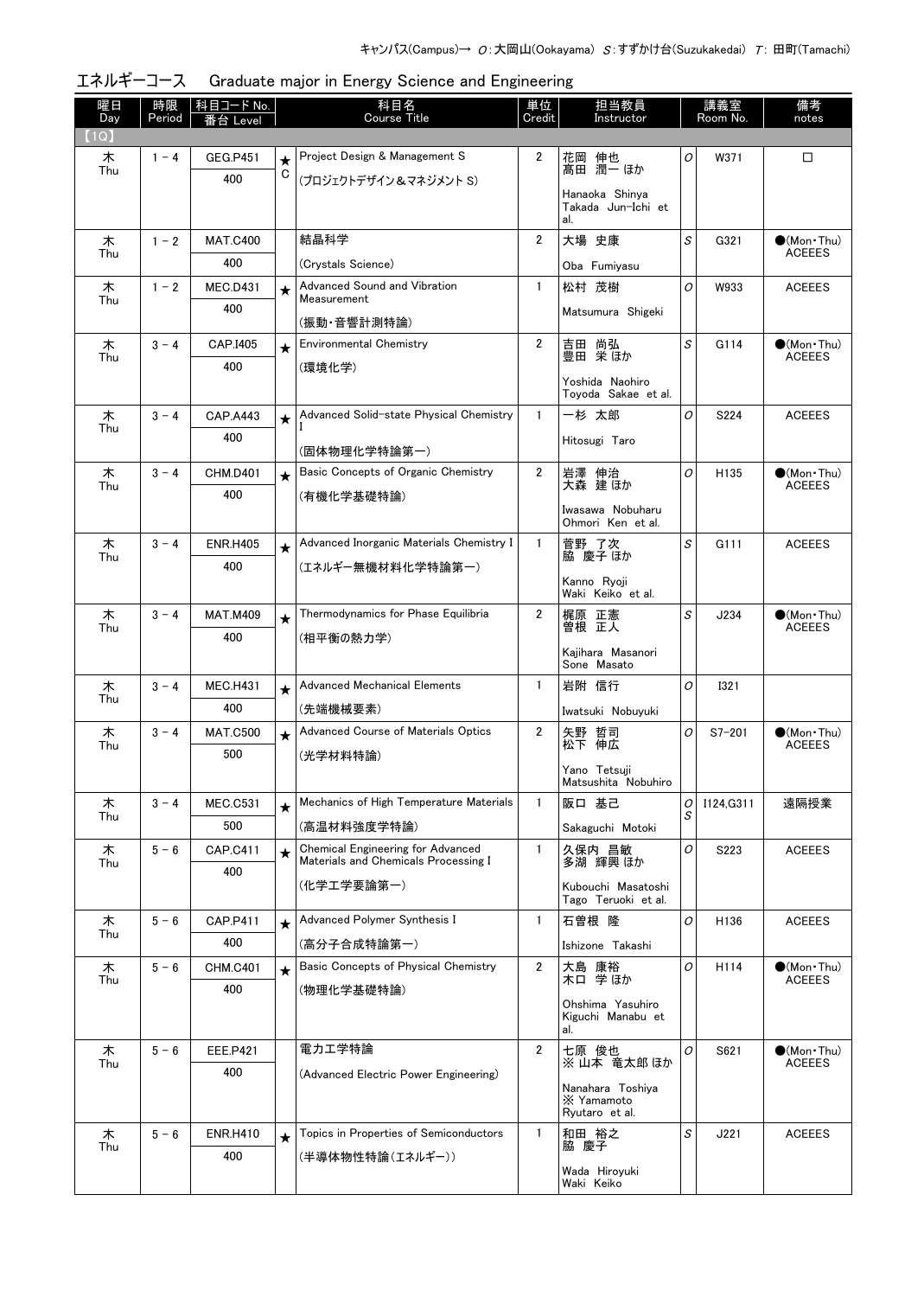| 曜日<br>Day | 時限<br>Period | 科目コード No.<br>≸台 Level  |            | 科目名<br>Course Title                                               | 単位<br>Credit   | 担当教員<br>Instructor                   |               | 講義室<br>Room No.      | 備考<br>notes                             |
|-----------|--------------|------------------------|------------|-------------------------------------------------------------------|----------------|--------------------------------------|---------------|----------------------|-----------------------------------------|
| 1Q        |              |                        |            |                                                                   |                |                                      |               |                      |                                         |
| 木         | $5 - 6$      | CAP.I533               | $\star$    | Advanced Strategic Organic Synthesis                              | 1              | 穐田 宗隆                                | S             | G113                 | <b>ACEEES</b>                           |
| Thu       |              | 500                    |            | (有機合成戦略特論)                                                        |                | 吉沢 道人                                |               |                      |                                         |
|           |              |                        |            |                                                                   |                | Akita Munetaka<br>Yoshizawa Michito  |               |                      |                                         |
| 木         | $7 - 8$      | CAP.I403               | $\star$    | <b>Advanced Coordination Chemistry</b>                            | $\mathbf{1}$   | 小泉 武昭                                | S             | J233                 | <b>ACEEES</b>                           |
| Thu       |              | 400                    |            | (錯体化学特論)                                                          |                | 吉沢 道人                                |               |                      |                                         |
|           |              |                        |            |                                                                   |                | Koizumi Takeaki<br>Yoshizawa Michito |               |                      |                                         |
| 木<br>Thu  | $7 - 8$      | <b>EEE.D401</b>        | $\bigstar$ | <b>Fundamentals of Electronic Materials</b>                       | $\overline{2}$ | 中川 茂樹<br>菅原 聡                        | O             | S222                 | (Mon Thu)<br><b>ACEEES</b>              |
|           |              | 400                    |            | (電子物性基礎論)                                                         |                |                                      |               |                      |                                         |
|           |              |                        |            |                                                                   |                | Nakagawa Shigeki<br>Sugahara Satoshi |               |                      |                                         |
| 木         | $7 - 8$      | EEE.G401               |            | 知的情報資源の活用と特許                                                      | $\mathbf{1}$   | ※吉井 一男                               | S             | G221                 | <b>ACEEES</b>                           |
| Thu       |              | 400                    |            | (Utilization of Intelligent Information<br>Resources and Patents) |                | X Yoshii Kazuo                       |               |                      |                                         |
| 木         | $7 - 8$      | <b>MEC.E431</b>        | $\star$    | Thermodynamics of Nonequilibrium                                  | $\mathbf{1}$   | 村上 陽一<br>奥野 喜裕                       | 0             | S223, G111           | 遠隔授業                                    |
| Thu       |              | 400                    |            | Systems                                                           |                |                                      | S             |                      | <b>ACEEES</b>                           |
|           |              |                        |            | (非平衡系の熱力学)                                                        |                | Murakami Yoichi<br>Okuno Yoshihiro   |               |                      |                                         |
| 木<br>Thu  | $7 - 8$      | <b>CAP.P522</b>        | $\star$    | <b>Advanced Polymer Structures</b>                                | $\mathbf{1}$   | 野島 修一                                | O             | H <sub>136</sub>     | <b>ACEEES</b>                           |
|           |              | 500                    |            | (高分子構造特論)                                                         |                | Nojima Shuichi                       |               |                      |                                         |
| 木<br>Thu  | $7 - 8$      | <b>ENR.K580</b>        | $\star$    | Leading edge energy technology                                    | $\mathbf{1}$   | 平井 秀一郎<br>末包 哲也                      | O             | S221                 | <b>ACEEES</b>                           |
|           |              | 500                    |            | (先端エネルギー技術)                                                       |                |                                      |               |                      |                                         |
|           |              |                        |            |                                                                   |                | Hirai Shuichiro<br>Suekane Tetsuya   |               |                      |                                         |
| 金<br>Fri  | $1 - 2$      | <b>EEE.D451</b>        | $\star$    | <b>Bipolar Transistors and Compound</b>                           | $\overline{2}$ | 宮本 恭幸                                | O             | S223                 | $\bullet$ (Tue · Fri)                   |
|           |              | 400                    |            | <b>Semiconductor Devices</b>                                      |                | Miyamoto Yasuyuki                    |               |                      | <b>ACEEES</b>                           |
|           |              |                        |            | (バイポーラトランジスタと化合物半導体)                                              |                |                                      |               |                      |                                         |
| 金<br>Fri  | $1 - 2$      | <b>MAT.C403</b>        |            | セラミックス薄膜エ学特論                                                      | $\overline{2}$ | 片瀬 貴義<br>東 康男 ほか                     | 0<br>S        | $S7 - 202$ .<br>G511 | $\bigcirc$ (Tue•Fri)<br><b>ACEEES</b>   |
|           |              | 400                    |            | (Advanced Course of Ceramic Thin Film<br>Technology)              |                | Katase Takayoshi                     |               |                      |                                         |
|           |              |                        |            |                                                                   |                | Azuma Yasuo et al.                   |               |                      |                                         |
| 金<br>Fri  | $1 - 2$      | <b>MAT.M408</b>        |            | 量子統計力学                                                            | $\overline{2}$ | 中辻 寬<br>梶原 正憲 ほか                     | S             | J234                 | $\bigcirc$ (Tue · Fri)<br><b>ACEEES</b> |
|           |              | 400                    |            | (Quantum Statistical Mechanics)                                   |                | Nakatsuji Kan                        |               |                      |                                         |
|           |              |                        |            |                                                                   |                | Kajihara Masanori et<br>al.          |               |                      |                                         |
| 金<br>Fri  | $1 - 2$      | <b>ENR.H503</b>        | $\star$    | Advanced Polymer Design for Energy<br><b>Materials</b>            | $\mathbf{1}$   | 斎藤 礼子                                | O             | H117                 | <b>ACEEES</b>                           |
|           |              | 500                    |            |                                                                   |                | Saito Reiko                          |               |                      |                                         |
|           |              |                        |            | (エネルギー高分子設計特論)<br>Advanced Bioinorganic Chemistry I               | $\mathbf{1}$   | 桑田 繁樹                                | 0             | S622                 | <b>ACEEES</b>                           |
| 金<br>Fri  | $3 - 4$      | <b>CAP.A465</b><br>400 | $\star$    | (生物無機化学特論第一)                                                      |                |                                      |               |                      |                                         |
|           |              |                        |            | Process Systems Engineering                                       |                | Kuwata Shigeki                       |               |                      |                                         |
| 金<br>Fri  | $3 - 4$      | <b>CAP.C412</b><br>400 | $\star$    |                                                                   | 2              | 松本 秀行                                | 0             | S321                 | $\bigcirc$ (Tue•Fri)<br><b>ACEEES</b>   |
|           |              |                        |            | (プロセスシステムエ学)                                                      |                | Matsumoto Hideyuki                   |               |                      |                                         |
| 金<br>Fri  | $3 - 4$      | EEE.P451               | $\star$    | <b>Plasma Engineering</b>                                         | 2              | 赤塚 洋<br>沖野 晃俊                        | 0             | H <sub>111</sub>     | $\bigcirc$ (Tue•Fri)<br><b>ACEEES</b>   |
|           |              | 400                    |            | (プラズマエ学)                                                          |                | Akatsuka Hiroshi<br>Okino Akitoshi   |               |                      |                                         |
| 金         | $5 - 6$      | CAP.I401               |            | 応用化学概論第一B                                                         | 1              |                                      | S             | G114                 |                                         |
| Fri       |              | 400                    |            | (Scope of Chemical Science and                                    |                | 吉沢 道人<br>小泉 武昭ほか                     |               |                      |                                         |
|           |              |                        |            | Engineering IB)                                                   |                | Yoshizawa Michito                    |               |                      |                                         |
|           |              |                        |            |                                                                   |                | Koizumi Takeaki et<br>al.            |               |                      |                                         |
| 金         | $5 - 6$      | <b>EEE.S401</b>        | $\star$    | Advanced Electromagnetic Waves                                    | $\overline{2}$ | 廣川 二郎                                | $\mathcal{O}$ | S223                 | $\bigcirc$ (Tue · Fri)                  |
| Fri       |              | 400                    |            | (電磁波特論)                                                           |                | Hirokawa Jiro                        |               |                      | <b>ACEEES</b>                           |
| 金         | $5 - 6$      | <b>ENR.L401</b>        | $\star$    | Mechanical-to-electrical energy                                   | 2              | 藤田 英明                                | 0             | S423                 | $\bullet$ (Tue · Fri)                   |
| Fri       |              | 400                    |            | conversion                                                        |                | Fujita Hideaki                       |               |                      | <b>ACEEES</b>                           |
|           |              |                        |            | (機械電気エネルギー変換)                                                     |                |                                      |               |                      |                                         |

エネルギーコース Graduate major in Energy Science and Engineering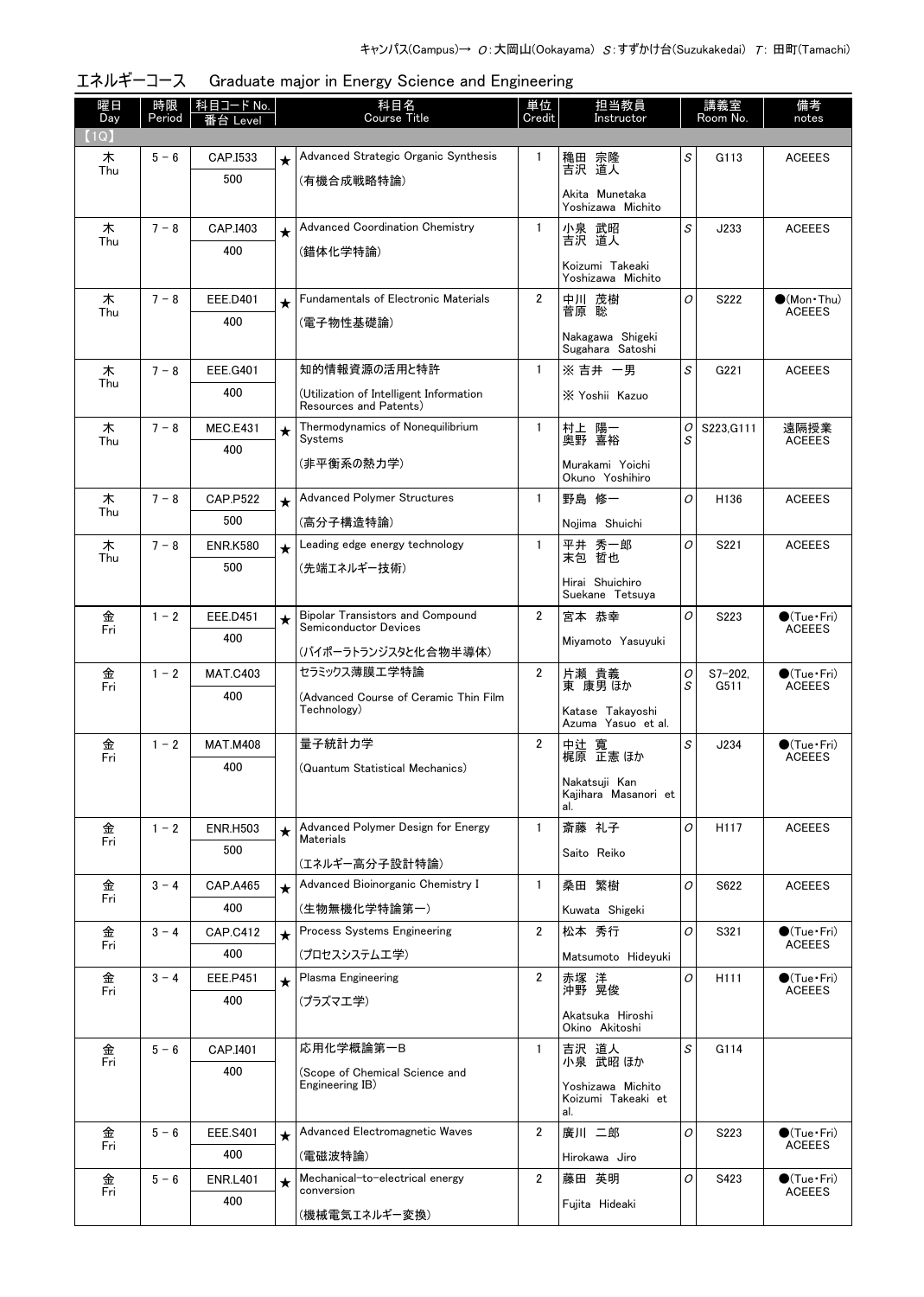| 曜日<br>Day          | 時限<br>Period             | 科目コード No.          |         | 科目名<br><b>Course Title</b>                                            | 単位<br>Credit   | 担当教員<br>Instructor                     |   | 講義室<br>Room No. | 備考<br>notes         |
|--------------------|--------------------------|--------------------|---------|-----------------------------------------------------------------------|----------------|----------------------------------------|---|-----------------|---------------------|
| (1Q)               |                          | 番台 Level           |         |                                                                       |                |                                        |   |                 |                     |
| 金                  | $5 - 6$                  | <b>CAP.P581</b>    |         | 高分子加工特論                                                               |                | ※ 竹田 敏郎<br>※ 榊田 宏                      | 0 | S011            | <b>ACEEES</b>       |
| Fri                |                          | 500                |         | (Advanced Polymer Processing)                                         |                |                                        |   |                 |                     |
|                    |                          |                    |         |                                                                       |                | X Takeda Toshiro<br>X Sakakida Hiroshi |   |                 |                     |
| 金                  | $7 - 8$                  | EEE.G411           |         | 電気的モデリングとシミュレーション                                                     | $\overline{2}$ | 山田 明                                   | O | S222            | $\bullet$ (Wed Fri) |
| Fri                |                          | 400                |         | (Electrical Modeling and Simulation)                                  |                | ※盛 健次                                  |   |                 | <b>ACEEES</b>       |
|                    |                          |                    |         |                                                                       |                | Yamada Akira<br>X Mori Kenji           |   |                 |                     |
| 金                  | $7 - 8$                  | <b>CAP.E521</b>    |         | 科学者倫理                                                                 | $\mathbf{1}$   | ※ 飯田 敏幸                                | S | B223            | <b>ACEEES</b>       |
| Fri                |                          | 500                |         | (Scientific Ethics)                                                   |                | X Iida Toshiyuki                       |   |                 |                     |
| 金                  | $7 - 8$                  | <b>MEC.D531</b>    | $\star$ | Experimental Modal Analysis for                                       | $\mathbf{1}$   | 大熊 政明                                  | 0 | <b>I311</b>     |                     |
| Fri                |                          | 500                |         | <b>Structural Dynamics</b>                                            |                | Okuma Masaaki                          |   |                 |                     |
|                    | $\overline{\phantom{0}}$ |                    |         | (実験振動モード解析)<br>環境化学最前線入門第一                                            |                |                                        |   |                 |                     |
| 集中講義<br>等          |                          | CAP.I481<br>400    |         |                                                                       | $\mathbf{1}$   | ※ 須藤 重人<br>※ 秋山 博子                     |   |                 | <b>ACEEES</b>       |
| Intensive          |                          |                    |         | (Introduction to the Frontiers of<br>Environmental Chemistry I)       |                | X Sudo Shigeto                         |   |                 |                     |
|                    |                          |                    |         |                                                                       |                | X Akiyama Hiroko                       |   |                 |                     |
| 集中講義<br>等          | $\qquad \qquad -$        | ENR.E612-01        | $\star$ | International energy project                                          | $\overline{2}$ | 指導教員                                   |   |                 |                     |
| Intensive          |                          | 600                |         | (エネルギー国際派遣プロジェクト)                                                     |                | Academic Supervisor                    |   |                 |                     |
| インターン<br>シップ       |                          | CAP.E411-01        |         | 応用化学Advanced Internship第一                                             | $\mathbf{1}$   | 各教員                                    |   |                 |                     |
| Internship         |                          | 400                |         | (Advanced Internship in Chemical<br>Science and Engineering I)        |                | Academic Supervisor                    |   |                 |                     |
| インターン              | $\qquad \qquad -$        | ENR.B503-01        |         | エネルギーエ学インターンシップA                                                      | $\mathbf{1}$   | 指導教員                                   |   |                 |                     |
| シップ<br>Internship  |                          | 500                |         | (Energy Engineering Internship A)                                     |                | Academic Supervisor                    |   |                 |                     |
| インターン              | $\qquad \qquad -$        | ENR.B504-01        |         | エネルギーエ学インターンシップB                                                      | $\overline{2}$ | 指導教員                                   |   |                 |                     |
| シップ<br>Internship  |                          | 500                |         | (Energy Engineering Internship B)                                     |                | Academic Supervisor                    |   |                 |                     |
| (2Q)               |                          |                    |         |                                                                       |                |                                        |   |                 |                     |
| 未定<br>To be        |                          | <b>ENR.B512</b>    | $\star$ | TSE Energy Off-Campus Project S B                                     | $\mathbf{1}$   | 指導教員                                   |   |                 |                     |
| announced          |                          | 500                |         | (融合系エネルギーオフキャンパスプロジェクト<br>SB)                                         |                | Academic Supervisor                    |   |                 |                     |
| 未定                 |                          | <b>ENR.B516</b>    | $\star$ | TSE Energy Off-Campus Project L B                                     | $\overline{2}$ | 指導教員                                   |   |                 |                     |
| To be<br>announced |                          | 500                |         | (融合系エネルギーオフキャンパスプロジェクトL                                               |                | Academic Supervisor                    |   |                 |                     |
|                    |                          |                    |         | D)                                                                    |                |                                        |   |                 |                     |
| 未定<br>To be        |                          | <b>ENR.B520</b>    | $\star$ | TSE Energy International Workshop B                                   | $\mathbf{1}$   | 指導教員                                   |   |                 |                     |
| announced          |                          | 500                |         | (融合系エネルギー国際発表(修士)B)                                                   |                | Academic Supervisor                    |   |                 |                     |
| 未定<br>To be        | $\overline{\phantom{0}}$ | ENR.E601-02        |         | 実践プレゼンテーションA                                                          | $\mathbf{1}$   | 指導教員                                   |   |                 |                     |
| announced          |                          | 600                |         | (Practical Presentation A)                                            |                | Academic Supervisor                    |   |                 |                     |
| 未定<br>To be        | $\overline{\phantom{0}}$ | ENR.E602-02<br>600 |         | 実践プレゼンテーションB                                                          | 1              | 指導教員                                   |   |                 |                     |
| announced          |                          |                    |         | (Practical Presentation B)<br>実践プレゼンテーションC                            |                | Academic Supervisor                    |   |                 |                     |
| 未定<br>To be        | $\qquad \qquad -$        | ENR.E603-02<br>600 |         |                                                                       | 1              | 指導教員                                   |   |                 |                     |
| announced          | $\overline{\phantom{0}}$ |                    |         | (Practical Presentation C)<br>International scientific presentation A |                | Academic Supervisor                    |   |                 |                     |
| 未定<br>To be        |                          | ENR.E604-02<br>600 | $\star$ |                                                                       | $\mathbf{1}$   | 指導教員                                   |   |                 |                     |
| announced          | $\overline{\phantom{0}}$ |                    |         | (国際学術プレゼンテーションA)<br>International scientific presentation B           | $\mathbf{1}$   | Academic Supervisor                    |   |                 |                     |
| 未定<br>To be        |                          | ENR.E605-02<br>600 | $\star$ | (国際学術プレゼンテーションB)                                                      |                | 指導教員                                   |   |                 |                     |
| announced          | $\overline{a}$           |                    |         | International scientific presentation C                               | 1              | Academic Supervisor                    |   |                 |                     |
| 未定<br>To be        |                          | ENR.E606-02<br>600 | $\star$ | (国際学術プレゼンテーションC)                                                      |                | 指導教員                                   |   |                 |                     |
| announced<br>未定    | $\overline{\phantom{0}}$ | ENR.E609-02        |         | アカデミック ティーチング                                                         | 1              | Academic Supervisor<br>指導教員            |   |                 |                     |
| To be              |                          | 600                |         | (Academic teaching)                                                   |                |                                        |   |                 |                     |
| announced<br>未定    |                          | ENR.E613-02        |         | エネルギー学理実践研究C                                                          | 1              | Academic Supervisor<br>指導教員            |   |                 |                     |
| To be              |                          | 600                |         | (Practical research in energy science C)                              |                | Academic Supervisor                    |   |                 |                     |
| announced          |                          |                    |         |                                                                       |                |                                        |   |                 |                     |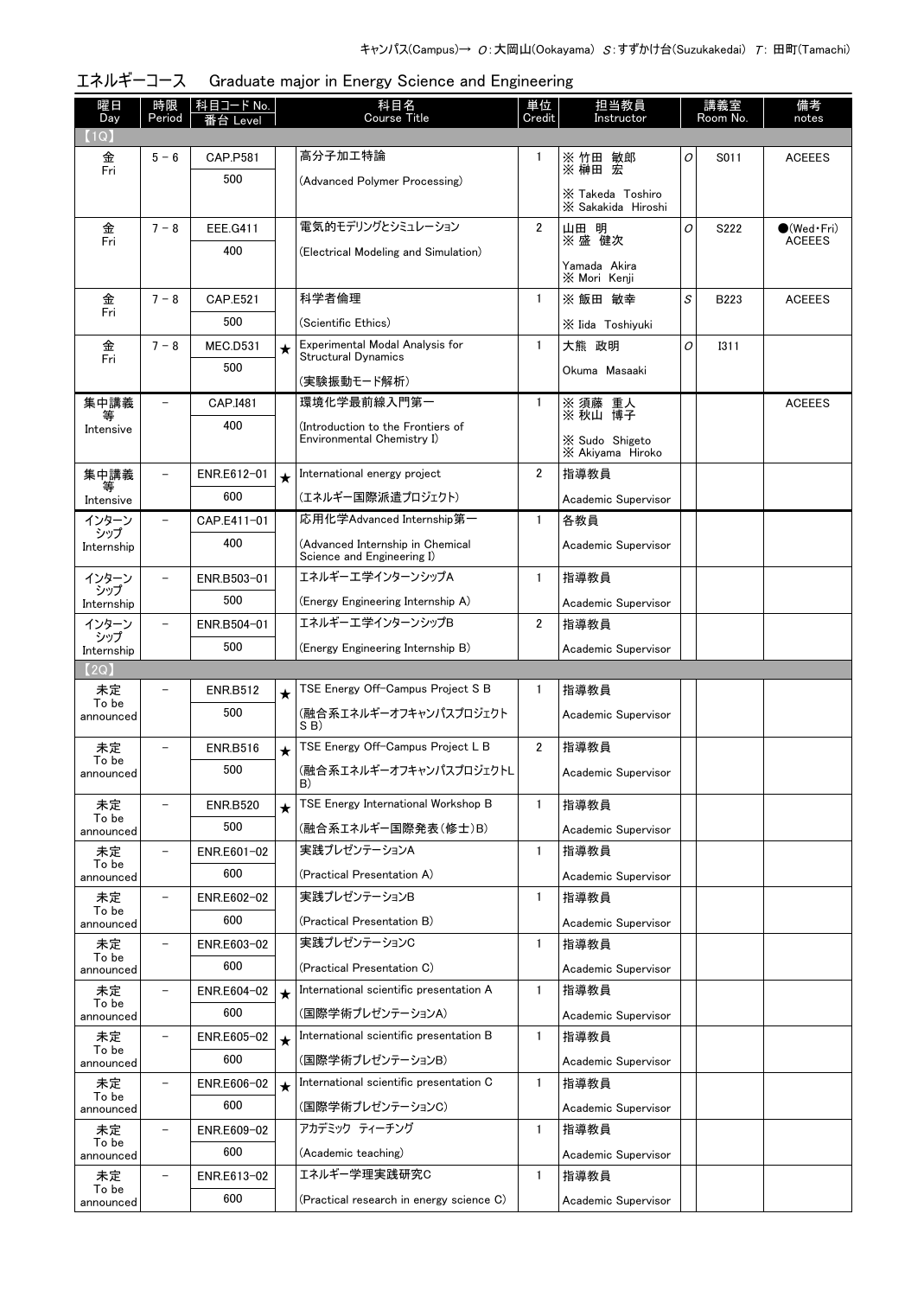| 曜日<br>Day          | 時限<br>Period             | 科目コード No.<br>番台 Level |          | 科目名<br><b>Course Title</b>                                 | 単位<br>Credit   | 担当教員<br>Instructor                                 |   | 講義室<br>Room No.  | 備考<br>notes                                  |
|--------------------|--------------------------|-----------------------|----------|------------------------------------------------------------|----------------|----------------------------------------------------|---|------------------|----------------------------------------------|
| (2Q)               |                          |                       |          |                                                            |                |                                                    |   |                  |                                              |
| 未定                 | $\overline{\phantom{a}}$ | ENR.E614-02           |          | エネルギー学理実践研究D                                               | $\mathbf{1}$   | 指導教員                                               |   |                  |                                              |
| To be<br>announced |                          | 600                   |          | (Practical research in energy science D)                   |                | Academic Supervisor                                |   |                  |                                              |
| 月                  | $1 - 2$                  | <b>EEE.C442</b>       | $\star$  | <b>VLSI Technology II</b>                                  | $\overline{2}$ | 若林 整<br>※石原 昇ほか                                    | S | G221             | $(Mon$ Thu)                                  |
| Mon                |                          | 400                   |          | (VLSI工学第二)                                                 |                |                                                    |   |                  | <b>ACEEES</b>                                |
|                    |                          |                       |          |                                                            |                | Wakabayashi Hitoshi<br>X Ishihara Noboru<br>et al. |   |                  |                                              |
| 月                  | $1 - 2$                  | <b>ENR.H430</b>       | $\star$  | Introduction to Photochemistry II                          | $\mathbf{1}$   | 長井 圭治<br>宍戸 厚                                      | S | G113             | <b>ACEEES</b>                                |
| Mon                |                          | 400                   |          | (光化学概論第二)                                                  |                |                                                    |   |                  |                                              |
|                    |                          |                       |          |                                                            |                | Nagai Keiji<br>Shishido Atsushi                    |   |                  |                                              |
| 月                  | $1 - 2$                  | <b>MAT.C402</b>       | ★        | Quantum Physics in Optical Response of<br><b>Materials</b> | $\overline{2}$ | 中村 一隆                                              | S | G111             | $\bullet$ (Mon•Thu)                          |
| Mon                |                          | 400                   |          |                                                            |                | Nakamura Kazutaka                                  |   |                  | <b>ACEEES</b>                                |
| 月                  | $1 - 2$                  | <b>MAT.M410</b>       |          | (量子光物性特論)<br>Deformation and Strength of Solids            | 2              | 尾中 晋                                               | S | J234             | (Mon Thu)                                    |
| Mon                |                          | 400                   | $\star$  | (固体の変形と強度)                                                 |                | 寺田 芳弘                                              |   |                  | <b>ACEEES</b>                                |
|                    |                          |                       |          |                                                            |                | Onaka Susumu<br>Terada Yoshihiro                   |   |                  |                                              |
| 月<br>Mon           | $1 - 2$                  | <b>CAP.A562</b>       | $\star$  | Advanced Chemistry of Transition Metal<br>Complexes II     | $\mathbf{1}$   | 髙尾 俊郎                                              | 0 | S423             | <b>ACEEES</b>                                |
|                    |                          | 500                   |          | (有機遷移金属錯体化学第二)                                             |                | Takao Toshiro                                      |   |                  |                                              |
| 月<br>Mon           | $3 - 4$                  | <b>CAP.A462</b>       | $\star$  | Advanced Solid State Chemistry II                          | $\mathbf{1}$   | 大友 明                                               | 0 | H <sub>104</sub> | <b>ACEEES</b>                                |
|                    |                          | 400                   |          | (無機固体化学特論第二)                                               |                | Ohtomo Akira                                       |   |                  |                                              |
| 月                  | $3 - 4$                  | CAP.C421              | $\star$  | <b>Advanced Energy Transfer Operation</b>                  | 2              | 関口 秀俊                                              | 0 | S422             | $\bullet$ (Mon Thu)<br><b>ACEEES</b>         |
| Mon                |                          | 400                   |          | (エネルギー操作特論)                                                |                | Sekiguchi Hidetoshi                                |   |                  |                                              |
| 月<br>Mon           | $3 - 4$                  | <b>CHM.D432</b>       | $\star$  | Advanced Organic Synthesis                                 | 2              | 鈴木 啓介<br>大森 建                                      | 0 | H116             | $\bullet$ (Mon Thu)<br><b>ACEEES</b>         |
|                    |                          | 400                   |          | (合成有機化学特論)                                                 |                |                                                    |   |                  |                                              |
|                    |                          |                       |          |                                                            |                | Suzuki Keisuke<br>Ohmori Ken                       |   |                  |                                              |
| 月                  | $3 - 4$                  | <b>ENR.H404</b>       | $\star$  | Advanced Electrochemistry II                               | $\mathbf{1}$   | 菅野 了次<br>荒井 創ほか                                    | S | G114             | <b>ACEEES</b>                                |
| Mon                |                          | 400                   |          | (先進電気化学特論第二)                                               |                |                                                    |   |                  |                                              |
|                    |                          |                       |          |                                                            |                | Kanno Ryoji<br>Arai Haiime et al.                  |   |                  |                                              |
| 月<br>Mon           | $3 - 4$                  | <b>ENR.J405</b>       | $\star$  | Microstructure Evolution and Diffusion in<br>Metals        | $\overline{2}$ | 木村 好里<br>中田 伸生                                     | S | J234             | $\bullet$ (Mon Thu)<br><b>ACEEES</b>         |
|                    |                          | 400                   |          | (材料組織の形成と拡散)                                               |                | Kimura Yoshisato                                   |   |                  |                                              |
|                    |                          |                       |          |                                                            |                | Nakada Nobuo                                       |   |                  |                                              |
| 月<br>Mon           | $3 - 4$                  | <b>MAT.M405</b>       |          | 鉄鋼材料設計学特論                                                  | 2              | 小林 覚<br>竹山 雅夫                                      | O | $S8 - 501$       | $(Mon$ Thu)<br><b>ACEEES</b>                 |
|                    |                          | 400                   |          | (Advanced Microstructure Design of<br>Ferrous Materials)   |                | Kobayashi Satoru                                   |   |                  |                                              |
|                    |                          |                       |          |                                                            |                | Takeyama Masao                                     |   |                  |                                              |
| 月<br>Mon           | $3 - 4$                  | <b>MAT.P401</b>       | $\star$  | Organic Optical Materials physics                          | $\mathbf{1}$   | 石川 謙                                               | 0 | $S8 - 623$       | <b>ACEEES</b>                                |
|                    |                          | 400                   |          | (有機光学材料物理)                                                 |                | Ishikawa Ken                                       |   |                  |                                              |
| 月<br>Mon           | $3 - 4$                  | <b>MEC.C431</b>       | $\star$  | Mechanics of Composite Materials                           | $\mathbf{1}$   | 轟 章                                                | O | I121             |                                              |
|                    |                          | 400                   |          | (複合材料力学特論)                                                 |                | Todoroki Akira                                     |   |                  |                                              |
| 月<br>Mon           | $3 - 4$                  | <b>MAT.C504</b>       | $\star$  | <b>Functional Devices</b>                                  | 2              | 北本 仁孝<br>舟窪 浩                                      | S | J233             | $\bullet$ (Mon $\cdot$ Thu)<br><b>ACEEES</b> |
|                    |                          | 500                   |          | (機能デバイス特論)                                                 |                | Kitamoto Yoshitaka                                 |   |                  |                                              |
|                    |                          |                       |          |                                                            |                | Funakubo Hiroshi                                   |   |                  |                                              |
| 月<br>Mon           | $5 - 6$                  | CAP.I436              | $\star$  | Introduction to Polymer Physical<br>Properties I           | $\mathbf{1}$   | 今岡 享稔<br>長井 圭治                                     | S | G114             | <b>ACEEES</b>                                |
|                    |                          | 400                   |          | (高分子物性概論第一)                                                |                | Imaoka Takane                                      |   |                  |                                              |
|                    |                          |                       |          |                                                            |                | Nagai Keiji                                        |   |                  |                                              |
| 月<br>Mon           | $5 - 6$                  | <b>CHM.B401</b>       | $^\star$ | Basic Concepts of Inorganic Chemistry                      | $\overline{2}$ | 河野 正規<br>川口 博之 ほか                                  | 0 | H135             | $\bullet$ (Mon•Thu)<br><b>ACEEES</b>         |
|                    |                          | 400                   |          | (無機・分析化学基礎特論)                                              |                | Kawano Masaki                                      |   |                  |                                              |
|                    |                          |                       |          |                                                            |                | Kawaguchi Hiroyuki<br>et al.                       |   |                  |                                              |

エネルギーコース Graduate major in Energy Science and Engineering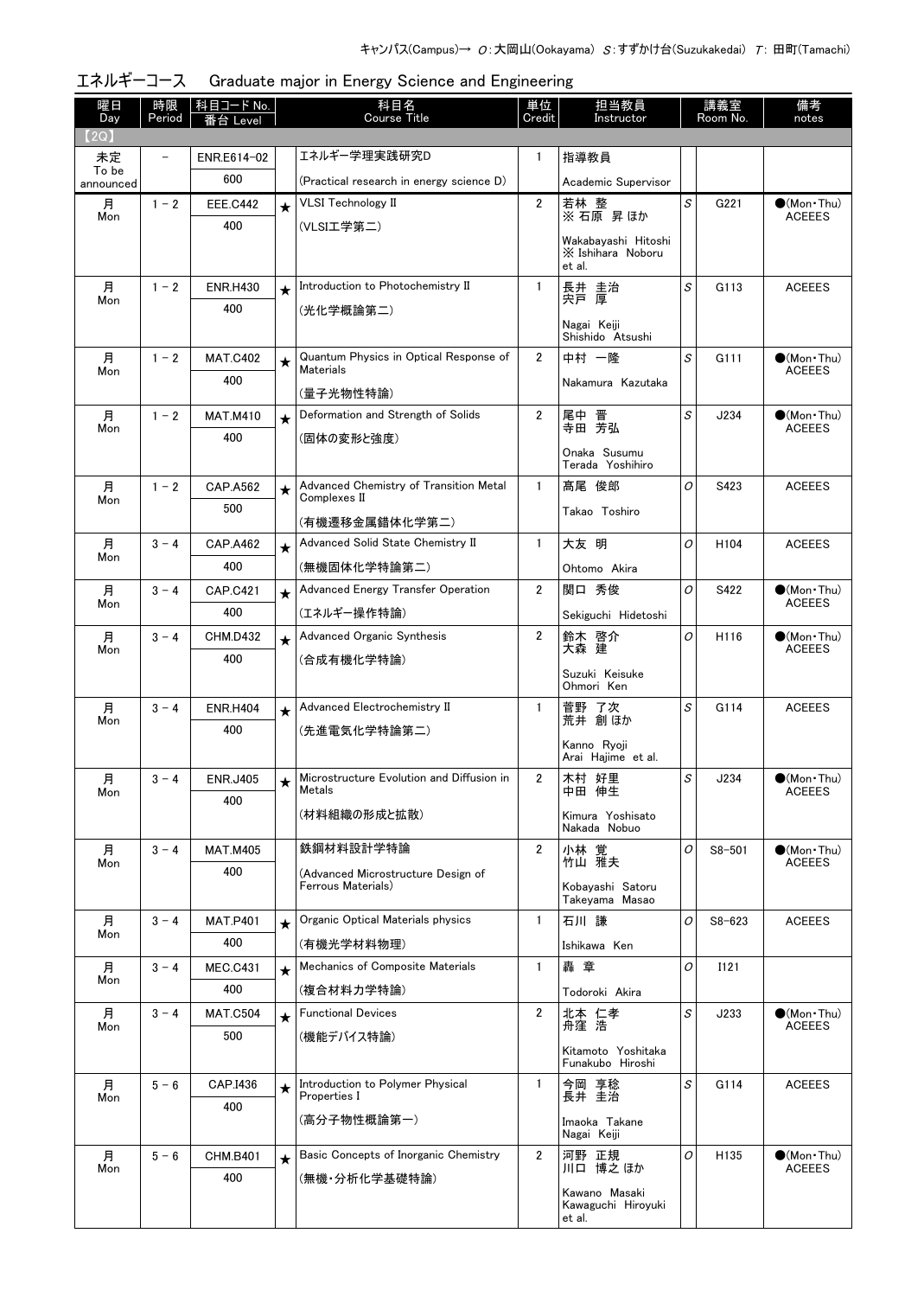| 曜日<br>Day | 時限<br>Period | 科目コード No.<br>番台 Level |         | 科目名<br>Course Title                                          | 単位<br>Credit   | 担当教員<br>Instructor                    |                | 講義室<br>Room No. | 備考<br>notes                             |
|-----------|--------------|-----------------------|---------|--------------------------------------------------------------|----------------|---------------------------------------|----------------|-----------------|-----------------------------------------|
| (2Q)      |              |                       |         |                                                              |                |                                       |                |                 |                                         |
| 月         | $5 - 6$      | <b>ENR.L410</b>       | $\star$ | Introduction to Photovoltaics                                | 2              | 宮島 晋介                                 | O              | W242            | $\bullet$ (Mon Thu)                     |
| Mon       |              | 400                   |         | (光起電力の基礎)                                                    |                | Miyajima Shinsuke                     |                |                 | <b>ACEEES</b>                           |
| 月         | $5 - 6$      | <b>MAT.M401</b>       | $\star$ | Applied Diffraction Crystallography in                       | $\overline{2}$ | 中村 吉男<br>藤居 俊之                        | 0              | $S8 - 501$      | $\bullet$ (Mon•Thu)                     |
| Mon       |              | 400                   |         | Metals and Alloys                                            |                |                                       |                |                 | <b>ACEEES</b>                           |
|           |              |                       |         | (回折結晶学)                                                      |                | Nakamura Yoshio<br>Fujii Toshiyuki    |                |                 |                                         |
| 月         | $5 - 6$      | <b>MAT.P402</b>       |         | ソフトマテリアル物理化学                                                 | $\mathbf{1}$   | 大内 幸雄                                 | O              | $S8 - 623$      | <b>ACEEES</b>                           |
| Mon       |              | 400                   |         | (Soft Materials Physical Chemistry)                          |                | Ouchi Yukio                           |                |                 |                                         |
| 月         | $7 - 8$      | <b>CAP.P421</b>       | $\star$ | Special Lecture on Characterization of                       | $\mathbf{1}$   | 安藤 慎治                                 | O              | S224            | <b>ACEEES</b>                           |
| Mon       |              | 400                   |         | Polymer Structures and Properties                            |                | Ando Shinji                           |                |                 |                                         |
|           | $7 - 8$      |                       |         | (高分子機能解析特論)<br>Introduction to Polymer Chemistry             | $\overline{2}$ |                                       | S              | G115            |                                         |
| 月<br>Mon  |              | CAP.I427              | $\star$ |                                                              |                | 冨田 育義<br>山元 公寿 ほか                     |                |                 | $\bullet$ (Mon Thu)<br><b>ACEEES</b>    |
|           |              | 400                   |         | (高分子化学概論)                                                    |                | Tomita Ikuyoshi                       |                |                 |                                         |
|           |              |                       |         |                                                              |                | Yamamoto Kimihisa<br>et al.           |                |                 |                                         |
| 月         | $7 - 8$      | <b>EEE.S451</b>       | $\star$ | Wireless Communication Engineering                           | $\overline{2}$ | 阪口 啓                                  | O              | S223            | $\bullet$ (Mon $\cdot$ Thu)             |
| Mon       |              | 400                   |         | (無線通信工学)                                                     |                | Sakaguchi Kei                         |                |                 | <b>ACEEES</b>                           |
| 火         | $1 - 2$      | ENR.A402-01           | $\star$ | Interdisciplinary scientific principles of                   | $\mathbf{1}$   | 伊原 学<br>沖本 洋一 ほか                      | ΟI             | W241, G115      | 遠隔講義                                    |
| Tue       |              | 400                   |         | energy 2【大岡山】                                                |                |                                       | S              |                 | <b>ACEEES</b>                           |
|           |              |                       |         | (エネルギー基礎学理第二【大岡山】)                                           |                | Ihara Manabu<br>Okimoto Yoichi et al. |                |                 |                                         |
| 火<br>Tue  | $1 - 2$      | ENR.A402-02           | $\star$ | Interdisciplinary scientific principles of<br>energy 2【すずかけ】 | $\mathbf{1}$   | 山田 明<br>荒井 創ほか                        | 0<br>S         | W241, G115      | 遠隔講義<br><b>ACEEES</b>                   |
|           |              | 400                   |         | (エネルギー基礎学理第二【すずかけ】)                                          |                | Yamada Akira                          |                |                 |                                         |
|           |              |                       |         |                                                              |                | Arai Hajime et al.                    |                |                 |                                         |
| 火<br>Tue  | $1 - 2$      | <b>MAT.M406</b>       | $\star$ | Advanced Microstructure Design of Non-<br>ferrous Materials  | $\overline{2}$ | 熊井 真次<br>村石 信二 ほか                     | O              | $S8 - 501$      | $\bigcirc$ (Tue · Fri)<br><b>ACEEES</b> |
|           |              | 400                   |         | (非鉄金属材料設計学特論)                                                |                | Kumai Shinji                          |                |                 |                                         |
|           |              |                       |         |                                                              |                | Muraishi Shinii et al.                |                |                 |                                         |
| 火<br>Tue  | $3 - 4$      | <b>CAP.C424</b>       | $\star$ | <b>Advanced Reaction Process Engineering</b>                 | $\mathbf{1}$   | 多湖 輝興                                 | O              | S423            | <b>ACEEES</b>                           |
|           |              | 400                   |         | (反応プロセス工学特論)                                                 |                | Tago Teruoki                          |                |                 |                                         |
| 火<br>Tue  | $3 - 4$      | CAP.I416              | $\star$ | Catalysis for the Environmental Issues                       | 1              | 馬場 俊秀<br>本倉 健 ほか                      | S              | G114            | <b>ACEEES</b>                           |
|           |              | 400                   |         | (環境調和触媒)                                                     |                | Baba Toshihide                        |                |                 |                                         |
|           |              |                       |         |                                                              |                | Motokura Ken et al.                   |                |                 |                                         |
| 火<br>Tue  | $3 - 4$      | EEE.P401              | $\star$ | Electric Power and Motor Drive System<br>Analysis            | $\overline{2}$ | 藤田 英明                                 | $\overline{O}$ | S224            | $\bullet$ (Tue · Fri)<br><b>ACEEES</b>  |
|           |              | 400                   |         | (電力・電機システム解析)                                                |                | Fujita Hideaki                        |                |                 |                                         |
| 火         | $3 - 4$      | ENR.A404-01           |         | Interdisciplinary principles of energy                       | $\mathbf{1}$   | 伊原 学<br>笹部 崇ほか                        | 01             | W241, G115      | 遠隔講義                                    |
| Tue       |              | 400                   |         | devices 2【大岡山】                                               |                |                                       | S              |                 | <b>ACEEES</b>                           |
|           |              |                       |         | (エネルギーデバイス論第二【大岡山】)                                          |                | Ihara Manabu<br>Sasabe Takashi et     |                |                 |                                         |
|           |              |                       |         |                                                              |                | al.                                   |                |                 |                                         |
| 火<br>Tue  | $3 - 4$      | ENR.A404-02           |         | Interdisciplinary principles of energy<br>devices 2【すずかけ】    | $\mathbf{1}$   | 山田 明<br>北村 房男 ほか                      | 01<br>S        | W241, G115      | 遠隔講義<br><b>ACEEES</b>                   |
|           |              | 400                   |         | (エネルギーデバイス論第二【すずかけ】)                                         |                | Yamada Akira                          |                |                 |                                         |
|           |              |                       |         |                                                              |                | Kitamura Fusao et<br>al.              |                |                 |                                         |
| 火         | $3 - 4$      | <b>MAT.M424</b>       |         | 金属物理学演習                                                      | 1              | 細田 秀樹                                 | S              | J233            |                                         |
| Tue       |              | 400                   |         | (Exercise in Physical Metallurgy)                            |                | 稲邑 朋也                                 |                |                 |                                         |
|           |              |                       |         |                                                              |                | Hosoda Hideki<br>Inamura Tomonari     |                |                 |                                         |
| 火         | $3 - 4$      | <b>MAT.M426</b>       |         | 移動速度論ー運動量と熱の流れー                                              | $\mathbf{1}$   | 林 幸                                   | Ο              | $S8 - 501$      | <b>ACEEES</b>                           |
| Tue       |              | 400                   |         | (Transport Phenomena at High                                 |                | 河村 憲一 ほか                              |                |                 |                                         |
|           |              |                       |         | Temperature - Momentum and Heat Flow<br>$-$                  |                | Hayashi Miyuki<br>Kawamura Kenichi et |                |                 |                                         |
|           |              |                       |         |                                                              |                | al.                                   |                |                 |                                         |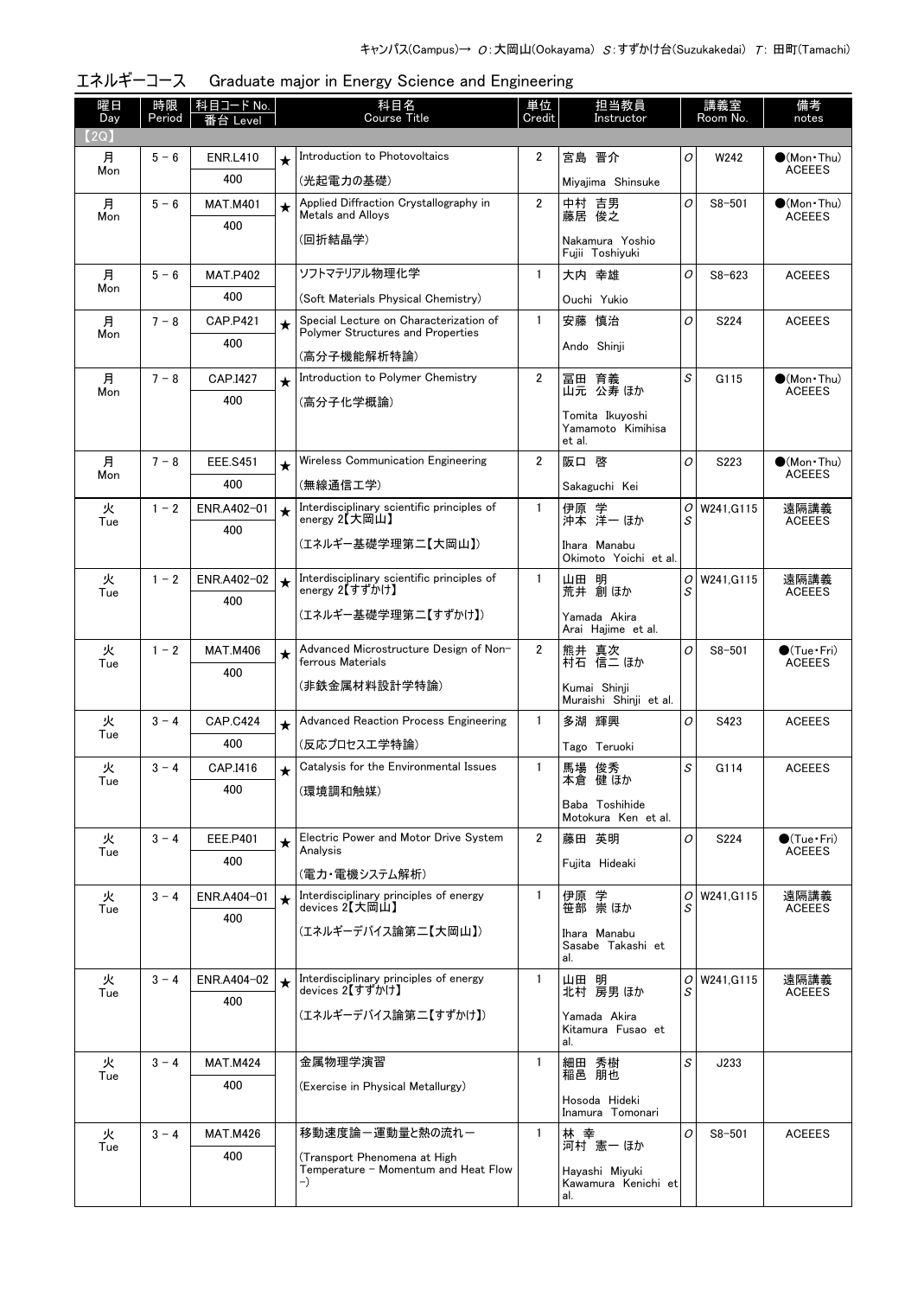| 曜日<br>Day | 時限<br>Period | │科目コード No.<br>≸台 Level |         | 科目名<br>Course Title                                                                | 単位<br>Credit   | 担当教員<br>Instructor                                 |              | 講義室<br>Room No.     | 備考<br>notes                             |
|-----------|--------------|------------------------|---------|------------------------------------------------------------------------------------|----------------|----------------------------------------------------|--------------|---------------------|-----------------------------------------|
| (2Q)      |              |                        |         |                                                                                    |                |                                                    |              |                     |                                         |
| 火<br>Tue  | $3 - 4$      | <b>NCL.N403</b>        | $\star$ | Nuclear Materials and Structures                                                   | 2              | 小林 能直<br>吉田 克己                                     | 0            | 原講571<br>North No.2 | $\bigcirc$ (Tue · Fri)<br><b>ACEEES</b> |
|           |              | 400                    |         | (原子力材料と構造工学)                                                                       |                | Kobayashi Yoshinao<br>Yoshida Katsumi              |              | $5F - 571$          |                                         |
| 火         | $3 - 4$      | <b>MAT.C503</b>        | $\star$ | <b>Advanced Course of Material</b><br>Development II                               | $\overline{2}$ | 川路 均<br>東 正樹 ほか                                    | $\mathcal S$ | J234                | $\bigcirc$ (Tue·Fri)<br><b>ACEEES</b>   |
| Tue       |              | 500                    |         | (材料開発特論第二)                                                                         |                | Kawaji Hitoshi<br>Azuma Masaki et al.              |              |                     |                                         |
| 火         | $5 - 6$      | EEE.D411               | $\star$ | Semiconductor Physics                                                              | $\overline{2}$ | 山田 明                                               | O            | W631                | $\bigcirc$ (Tue·Fri)                    |
| Tue       |              | 400                    |         | (半導体物性論)                                                                           |                | Yamada Akira                                       |              |                     | <b>ACEEES</b>                           |
| 火         | $5 - 6$      | <b>ENR.I420</b>        | $\star$ | Advanced Lecture on Crystal Structure<br>and Correlation with Properties of Solids | $\mathbf{1}$   | 八島 正知                                              | O            | H119B               | <b>ACEEES</b>                           |
| Tue       |              | 400                    |         | (固体構造物性特論)                                                                         |                | Yashima Masatomo                                   |              |                     |                                         |
| 火         | $5 - 6$      | <b>MAT.C502</b>        |         | 材料開発特論第一                                                                           | $\overline{2}$ | 瀬川 造代                                              | O            | $S7 - 201$          | $\bigcirc$ (Tue · Fri)                  |
| Tue       |              | 500                    |         | (Advanced Course of Material                                                       |                | 長友 義幸                                              |              |                     | <b>ACEEES</b>                           |
|           |              |                        |         | Development I)                                                                     |                | Segawa Hiroyo<br>Nagatomo Yoshiyuki                |              |                     |                                         |
| 火<br>Tue  | $7 - 8$      | <b>CAP.P422</b>        | $\star$ | <b>Advanced Polymer Properties</b>                                                 | $\mathbf{1}$   | 戸木田 雅利                                             | 0            | H113                | <b>ACEEES</b>                           |
|           |              | 400                    |         | (高分子物性特論)                                                                          |                | Tokita Masatoshi                                   |              |                     |                                         |
| 火<br>Tue  | $7 - 8$      | <b>EEE.D481</b>        |         | パワーデバイス特論                                                                          | $\overline{2}$ | ※ 寺島 知秀<br>X Gourab Majumdar                       | O            | S223                | $\bullet$ (Tue $\cdot$ Wed)             |
|           |              | 400                    |         | (Advanced Power Semiconductor<br>Devices)                                          |                | X Terashima                                        |              |                     |                                         |
|           |              |                        |         |                                                                                    |                | Tomohide<br>X Gourab Majumdar                      |              |                     |                                         |
| 水         | $1 - 2$      | <b>EEE.D481</b>        |         | パワーデバイス特論                                                                          | $\overline{2}$ | ※ 寺島 知秀                                            | O            | S223                | $\bullet$ (Tue · Wed)                   |
| Wed       |              | 400                    |         | (Advanced Power Semiconductor                                                      |                | X Gourab Majumdar                                  |              |                     |                                         |
|           |              |                        |         | Devices)                                                                           |                | X Terashima<br>Tomohide<br>X Gourab Majumdar       |              |                     |                                         |
| 水         | $5 - 8$      | <b>CAP.E402</b>        |         | 化学環境安全教育第二                                                                         | $\mathbf{1}$   | 桑田 繁樹<br>田中 浩士 ほか                                  | 0<br>S       | W541, J221          | □<br>各キャンパスで                            |
| Wed       |              | 400                    |         | (Environment Preservation and Chemical<br>Safety II)                               |                | Kuwata Shigeki                                     |              |                     | 開講                                      |
|           |              |                        |         |                                                                                    |                | Tanaka Hiroshi et al.                              |              |                     |                                         |
| 木<br>Thu  | $1 - 2$      | <b>CAP.A442</b>        | $\star$ | Advanced Electrochemistry II                                                       | $\mathbf{1}$   | 山中 一郎                                              | 0            | S421                | <b>ACEEES</b>                           |
|           |              | 400                    |         | (電気化学特論第二)                                                                         |                | Yamanaka Ichiro                                    |              |                     |                                         |
| 木<br>Thu  | $1 - 2$      | CAP.I427               | $\star$ | Introduction to Polymer Chemistry                                                  | 2              | 冨田 育義<br>山元 公寿 ほか                                  | S            | G115                | $\bullet$ (Mon · Thu)<br><b>ACEEES</b>  |
|           |              | 400                    |         | (高分子化学概論)                                                                          |                | Tomita Ikuyoshi                                    |              |                     |                                         |
|           |              |                        |         |                                                                                    |                | Yamamoto Kimihisa<br>et al.                        |              |                     |                                         |
| 木         | $1 - 2$      | <b>EEE.C442</b>        | $\star$ | <b>VLSI Technology II</b>                                                          | $\overline{2}$ | 若林 整<br>※ 石原 昇ほか                                   | S            | G221                | $\bullet$ (Mon · Thu)                   |
| Thu       |              | 400                    |         | (VLSI工学第二)                                                                         |                |                                                    |              |                     | <b>ACEEES</b>                           |
|           |              |                        |         |                                                                                    |                | Wakabayashi Hitoshi<br>X Ishihara Noboru<br>et al. |              |                     |                                         |
| 木         | $1 - 2$      | <b>MAT.C402</b>        | $\star$ | Quantum Physics in Optical Response of                                             | $\overline{2}$ | 中村 一隆                                              | S            | G111                | $\bullet$ (Mon Thu)                     |
| Thu       |              | 400                    |         | Materials<br>(量子光物性特論)                                                             |                | Nakamura Kazutaka                                  |              |                     | <b>ACEEES</b>                           |
| 木         | $1 - 2$      | <b>MAT.M410</b>        | $\star$ | Deformation and Strength of Solids                                                 | $\overline{2}$ | 尾中 晋<br>寺田 芳弘                                      | S            | J234                | $\bullet$ (Mon•Thu)                     |
| Thu       |              | 400                    |         | (固体の変形と強度)                                                                         |                |                                                    |              |                     | <b>ACEEES</b>                           |
|           |              |                        |         |                                                                                    |                | Onaka Susumu<br>Terada Yoshihiro                   |              |                     |                                         |
| 木         | $3 - 4$      | <b>CAP.C421</b>        | $\star$ | Advanced Energy Transfer Operation                                                 | 2              | 関口 秀俊                                              | 0            | S422                | $\bullet$ (Mon•Thu)                     |
| Thu       |              | 400                    |         | (エネルギー操作特論)                                                                        |                | Sekiguchi Hidetoshi                                |              |                     | <b>ACEEES</b>                           |
| 木<br>Thu  | $3 - 4$      | CAP.I419               | $\star$ | Analytical Techniques for Environmental<br>Chemistry                               | 1              | 吉田 尚弘<br>豊田 栄ほか                                    | S            | G114                | <b>ACEEES</b>                           |
|           |              | 400                    |         | (環境化学実験法)                                                                          |                | Yoshida Naohiro<br>Toyoda Sakae et al.             |              |                     |                                         |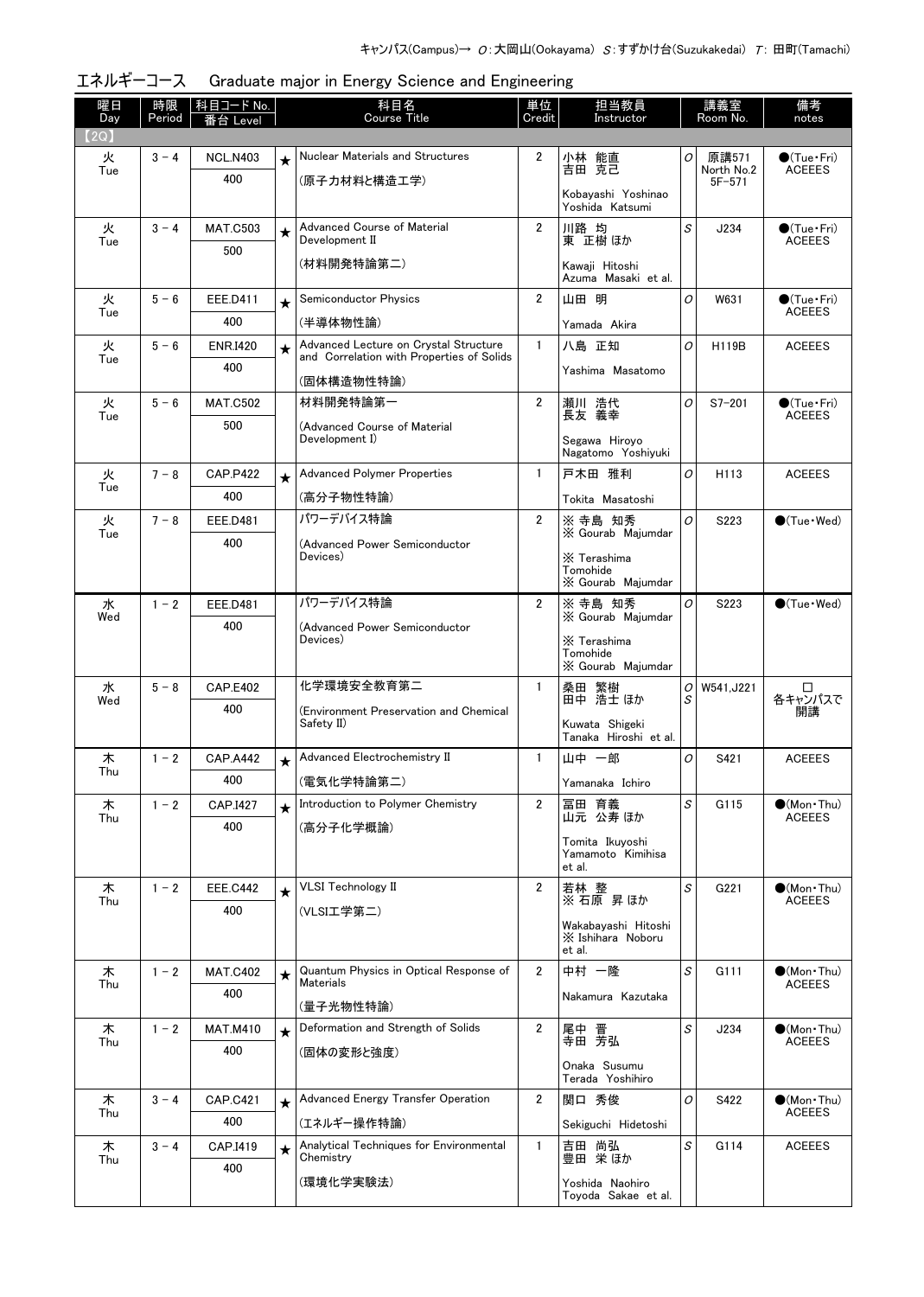| 曜日<br>Day | 時限<br>Period | │科目コード No.<br>番台 Level |         | 科目名<br><b>Course Title</b>                                  | 単位<br>Credit   | 担当教員<br>Instructor                            |          | 講義室<br>Room No.  | 備考<br>notes                                  |
|-----------|--------------|------------------------|---------|-------------------------------------------------------------|----------------|-----------------------------------------------|----------|------------------|----------------------------------------------|
| (2Q)      |              |                        |         |                                                             |                |                                               |          |                  |                                              |
| 木         | $3 - 4$      | <b>CAP.A444</b>        | $\star$ | Advanced Solid-state Physical Chemistry<br>Н                | 1              | 一杉 太郎                                         | 0        | S224             | <b>ACEEES</b>                                |
| Thu       |              | 400                    |         | (固体物理化学特論第二)                                                |                | Hitosugi Taro                                 |          |                  |                                              |
| 木<br>Thu  | $3 - 4$      | <b>CHM.D432</b>        | $\star$ | Advanced Organic Synthesis                                  | $\overline{2}$ | 鈴木 啓介<br>大森 建                                 | O        | H116             | $\bullet$ (Mon Thu)<br><b>ACEEES</b>         |
|           |              | 400                    |         | (合成有機化学特論)                                                  |                | Suzuki Keisuke<br>Ohmori Ken                  |          |                  |                                              |
| 木         | $3 - 4$      | <b>ENR.H406</b>        | $\star$ | Advanced Inorganic Materials Chemistry                      | $\mathbf{1}$   | 萱野 了次                                         | S        | G111             | <b>ACEEES</b>                                |
| Thu       |              | 400                    |         | П                                                           |                | 脇 慶子 ほか                                       |          |                  |                                              |
|           |              |                        |         | (エネルギー無機材料化学特論第二)                                           |                | Kanno Ryoji<br>Waki Keiko et al.              |          |                  |                                              |
| 木<br>Thu  | $3 - 4$      | <b>ENR.J405</b>        | $\star$ | Microstructure Evolution and Diffusion in<br>Metals         | $\overline{2}$ | 木村 好里<br>中田 伸生                                | S        | J234             | $\bullet$ (Mon Thu)<br><b>ACEEES</b>         |
|           |              | 400                    |         | (材料組織の形成と拡散)                                                |                | Kimura Yoshisato<br>Nakada Nobuo              |          |                  |                                              |
| 木         | $3 - 4$      | <b>MAT.M405</b>        |         | 鉄鋼材料設計学特論                                                   | $\overline{2}$ | 小林 覚<br>竹山 雅夫                                 | 0        | $S8 - 501$       | $\bigcirc$ (Mon Thu)                         |
| Thu       |              | 400                    |         | (Advanced Microstructure Design of                          |                |                                               |          |                  | <b>ACEEES</b>                                |
|           |              |                        |         | Ferrous Materials)                                          |                | Kobavashi Satoru<br>Takeyama Masao            |          |                  |                                              |
| 木<br>Thu  | $3 - 4$      | <b>MEC.G431</b>        | $\star$ | <b>Mechanical Processing</b>                                | $\mathbf{1}$   | 吉岡 勇人<br>平田 敦ほか                               | 0<br>S   | W531.G115        | 遠隔授業                                         |
|           |              | 400                    |         | (機械加工学)                                                     |                | Yoshioka Havato<br>Hirata Atsushi et al.      |          |                  |                                              |
| 木         | $3 - 4$      | <b>MAT.C504</b>        | $\star$ | <b>Functional Devices</b>                                   | $\overline{2}$ | 北本 仁孝<br>舟窪 浩                                 | S        | J233             | $\bullet$ (Mon Thu)                          |
| Thu       |              | 500                    |         | (機能デバイス特論)                                                  |                |                                               |          |                  | <b>ACEEES</b>                                |
|           |              |                        |         |                                                             |                | Kitamoto Yoshitaka<br>Funakubo Hiroshi        |          |                  |                                              |
| 木         | $5 - 6$      | CAP.I420               | $\star$ | Advanced Supramolecular Science                             | $\mathbf{1}$   | 福島 孝典<br>吉沢 道人                                | S        | G114             | <b>ACEEES</b>                                |
| Thu       |              | 400                    |         | (超分子科学特論)                                                   |                |                                               |          |                  |                                              |
|           |              |                        |         |                                                             |                | Fukushima Takanori<br>Yoshizawa Michito       |          |                  |                                              |
| 木         | $5 - 6$      | <b>CHM.B401</b>        | $\star$ | Basic Concepts of Inorganic Chemistry                       | $\overline{2}$ | 河野 正規<br>川口 博之ほか                              | 0        | H135             | $(Mon$ Thu)                                  |
| Thu       |              | 400                    |         | (無機・分析化学基礎特論)                                               |                |                                               |          |                  | <b>ACEEES</b>                                |
|           |              |                        |         |                                                             |                | Kawano Masaki<br>Kawaguchi Hiroyuki<br>et al. |          |                  |                                              |
| 木<br>Thu  | $5 - 6$      | <b>ENR.L410</b>        |         | Introduction to Photovoltaics                               | 2              | 宮島 晋介                                         | 0        | W242             | $\bullet$ (Mon Thu)<br><b>ACEEES</b>         |
|           |              | 400                    |         | (光起電力の基礎)                                                   |                | Miyajima Shinsuke                             |          |                  |                                              |
| 木<br>Thu  | $5 - 6$      | <b>MAT.M401</b>        | $\star$ | Applied Diffraction Crystallography in<br>Metals and Alloys | 2              | 中村 吉男<br>藤居 俊之                                | O        | $S8 - 501$       | $\bullet$ (Mon $\cdot$ Thu)<br><b>ACEEES</b> |
|           |              | 400                    |         | (回折結晶学)                                                     |                | Nakamura Yoshio<br>Fuiii Toshivuki            |          |                  |                                              |
| 木         | $5 - 6$      | <b>MAT.P491</b>        |         | 材料工学環境論                                                     | 1              | ※ 国岡<br>正雄                                    | 0        | $S8 - 623$       |                                              |
| Thu       |              | 400                    |         | (Materials Engineering and Ecology)                         |                | ※ 石井 聡子 ほか                                    |          |                  |                                              |
|           |              |                        |         |                                                             |                | X Kunioka Masao<br>X Ishii Satoko et al.      |          |                  |                                              |
| 木         | $7 - 8$      | <b>EEE.S451</b>        | $\star$ | Wireless Communication Engineering                          | $\overline{2}$ | 阪口 啓                                          | 0        | S223             | $\bullet$ (Mon•Thu)                          |
| Thu       |              | 400                    |         | (無線通信工学)                                                    |                | Sakaguchi Kei                                 |          |                  | <b>ACEEES</b>                                |
| 木         | $7 - 8$      | <b>MEC.F532</b>        | $\star$ | Rarefied Gas Dynamics                                       | 1              | 井上 剛良<br>岡村 哲至                                | 0        | W241, G111       | 遠隔授業                                         |
| Thu       |              | 500                    |         | (希薄気体力学)                                                    |                |                                               | S        |                  | <b>ACEEES</b>                                |
|           |              |                        |         |                                                             |                | Inoue Takayoshi<br>Okamura Tetsuji            |          |                  |                                              |
| 金         | $1 - 2$      | <b>CAP.C423</b>        | $\star$ | <b>Computational Fluid Dynamics</b>                         | $\mathbf{1}$   | 大川原 真一                                        | $\cal O$ | 南4号館 3           | <b>ACEEES</b>                                |
| Fri       |              | 400                    |         | (数値流体力学)                                                    |                | Okawara Shinichi                              |          | 階 情報ネッ<br>トワーク演習 |                                              |
|           |              |                        |         |                                                             |                |                                               |          | 室 第1演習<br>室      |                                              |
| 金<br>Fri  | $1 - 2$      | <b>MAT.M406</b>        | $\star$ | Advanced Microstructure Design of Non-<br>ferrous Materials | $\overline{2}$ | 熊井 真次<br>村石 信二 ほか                             | O        | $S8 - 501$       | $\bigcirc$ (Tue · Fri)<br><b>ACEEES</b>      |
|           |              | 400                    |         | (非鉄金属材料設計学特論)                                               |                |                                               |          |                  |                                              |
|           |              |                        |         |                                                             |                | Kumai Shinji<br>Muraishi Shinji et al.        |          |                  |                                              |

エネルギーコース Graduate major in Energy Science and Engineering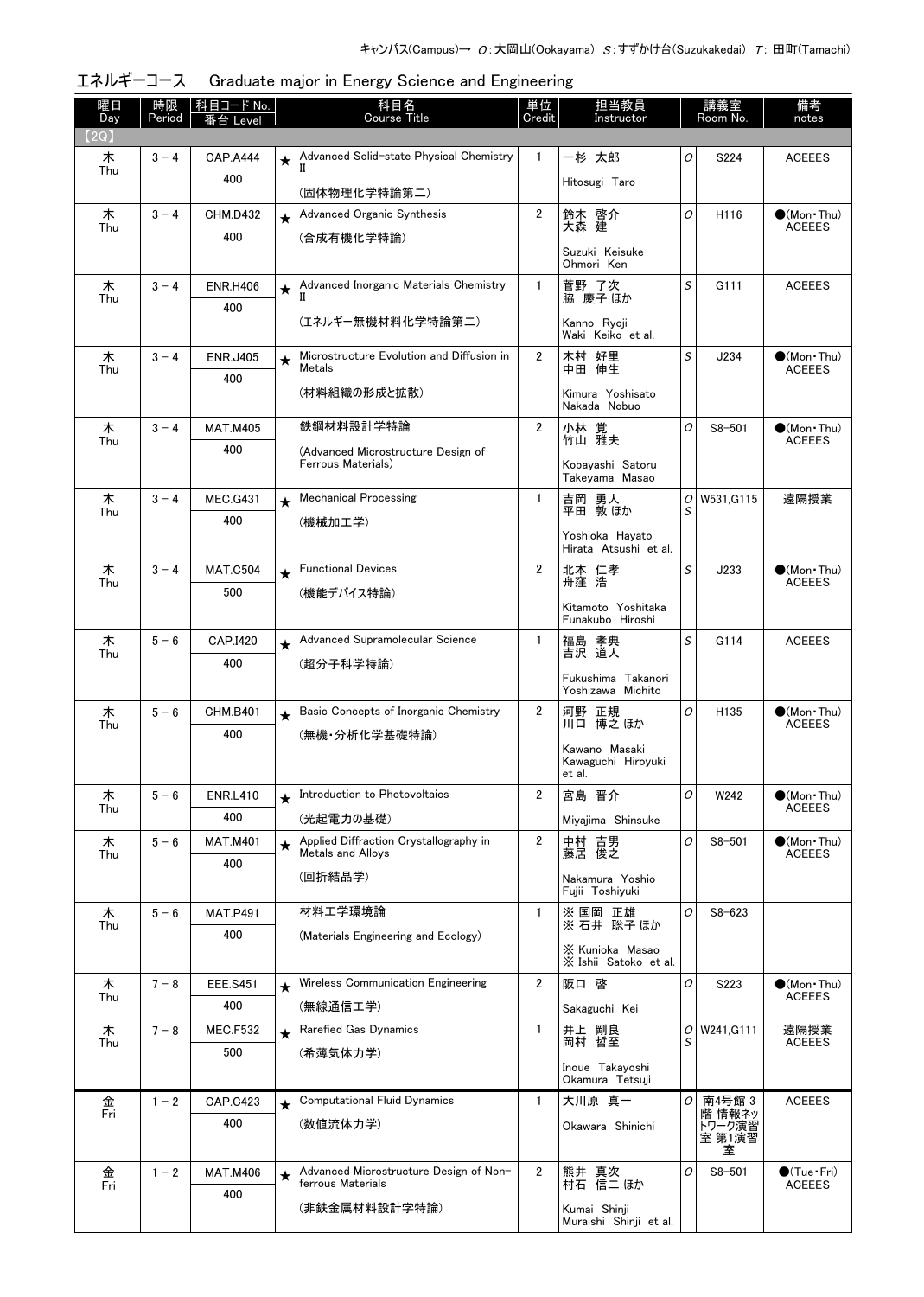| 曜日<br>Day         | 時限<br>Period             | │ 科目コード No.<br>台 Level |         | 科目名<br>Course Title                                              | 単位<br>Credit   | 担当教員<br>Instructor                   |   | 講義室<br>Room No.          | 備考<br>notes                                   |
|-------------------|--------------------------|------------------------|---------|------------------------------------------------------------------|----------------|--------------------------------------|---|--------------------------|-----------------------------------------------|
| (2Q)              |                          |                        |         |                                                                  |                |                                      |   |                          |                                               |
| 金<br>Fri          | $3 - 4$                  | CAP.A466               |         | Advanced Bioinorganic Chemistry II                               | 1              | 桑田 繁樹                                | O | S622                     | <b>ACEEES</b>                                 |
|                   |                          | 400                    |         | (生物無機化学特論第二)                                                     |                | Kuwata Shigeki                       |   |                          |                                               |
| 金                 | $3 - 4$                  | <b>CAP.C425</b>        | $\star$ | <b>Advanced Bioprocess Engineering</b>                           | $\mathbf{1}$   | 大河内 美奈                               | O | S421                     |                                               |
| Fri               |                          | 400                    |         | (生物プロセス工学特論)                                                     |                | Okochi Mina                          |   |                          |                                               |
| 金                 | $3 - 4$                  | EEE.P401               | $\star$ | Electric Power and Motor Drive System<br>Analysis                | $\overline{2}$ | 藤田 英明                                | O | S224                     | $\bigcirc$ (Tue $\cdot$ Fri)<br><b>ACEEES</b> |
| Fri               |                          | 400                    |         |                                                                  |                | Fujita Hideaki                       |   |                          |                                               |
| 金                 | $3 - 4$                  | <b>MAT.M427</b>        |         | (電力・電機システム解析)<br>移動速度論ー荷電粒子の流れー                                  | 1              | 河村 憲一                                | O | $S8 - 501$               |                                               |
| Fri               |                          | 400                    |         | (Transport Phenomena at High                                     |                | 林 幸 ほか                               |   |                          |                                               |
|                   |                          |                        |         | Temperature - Flow of charged particles<br>in solid $-$ )        |                | Kawamura Kenichi                     |   |                          |                                               |
| 金                 | $3 - 4$                  | <b>NCL.N403</b>        |         | <b>Nuclear Materials and Structures</b>                          | $\overline{2}$ | Hayashi Miyuki et al.<br>小林 能直       | 0 | 原講571                    | $\bigcirc$ (Tue · Fri)                        |
| Fri               |                          | 400                    | $\star$ | (原子力材料と構造工学)                                                     |                | 吉田 克己                                |   | North No.2<br>$5F - 571$ | <b>ACEEES</b>                                 |
|                   |                          |                        |         |                                                                  |                | Kobavashi Yoshinao                   |   |                          |                                               |
|                   | $3 - 4$                  |                        |         | Systematic Material Design Methodology                           | $\mathbf{1}$   | Yoshida Katsumi                      | S | G113                     |                                               |
| 金<br>Fri          |                          | CAP.I537<br>500        | $\star$ |                                                                  |                | 山口 猛央<br>田巻 孝敬                       |   |                          | <b>ACEEES</b>                                 |
|                   |                          |                        |         | (材料システム設計論)                                                      |                | Yamaguchi Takeo                      |   |                          |                                               |
|                   |                          |                        |         | Advanced Course of Material                                      |                | Tamaki Takanori                      |   |                          |                                               |
| 金<br>Fri          | $3 - 4$                  | <b>MAT.C503</b>        | $\star$ | Development II                                                   | $\overline{2}$ | 川路 均<br>東 正樹 ほか                      | S | J234                     | $\bullet$ (Tue · Fri)<br><b>ACEEES</b>        |
|                   |                          | 500                    |         | (材料開発特論第二)                                                       |                | Kawaji Hitoshi                       |   |                          |                                               |
|                   |                          |                        |         |                                                                  |                | Azuma Masaki et al.                  |   |                          |                                               |
| 金<br>Fri          | $5 - 6$                  | EEE.D411               | $\star$ | Semiconductor Physics                                            | $\overline{2}$ | 山田 明                                 | 0 | W631                     | $\bigcirc$ (Tue•Fri)<br><b>ACEEES</b>         |
|                   |                          | 400                    |         | (半導体物性論)                                                         |                | Yamada Akira                         |   |                          |                                               |
| 金<br>Fri          | $5 - 6$                  | <b>ENR.J407</b>        | $\star$ | Soft Materials Design                                            | $\mathbf{1}$   | 松本 英俊                                | O | $S8 - 623$               | <b>ACEEES</b>                                 |
|                   |                          | 400                    |         | (ソフトマテリアル設計)                                                     |                | Matsumoto Hidetoshi                  |   |                          |                                               |
| 金<br>Fri          | $5 - 6$                  | <b>MAT.C502</b>        |         | 材料開発特論第一                                                         | $\overline{2}$ | 瀬川 浩代<br>長友 義幸                       | 0 | $S7 - 201$               | $\bullet$ (Tue · Fri)<br><b>ACEEES</b>        |
|                   |                          | 500                    |         | (Advanced Course of Material<br>Development I)                   |                | Segawa Hiroyo                        |   |                          |                                               |
|                   |                          |                        |         |                                                                  |                | Nagatomo Yoshiyuki                   |   |                          |                                               |
| 集中講義<br>等         | $\overline{\phantom{0}}$ | CAP.I482               |         | 環境化学最前線入門第二                                                      | $\mathbf{1}$   | ※ 奥井 明彦                              |   |                          | <b>ACEEES</b>                                 |
| Intensive         |                          | 400                    |         | (Introduction to the Frontiers of<br>Environmental Chemistry II) |                | X Okui Akihiko                       |   |                          |                                               |
| 集中講義              |                          | <b>ENR.B431</b>        | $\star$ | Recent technologies of fuel cells, solar                         | 1              | 伊原 学                                 |   |                          | <b>ACEEES</b>                                 |
| Intensive         |                          | 400                    |         | cells butteries and energy system                                |                | 山田 明ほか                               |   |                          |                                               |
|                   |                          |                        |         | (燃料電池・太陽電池・蓄電電池・エネル<br>ギーシステムの最新技術)                              |                | Ihara Manabu<br>Yamada Akira et al.  |   |                          |                                               |
| 集中講義              |                          | <b>GEG.E421</b>        | $\star$ | Energy&Environment-1                                             | $\mathbf{1}$   | 時松 宏治                                |   |                          |                                               |
| 等<br>Intensive    |                          | 400                    |         | (エネルギーと環境 第1)                                                    |                | 高橋 史武 ほか                             |   |                          |                                               |
|                   |                          |                        |         |                                                                  |                | Tokimatsu Koii<br>Takahashi Fumitake |   |                          |                                               |
|                   |                          |                        |         |                                                                  |                | et al.                               |   |                          |                                               |
| 集中講義              | $\qquad \qquad -$        | <b>CAP.P582</b>        |         | 高分子特論第一                                                          | $\mathbf{1}$   | ※山子茂                                 |   |                          |                                               |
| Intensive         |                          | 500                    |         | (Advanced Polymer Science I)                                     |                | X Yamago Shigeru                     |   |                          |                                               |
| 集中講義<br>等         | $\qquad \qquad -$        | <b>CAP.C521</b>        | $\star$ | Chemical Engineering in Global Business                          | $\mathbf{1}$   | ※ 橋爪 修司<br>※ 中原 正大 ほか                |   |                          |                                               |
| Intensive         |                          | 500                    |         | (グローバルビジネス化学工学)                                                  |                | X Hashizume Syuji                    |   |                          |                                               |
|                   |                          |                        |         |                                                                  |                | X Nakahara<br>Masahiro et al.        |   |                          |                                               |
| 集中講義              | $\qquad \qquad -$        | ENR.E612-02            | $\star$ | International energy project                                     | $\mathbf{2}$   | 指導教員                                 |   |                          |                                               |
| 等<br>Intensive    |                          | 600                    |         | (エネルギー国際派遣プロジェクト)                                                |                | Academic Supervisor                  |   |                          |                                               |
| インターン             | $\overline{\phantom{a}}$ | CAP.E411-02            |         | 応用化学Advanced Internship第一                                        | 1              | 各教員                                  |   |                          |                                               |
| シップ<br>Internship |                          | 400                    |         | (Advanced Internship in Chemical                                 |                | Academic Supervisor                  |   |                          |                                               |
|                   |                          |                        |         | Science and Engineering I)                                       |                |                                      |   |                          |                                               |
| インターン<br>シップ      |                          | ENR.B503-02            |         | エネルギーエ学インターンシップA                                                 | $\mathbf{1}$   | 指導教員                                 |   |                          |                                               |
| Internship        |                          | 500                    |         | (Energy Engineering Internship A)                                |                | Academic Supervisor                  |   |                          |                                               |

| エネルギーコース Graduate major in Energy Science and Engineering |  |  |  |
|-----------------------------------------------------------|--|--|--|
|                                                           |  |  |  |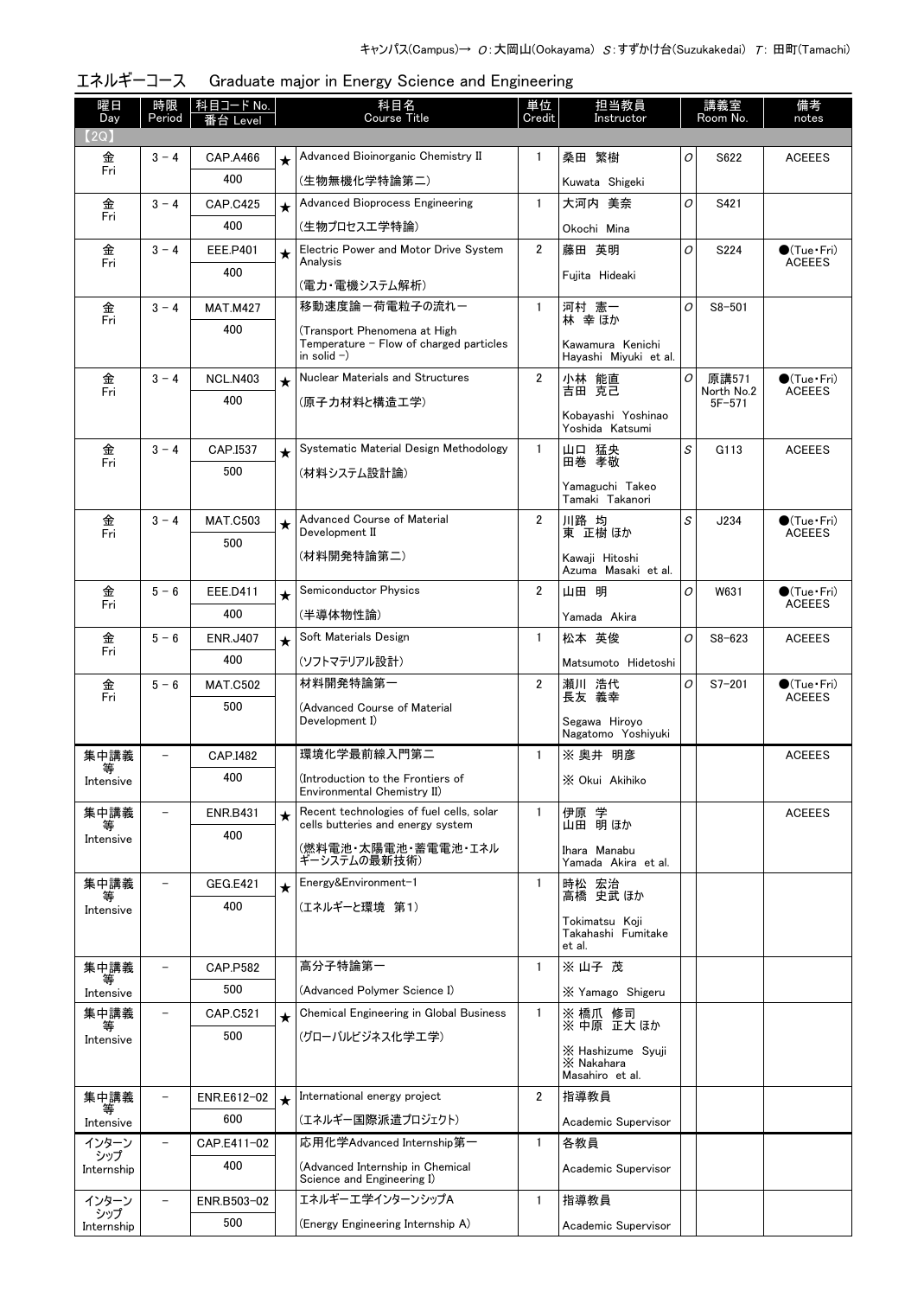エネルギーコース Graduate major in Energy Science and Engineering

| 曜日<br>Day.        | 時限<br>Period <sup>1</sup> | 科目コード No.  <br>番台 Level | 科目名<br>Course Title               | 単位<br>Credit | 担当教員<br>Instructor  | 講義室<br>Room No. | 備考<br>notes |
|-------------------|---------------------------|-------------------------|-----------------------------------|--------------|---------------------|-----------------|-------------|
| (20)              |                           |                         |                                   |              |                     |                 |             |
| インター゛             | $\overline{\phantom{0}}$  | ENR.B504-02             | エネルギーエ学インターンシップB                  |              | 指導教員                |                 |             |
| シップ<br>Internship |                           | 500                     | (Energy Engineering Internship B) |              | Academic Supervisor |                 |             |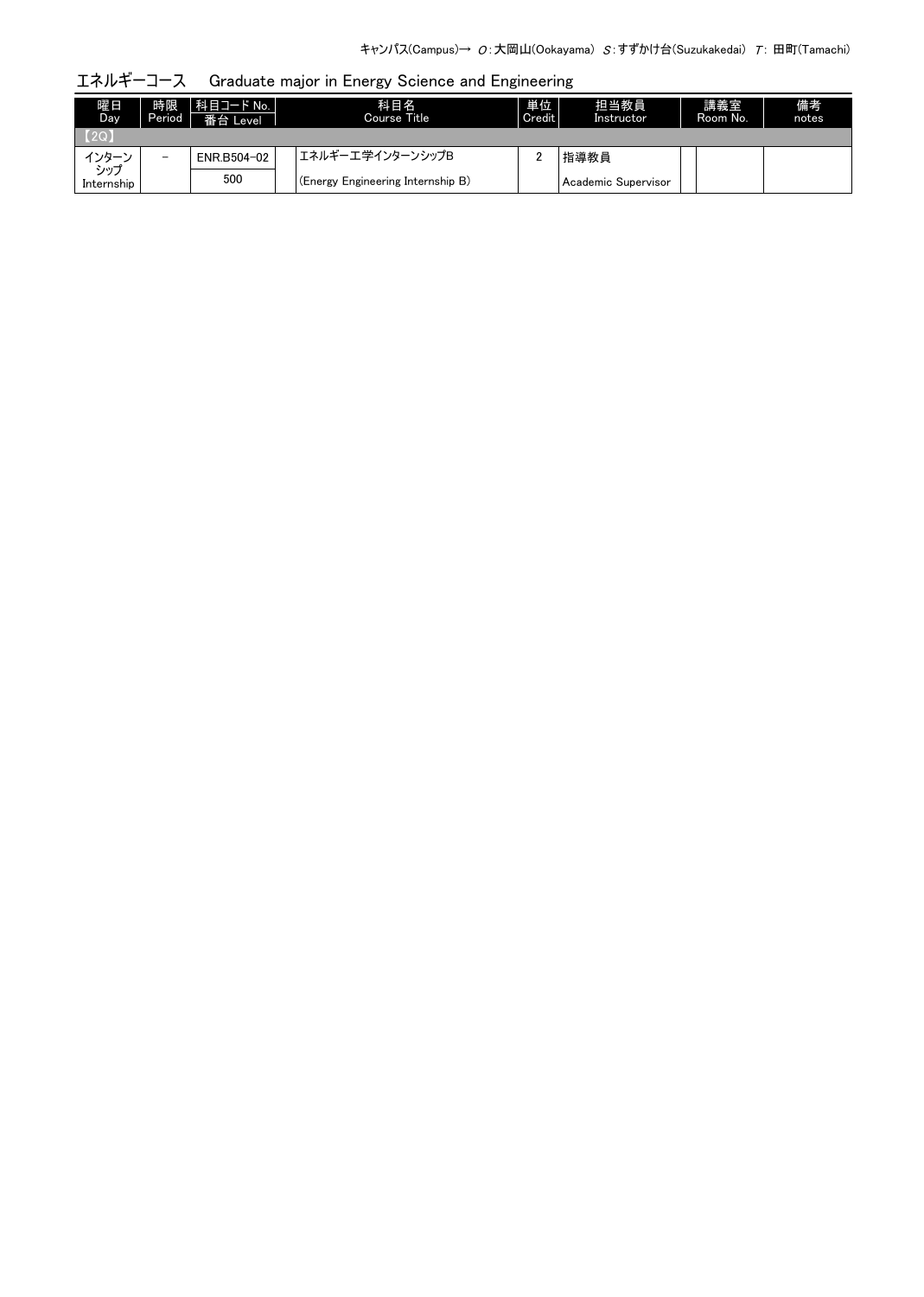| エンジニアリングデザインコース<br>Graduate major in Engineering Sciences and Design |                          |                 |         |                                                  |                |                                         |        |                     |                  |  |
|----------------------------------------------------------------------|--------------------------|-----------------|---------|--------------------------------------------------|----------------|-----------------------------------------|--------|---------------------|------------------|--|
| 曜日                                                                   | 時限                       | 科目コード No.       |         | 科目名                                              | 単位             | 担当教員                                    |        | 講義室                 | 備考               |  |
| Day<br>$(1\sim2Q)$                                                   | Period                   | 番台 Level        |         | Course Title                                     | Credit         | Instructor                              |        | Room No.            | notes            |  |
| 未定                                                                   |                          | ESD.S611-01     | $\star$ | Engineering Science & Design                     | 2              | コース主任                                   |        |                     | $O(1\sim 2Q)$    |  |
| To be<br>announced                                                   |                          | 600             |         | Presentation <sub>[S]</sub>                      |                | Head                                    |        |                     |                  |  |
|                                                                      |                          |                 |         | (エンジニアリングデザインプレゼンテーション<br>(S)                    |                |                                         |        |                     |                  |  |
| 月                                                                    | $11 - 12$                | <b>ESD.H402</b> |         | 社会起業                                             | $\overline{2}$ | 石黒 順子                                   | 0      | W931                | $O(1\sim 2Q)$    |  |
| Mon                                                                  |                          | 400             |         | (Social Entrepreneurship)                        |                | Ishiguro Junko                          |        |                     | <b>ACEEES</b>    |  |
| 木                                                                    | $11 - 12$                | ESD.H403        |         | 営業戦略・組織                                          | $\overline{2}$ | 北澤 孝太郎                                  | O      | W936                | $O(1\sim 2Q)$    |  |
| Thu                                                                  |                          | 400             |         | (Sales Strategy and Organization)                |                | Kitazawa Kotaro                         |        |                     | <b>ACEEES</b>    |  |
| 集中講義                                                                 | -                        | ESD.S610-01     |         | 研究対話プロジェクト【S】                                    | $\mathbf{1}$   | 各教員                                     |        |                     | $O(1 \sim 2Q)$   |  |
| ₩<br>Intensive                                                       |                          | 600             |         | (Research Dialog [S])                            |                | Academic Supervisor                     |        |                     |                  |  |
| 講究等                                                                  |                          | ESD.Z491        |         | エンジニアリングデザイン講究S1                                 | $\mathbf{1}$   | 指導教員                                    |        |                     | $O(1\sim 2Q)$    |  |
| Seminar                                                              |                          | 400             |         | (Seminar in Engineering Design S1)               |                | Academic Supervisor                     |        |                     |                  |  |
| 講究等                                                                  | -                        | ESD.Z591        |         | エンジニアリングデザイン講究S2                                 | $\overline{2}$ | 指導教員                                    |        |                     | $O(1\sim 2Q)$    |  |
| Seminar                                                              |                          | 500             |         | (Seminar in Engineering Design S2)               |                | Academic Supervisor                     |        |                     |                  |  |
| 講究等                                                                  |                          | ESD.Z691        |         | エンジニアリングデザイン講究S3                                 | 2              | 指導教員                                    |        |                     | $O(1\sim 2Q)$    |  |
| Seminar                                                              |                          | 600             |         | (Seminar in Engineering Design S3)               |                | Academic Supervisor                     |        |                     |                  |  |
| 講究等                                                                  | $\overline{\phantom{0}}$ | ESD.Z693        |         | エンジニアリングデザイン講究S4                                 | $\overline{2}$ | 指導教員                                    |        |                     | $O(1\sim 2Q)$    |  |
| Seminar                                                              |                          | 600             |         | (Seminar in Engineering Design S4)               |                | Academic Supervisor                     |        |                     |                  |  |
| 講究等                                                                  |                          | ESD.Z695        |         | エンジニアリングデザイン講究S5                                 | $\overline{2}$ | 指導教員                                    |        |                     | $O(1 \sim 2Q)$   |  |
| Seminar                                                              |                          | 600             |         | (Seminar in Engineering Design S5)               |                | Academic Supervisor                     |        |                     |                  |  |
| (1Q)                                                                 |                          |                 |         |                                                  |                |                                         |        |                     |                  |  |
| 月                                                                    | $5 - 8$                  | ESD.A402-01     | $\star$ | Design Thinking Fundamentals [A]                 | 2              | 滋規<br>齊藤<br>坂本 啓 ほか                     |        | $O$ Ishikawadai     | $\Box$ ACEEES    |  |
| Mon                                                                  |                          | 400             |         | (デザイン思考基礎【A】)                                    |                |                                         |        | Bldg.5<br>Desaign   |                  |  |
|                                                                      |                          |                 |         |                                                  |                | Saito Shigeki<br>Sakamoto Hiraku et     |        | Factory and<br>S323 |                  |  |
|                                                                      |                          |                 |         |                                                  |                | al.                                     |        |                     |                  |  |
| 水<br>Wed                                                             | $3 - 4$                  | <b>ESD.A401</b> | $\star$ | <b>Engineering Design Challenge</b>              | $\mathbf{1}$   | 因幡 和晃<br>吉田 和弘 ほか                       | 0      | W931                | <b>ACEEES</b>    |  |
|                                                                      |                          | 400             |         | (エンジニアリングデザイン基礎)                                 |                | Inaba Kazuaki                           |        |                     |                  |  |
|                                                                      |                          |                 |         |                                                  |                | Yoshida Kazuhiro et<br>al.              |        |                     |                  |  |
| 木                                                                    | $5 - 8$                  | <b>ESD.E501</b> | $\star$ | Theory of Business Architecture                  | 2              | 飯島 淳一                                   | 0      | W934                | $\Box$ ACEEES    |  |
| Thu                                                                  |                          | 500             |         | (ビジネスアーキテクチャ論)                                   |                | Iijima Junichi                          |        |                     |                  |  |
| 木                                                                    | $11 - 12$                | <b>TIM.B410</b> |         | イノベーション論I                                        | 1              | 藤村 修三                                   | $\tau$ | CIC913              | <b>ACEEES</b>    |  |
| Thu                                                                  |                          | 400             |         | (Innovation Management I)                        |                | Fujimura Shuzo                          |        |                     |                  |  |
| 金                                                                    | $5 - 8$                  | <b>ESD.C401</b> | $\star$ | Design Theories                                  | 2              | 藤井 晴行                                   | 0      | M112                | $\square$ ACEEES |  |
| Fri                                                                  |                          | 400             |         | (デザイン理論)                                         |                | Fujii Haruyuki                          |        |                     |                  |  |
| 集中講義                                                                 |                          | ESD.A402-02     | $\star$ | Design Thinking Fundamentals [B]                 | $\overline{2}$ | 角 征典<br>土方 亘ほか                          |        | $O $ Ishikawadai    | <b>ACEEES</b>    |  |
| 等<br>Intensive                                                       |                          | 400             |         | (デザイン思考基礎【B】)                                    |                |                                         |        | Bldg.5<br>Design    |                  |  |
|                                                                      |                          |                 |         |                                                  |                | Kado Masanori<br>Hijikata Wataru et al. |        | Factory             |                  |  |
| 集中講義                                                                 | $\overline{\phantom{0}}$ | ESD.B501        |         | オフキャンパスプロジェクトA                                   | $\overline{2}$ | 各教員                                     |        |                     |                  |  |
| Intensive                                                            |                          | 500             |         | (Off-Campus Project A)                           |                | Academic Supervisor                     |        |                     |                  |  |
| 集中講義                                                                 |                          | ESD.B505        |         | 短期リサーチプロジェクトM1                                   | 1              | 各教員                                     |        |                     |                  |  |
| Intensive                                                            |                          | 500             |         | (Short term Research Project M1)                 |                | Academic Supervisor                     |        |                     |                  |  |
| 集中講義                                                                 |                          | <b>ESD.A601</b> |         | 教授方法トレーニングセミナーA                                  | $\mathbf{1}$   | 各教員                                     |        |                     |                  |  |
| ₩<br>Intensive                                                       |                          | 600             |         | (Pedagogical Seminar for Graduate<br>Students A) |                | Academic Supervisor                     |        |                     |                  |  |
| 集中講義                                                                 | $\overline{\phantom{0}}$ | ESD.B601        |         | オフキャンパスプロジェクトE                                   | 1              | 各教員                                     |        |                     |                  |  |
| Intensive                                                            |                          | 600             |         | (Off-Campus Project E)                           |                | Academic Supervisor                     |        |                     |                  |  |
| 集中講義                                                                 |                          | ESD.B605        |         | 長期オフキャンパスプロジェクトD1                                | 2              | 各教員                                     |        |                     |                  |  |
| Intensive                                                            |                          | 600             |         | (Long term Off-Campus Project D1)                |                | Academic Supervisor                     |        |                     |                  |  |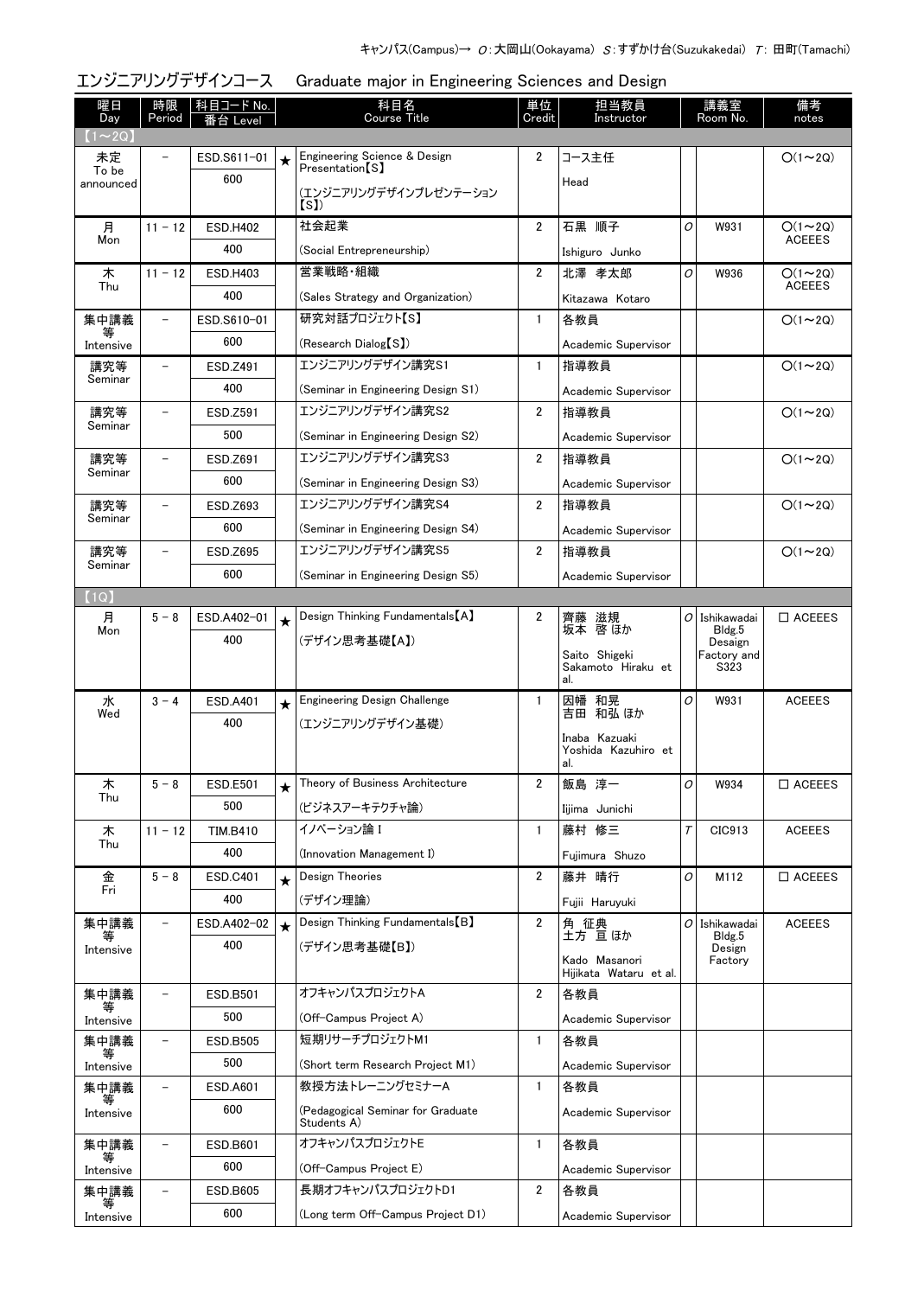# エンジニアリングデザインコース Graduate major in Engineering Sciences and Design

| 曜日<br>Day      | 時限<br>Period             | <u>科目コード No.</u><br>台 Level |         | 科目名<br><b>Course Title</b>                       | 単位<br>Credit   | 担当教員<br>Instructor                      |   | 講義室<br>Room No. | 備考<br>notes      |
|----------------|--------------------------|-----------------------------|---------|--------------------------------------------------|----------------|-----------------------------------------|---|-----------------|------------------|
| (1Q)           |                          |                             |         |                                                  |                |                                         |   |                 |                  |
| 集中講義           | $\overline{\phantom{0}}$ | <b>ESD.S601</b>             |         | 企業プラクティスD1                                       | 1              | 各教員                                     |   |                 |                  |
| 等<br>Intensive |                          | 600                         |         | (Business Practice D1)                           |                | Academic Supervisor                     |   |                 |                  |
| (2Q)           |                          |                             |         |                                                  |                |                                         |   |                 |                  |
| 木<br>Thu       | $5 - 8$                  | ESD.D401                    | $\star$ | Material Selection for Engineering Design        | $\mathbf{2}$   | 因幡 和晃<br>水谷 義弘                          | 0 | S322            | $\Box$ ACEEES    |
|                |                          | 400                         |         | (エンジニアリングデザインにおける材料選定)                           |                |                                         |   |                 |                  |
|                |                          |                             |         |                                                  |                | Inaba Kazuaki<br>Mizutani Yoshihiro     |   |                 |                  |
| 木              | $11 - 12$                | <b>TIM.B411</b>             |         | イノベーション論 II                                      | $\mathbf{1}$   | 藤村 修三                                   | T | CIC913          | <b>ACEEES</b>    |
| Thu            |                          | 400                         |         | (Innovation Management II)                       |                | Fuiimura Shuzo                          |   |                 |                  |
| 金<br>Fri       | $1 - 4$                  | ESD.D503                    | $\star$ | Civil Engineering Design I                       | $\overline{2}$ | 北詰 昌樹<br>竹村 次朗ほか                        | O | M321            | $\square$ ACEEES |
|                |                          | 500                         |         | (土木工学におけるデザイン実例1)                                |                |                                         |   |                 |                  |
|                |                          |                             |         |                                                  |                | Kitazume Masaki<br>Takemura Jiro et al. |   |                 |                  |
| 集中講義           |                          | <b>ESD.E401</b>             | $\star$ | Participatory Design in Energy Business          | $\mathbf{2}$   | 西條 美紀<br>大橋 匠                           | 0 | EEI211          | <b>ACEEES</b>    |
| Intensive      |                          | 400                         |         | (エネルギービジネスにおける参加のデザイン)                           |                |                                         |   |                 |                  |
|                |                          |                             |         |                                                  |                | Saijo Miki<br>Ohashi Takumi             |   |                 |                  |
| 集中講義           |                          | <b>ESD.E402</b>             |         | 洞察をひきだすための対話技法                                   | $\overline{2}$ | 西條 美紀                                   |   |                 | <b>ACEEES</b>    |
| Intensive      |                          | 400                         |         | (Dialogue for elucidating insights)              |                | 大橋 匠                                    |   |                 |                  |
|                |                          |                             |         |                                                  |                | Saijo Miki<br>Ohashi Takumi             |   |                 |                  |
| 集中講義           | $\overline{\phantom{a}}$ | ESD.H401                    |         | アントレプレナーシップ論                                     | $\overline{2}$ | 藤 祐司                                    |   |                 | <b>ACEEES</b>    |
| 等<br>Intensive |                          | 400                         |         | (Disciplined Entrepreneurship)                   |                | Park Jaehyun                            |   |                 |                  |
|                |                          |                             |         |                                                  |                | Toh Yuji<br>Park Jaehyun                |   |                 |                  |
| 集中講義           | $\overline{\phantom{a}}$ | <b>ESD.H405</b>             |         | 製品設計·開発                                          | $\overline{2}$ | 長濱 雅彦                                   |   |                 | <b>ACEEES</b>    |
| 等<br>Intensive |                          | 400                         |         | (Product Design and Development)                 |                | Nagahama Masahiko                       |   |                 |                  |
| 集中講義           | $\qquad \qquad -$        | ESD.A501-02                 | $\star$ | Engineering Design Project A <sup>[B]</sup>      | $\overline{2}$ | 坂本 啓<br>角 征典ほか                          |   |                 |                  |
| 等<br>Intensive |                          | 500                         |         | (エンジニアリングデザインプロジェクトA【B】)                         |                |                                         |   |                 |                  |
|                |                          |                             |         |                                                  |                | Sakamoto Hiraku<br>Kado Masanori et al. |   |                 |                  |
| 集中講義           |                          | <b>ESD.B502</b>             |         | オフキャンパスプロジェクトB                                   | $\overline{2}$ | 各教員                                     |   |                 |                  |
| Intensive      |                          | 500                         |         | (Off-Campus Project B)                           |                | Academic Supervisor                     |   |                 |                  |
| 集中講義           |                          | ESD.B506                    |         | 短期リサーチプロジェクトM2                                   | 1              | 各教員                                     |   |                 |                  |
| Intensive      |                          | 500                         |         | (Short term Research Project M2)                 |                | Academic Supervisor                     |   |                 |                  |
| 集中講義           | $\overline{\phantom{0}}$ | <b>GEG.P501</b>             | Ć       | コンセプト・デザイニング                                     | $\overline{2}$ | 野原 佳代子                                  |   | 武蔵野美大           | <b>ACEEES</b>    |
| 寺<br>Intensive |                          | 500                         |         | (Concept Designing)                              |                | Nohara Kayoko                           |   | (六本木デ<br>ザインハブ) |                  |
|                |                          |                             |         |                                                  |                |                                         |   | 東工大S5-          |                  |
|                |                          |                             |         |                                                  |                |                                         |   | 407A            |                  |
| 集中講義           |                          | <b>ESD.A602</b>             |         | 教授方法トレーニングセミナーB                                  | $\mathbf{1}$   | 各教員                                     |   |                 |                  |
| Intensive      |                          | 600                         |         | (Pedagogical Seminar for Graduate<br>Students B) |                | Academic Supervisor                     |   |                 |                  |
| 集中講義           | $\overline{\phantom{0}}$ | ESD.B602                    |         | オフキャンパスプロジェクトF                                   | 1              | 各教員                                     |   |                 |                  |
| 等<br>Intensive |                          | 600                         |         | (Off-Campus Project F)                           |                | Academic Supervisor                     |   |                 |                  |
| 集中講義           | $\overline{\phantom{a}}$ | <b>ESD.B606</b>             |         | 長期オフキャンパスプロジェクトD2                                | $\overline{2}$ | 各教員                                     |   |                 |                  |
| 等<br>Intensive |                          | 600                         |         | (Long term Off-Campus Project D2)                |                | Academic Supervisor                     |   |                 |                  |
| 集中講義           | $\qquad \qquad -$        | <b>ESD.S602</b>             |         | 企業プラクティスD2                                       | $\mathbf{1}$   | 各教員                                     |   |                 |                  |
| Intensive      |                          | 600                         |         | (Business Practice D2)                           |                | Academic Supervisor                     |   |                 |                  |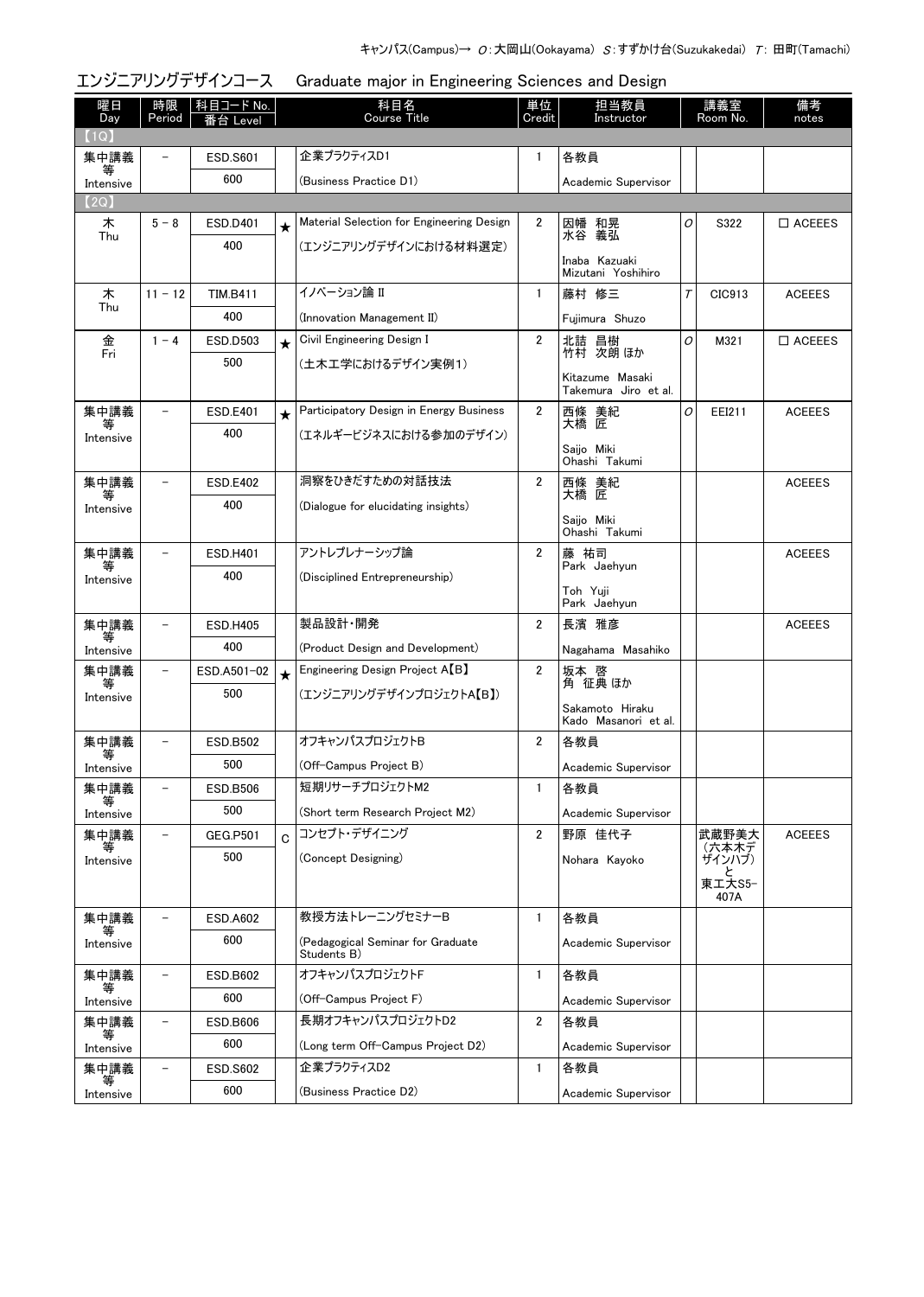|                               |                          | ライフエンジニアリングコース<br>Graduate major in Human Centered Science and Biomedical Engineering |            |                                                                                     |                |                                         |        |                    |                               |
|-------------------------------|--------------------------|---------------------------------------------------------------------------------------|------------|-------------------------------------------------------------------------------------|----------------|-----------------------------------------|--------|--------------------|-------------------------------|
| 曜日<br>Day                     | 時限<br>Period             | 科目コード No.<br>番台 Level                                                                 |            | 科目名<br><b>Course Title</b>                                                          | 単位<br>Credit   | 担当教員<br>Instructor                      |        | 講義室<br>Room No.    | 備考<br>notes                   |
| $(1\!\thicksim\!2\mathrm{Q})$ |                          |                                                                                       |            |                                                                                     |                |                                         |        |                    |                               |
| 集中講義                          | $\equiv$                 | MAT.M402-02                                                                           | $\star$    | Characterization of Nanomaterials [b]                                               | 2              | 中村 吉男                                   |        |                    | $O(1\sim 2Q)$                 |
| 等<br>Intensive                |                          | 400                                                                                   |            | (ナノ材料計測【b】)                                                                         |                | 史蹟                                      |        |                    | <b>ACEEES</b>                 |
|                               |                          |                                                                                       |            |                                                                                     |                | Nakamura Yoshio<br>Shi Ji               |        |                    |                               |
| 集中講義                          | $\overline{\phantom{0}}$ | HCB.C542-01                                                                           | $\star$    | International Presentation I                                                        | $\mathbf{1}$   | 各教員                                     |        |                    | $O(1\sim 2Q)$                 |
| 等<br>Intensive                |                          | 500                                                                                   |            | (ライフエンジニアリング国際プレゼンテーション<br>第一)                                                      |                | Academic Supervisor                     |        |                    |                               |
| 集中講義                          |                          | HCB.C543-01                                                                           | $\bigstar$ | International Presentation II                                                       | $\mathbf{1}$   | 各教員                                     |        |                    | $O(1\sim 2Q)$                 |
| Intensive                     |                          | 500                                                                                   |            | (ライフエンジニアリング国際プレゼンテーション<br>第二)                                                      |                | Academic Supervisor                     |        |                    |                               |
| 集中講義                          | $\overline{\phantom{a}}$ | HCB.C641-01                                                                           | $\star$    | International Presentation III                                                      | $\mathbf{1}$   | 各教員                                     |        |                    | $O(1\sim 2Q)$                 |
| 等<br>Intensive                |                          | 600                                                                                   |            | (ライフエンジニアリング国際プレゼンテーション<br>第三)                                                      |                | Academic Supervisor                     |        |                    |                               |
| 集中講義                          | $\overline{\phantom{0}}$ | HCB.C642-01                                                                           | $\bigstar$ | International Presentation IV                                                       | $\mathbf{1}$   | 各教員                                     |        |                    | $O(1\sim 2Q)$                 |
| 等<br>Intensive                |                          | 600                                                                                   |            | (ライフエンジニアリング国際プレゼンテーション<br>第四)                                                      |                | Academic Supervisor                     |        |                    |                               |
| インターン                         |                          | HCB.C431-01                                                                           |            | ライフエンジニアリング学外研修第一                                                                   | $\mathbf{1}$   | 各教員                                     |        |                    | $O(1 \sim 2Q)$                |
| シップ<br>Internship             |                          | 400                                                                                   |            | (Off Campus Training I)                                                             |                | Academic Supervisor                     |        |                    | <b>ACLS</b>                   |
| インターン                         |                          | HCB.C531-01                                                                           |            | ライフエンジニアリング学外研修第二                                                                   | $\overline{2}$ | 各教員                                     |        |                    | $O(1 \sim 2Q)$                |
| シップ<br>Internship             |                          | 500                                                                                   |            | (Off Campus Training II)                                                            |                | Academic Supervisor                     |        |                    | <b>ACLS</b>                   |
| インターン                         |                          | HCB.C532-01                                                                           |            | ライフエンジニアリング学外研修第三                                                                   | 4              | 各教員                                     |        |                    | $O(1\sim 2Q)$                 |
| シップ<br>Internship             |                          | 500                                                                                   |            | (Off Campus Training III)                                                           |                | Academic Supervisor                     |        |                    | <b>ACLS</b>                   |
| インターン                         | $\overline{\phantom{0}}$ | HCB.C631-01                                                                           | $\star$    | HCB International Internship                                                        | 4              | 各教員                                     |        |                    | $O(1\sim 2Q)$                 |
| シップ<br>Internship             |                          | 600                                                                                   |            | (ライフエンジニアリング実践インターンシップ)                                                             |                | Academic Supervisor                     |        |                    | <b>ACLS</b>                   |
| インターン                         | $\overline{\phantom{0}}$ | HCB.C632-01                                                                           |            | ライフエンジニアリング企業実習                                                                     | 4              | 各教員                                     |        |                    | $O(1\sim 2Q)$                 |
| シップ<br>Internship             |                          | 600                                                                                   |            | (Research Working in Company)                                                       |                | Academic Supervisor                     |        |                    |                               |
| インターン                         | $\overline{\phantom{0}}$ | HCB.C633-01                                                                           |            | ライフエンジニアリング実践研修第一                                                                   | 1              | 各教員                                     |        |                    | $O(1\sim 2Q)$                 |
| シップ<br>Internship             |                          | 600                                                                                   |            | (HCB off-campus advanced training 1)                                                |                | Academic Supervisor                     |        |                    |                               |
| インターン                         |                          | HCB.C634-01                                                                           |            | ライフエンジニアリング実践研修第二                                                                   | $\mathbf{2}$   | 各教員                                     |        |                    | $O(1\sim 2Q)$                 |
| シップ<br>Internship             |                          | 600                                                                                   |            | (HCB off-campus advanced training 2)                                                |                | Academic Supervisor                     |        |                    |                               |
| 講究等                           |                          | <b>HCB.Z491</b>                                                                       | $\bigstar$ | <b>HCB Seminar S1</b>                                                               | $\overline{2}$ | 各教員                                     |        |                    | $O(1\sim 2Q)$                 |
| Seminar                       |                          | 400                                                                                   |            | (ライフエンジニアリング講究S1)                                                                   |                | Academic Supervisor                     |        |                    |                               |
| 講究等                           |                          | <b>HCB.Z591</b>                                                                       | $\star$    | <b>HCB Seminar S2</b>                                                               | $\overline{2}$ | 各教員                                     |        |                    | $O(1\sim 2Q)$                 |
| Seminar                       |                          | 500                                                                                   |            | (ライフエンジニアリング講究S2)                                                                   |                | Academic Supervisor                     |        |                    |                               |
| 講究等                           |                          | <b>HCB.Z691</b>                                                                       | $\star$    | <b>HCB Seminar S3</b>                                                               | 2              | 各教員                                     |        |                    | $O(1\sim 2Q)$                 |
| Seminar                       |                          | 600                                                                                   |            | (ライフエンジニアリング講究S3)                                                                   |                | Academic Supervisor                     |        |                    |                               |
| 講究等                           | $\overline{\phantom{0}}$ | <b>HCB.Z693</b>                                                                       | $\star$    | <b>HCB Seminar S4</b>                                                               | $\overline{2}$ | 各教員                                     |        |                    | $O(1\sim 2Q)$                 |
| Seminar                       |                          | 600                                                                                   |            | (ライフエンジニアリング講究S4)                                                                   |                | Academic Supervisor                     |        |                    |                               |
| 講究等<br>Seminar                |                          | <b>HCB.Z695</b>                                                                       | $\star$    | <b>HCB Seminar S5</b>                                                               | 2              | 各教員                                     |        |                    | $O(1\sim 2Q)$                 |
|                               |                          | 600                                                                                   |            | (ライフエンジニアリング講究S5)                                                                   |                | Academic Supervisor                     |        |                    |                               |
| (1Q)                          |                          |                                                                                       |            |                                                                                     |                |                                         |        |                    |                               |
| 月<br>Mon                      | $1 - 2$                  | <b>LST.A502</b>                                                                       | $\star$    | Science of Biological Resources                                                     | 2              | 田中 寛<br>久堀 徹 ほか                         | S<br>0 | B223, S223         | $\bullet$ (Mon · Thu)<br>遠隔講義 |
|                               |                          | 500                                                                                   |            | (生物資源科学)                                                                            |                | Tanaka Kan<br>Hisabori Toru et al.      |        |                    |                               |
| 月                             | $3 - 4$                  | EEE.D431                                                                              |            | 光と物質基礎論 I                                                                           | $\overline{2}$ | 梶川 浩太郎                                  | S      | G221               | $\bullet$ (Mon•Thu)           |
| Mon                           |                          | 400                                                                                   |            | (Fundamentals of Light and Matter I)                                                |                | 宗片 比呂夫 ほか                               |        |                    | <b>ACEEES</b>                 |
|                               |                          |                                                                                       |            |                                                                                     |                | Kajikawa Kotaro<br>Munekata Hiro et al. |        |                    |                               |
| 月                             | $3 - 4$                  | HCB.C411-02                                                                           | $\star$    | Interdisciplinary Research Fundamentals I<br>$\left\lceil \frac{2}{2} \right\rceil$ | $\mathbf{1}$   | ※ 阿部 英喜                                 | S      | <b>B226</b>        |                               |
| Mon                           |                          | 400                                                                                   |            | (ライフエンジニアリング他分野専門基礎第一                                                               |                | X Abe Hideki                            |        | $\rightarrow$ G223 |                               |
|                               |                          |                                                                                       |            | (2)                                                                                 |                |                                         |        |                    |                               |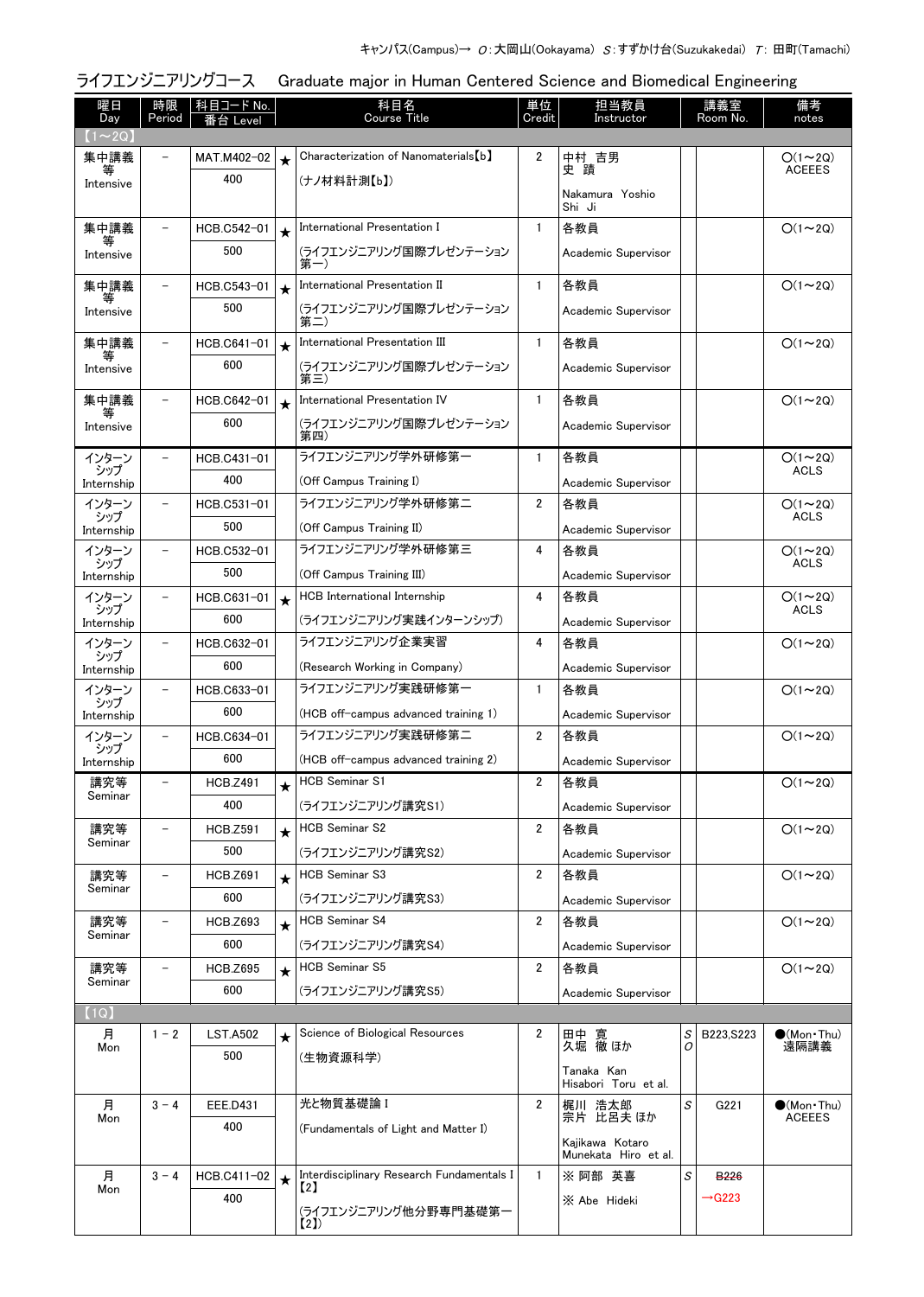|                   |              | ライフエンジニアリングコース         | Graduate major in Human Centered Science and Biomedical Engineering |                                                                                               |                |                                                                     |                 |                                                                               |                                                |  |
|-------------------|--------------|------------------------|---------------------------------------------------------------------|-----------------------------------------------------------------------------------------------|----------------|---------------------------------------------------------------------|-----------------|-------------------------------------------------------------------------------|------------------------------------------------|--|
| 曜日<br>Day<br>(1Q) | 時限<br>Period | 科目コード No.<br>番台 Level  |                                                                     | 科目名<br><b>Course Title</b>                                                                    | 単位<br>Credit   | 担当教員<br>Instructor                                                  | 講義室<br>Room No. |                                                                               | 備考<br>notes                                    |  |
| 月<br>Mon          | $3 - 4$      | <b>LST.A412</b><br>400 | $\star$                                                             | Biomaterial Science and Engineering<br>(応用生体材料工学)                                             | 2              | 丸山 厚<br>田川 陽一 ほか<br>Maruyama Atsushi<br>Tagawa Yoh-Ichi et<br>al.   | S<br>O          | J221,W631                                                                     | $\bullet$ (Mon $\cdot$ Thu)<br>遠隔講義            |  |
| 月<br>Mon          | $3 - 4$      | <b>LST.A501</b><br>500 | $\star$                                                             | <b>Biomolecular Analysis</b><br>(生体分子計測)                                                      | $\overline{2}$ | 藤井 正明<br>長田 俊哉ほか<br>Fuiii Masaaki<br>Osada Toshiya et al.           | S<br>0          | B223, W831                                                                    | $\bullet$ (Mon Thu)<br>遠隔講義                    |  |
| 月<br>Mon          | $5 - 6$      | HCB.C411-03<br>400     | $\star$                                                             | Interdisciplinary Research Fundamentals I<br>$\left[3\right]$<br>(ライフエンジニアリング他分野専門基礎第一<br>(3) | $\mathbf{1}$   | Takahashi Masayuki                                                  | S               | B226                                                                          |                                                |  |
| 月<br>Mon          | $5 - 6$      | <b>MAT.P413</b><br>400 |                                                                     | 有機材料機能化学<br>(Soft Materials Functional Chemistry)                                             | $\mathbf{1}$   | 早川 晃鏡<br>Hayakawa Teruaki                                           | 0               | $S8 - 623$                                                                    | <b>ACEEES</b>                                  |  |
| 火<br>Tue          | $1 - 2$      | <b>HCB.C421</b><br>400 | $\star$                                                             | Outline of Human Centered Science and<br><b>Biomedical Engineering I</b><br>(ライフエンジニアリング概論第一) | $\mathbf{1}$   | 石田 忠<br>山本 直之 ほか<br>Ishida Tadashi<br>Yamamoto Naoyuki<br>et al.    | S<br>0          | B223.I124                                                                     | 遠隔講義                                           |  |
| 火<br>Tue          | $1 - 2$      | <b>LST.A401</b><br>400 | $\star$                                                             | Molecular and Cellular Biology<br>(分子細胞生物学)                                                   | $\overline{2}$ | 木村 宏<br>岩崎 博史 ほか<br>Kimura Hiroshi<br>Iwasaki Hiroshi et al.        | S<br>0          | J221, S222                                                                    | $\bigcirc$ (Tue · Fri)<br>ACLS<br>遠隔講義         |  |
| 火<br>Tue          | $3 - 4$      | <b>EEE.P451</b><br>400 | $\star$                                                             | Plasma Engineering<br>(プラズマエ学)                                                                | 2              | 赤塚 洋<br>沖野 晃俊<br>Akatsuka Hiroshi<br>Okino Akitoshi                 | O               | H <sub>111</sub>                                                              | $\bigcirc$ (Tue · Fri)<br><b>ACEEES</b>        |  |
| 火<br>Tue          | $3 - 4$      | <b>MAT.C407</b><br>400 |                                                                     | ナノバイオニクス特論<br>(Advanced Course of Nano-Bionics)                                               | 2              | 生駒 俊之<br>Ikoma Toshiyuki                                            | O               | $S7 - 201$                                                                    | $\bigcirc$ (Tue · Fri)<br><b>ACEEES</b>        |  |
| 火<br>Tue          | $3 - 4$      | <b>HCB.M561</b><br>500 | $\star$                                                             | Kinematics and mechanism of medical<br>robotics<br>(医療ロボット機構学)                                | $\mathbf{1}$   | 小俣 透<br>高山 俊男<br>Omata Toru<br>Takayama Toshio                      | S<br>O          | B221, 1124                                                                    | 遠隔講義                                           |  |
| 火<br>Tue          | $5 - 8$      | <b>HCB.C402</b><br>400 |                                                                     | デザイン創造基礎<br>(Fundamentals of Creative Design)                                                 | 2              | 林 智広<br>中村 信大 ほか<br>Hayashi Tomohiro<br>Nakamura Nobuhiro<br>et al. | S               | すずかけ台<br><del>S1棟105号</del><br><del>(Suzukaked</del><br><del>ai S1-105)</del> | □<br>$\rightarrow B1-3F$<br>PEECsラボ<br>(すずかけ台) |  |
| 木<br>Thu          | $1 - 2$      | HCB.C441-01<br>400     | $\star$                                                             | Presentation for Science and Engineering<br>II 1<br>(プレゼンテーション実践第一【1】)                        | $\mathbf{1}$   | X Chu Ray<br>X Chu Rav                                              | S               | J232                                                                          | <b>ACLS</b>                                    |  |
| 木<br>Thu          | $1 - 2$      | <b>HCB.C521</b><br>500 | $\star$                                                             | Advanced Human Centered Science and<br><b>Biomedical Engineering I</b><br>(先端ライフエンジニアリング第一)   | $\mathbf{1}$   | 栁田 保子<br>只野 耕太郎 ほか<br>Yanagida Yasuko<br>Tadano Kotaro et al.       | S<br>0          | J234.I124                                                                     | 遠隔講義                                           |  |
| 木<br>Thu          | $1 - 2$      | <b>LST.A502</b><br>500 | $\star$                                                             | Science of Biological Resources<br>(生物資源科学)                                                   | $\overline{2}$ | 田中 寛<br>久堀 徹 ほか<br>Tanaka Kan<br>Hisabori Toru et al.               | S<br>0          | B223, S223                                                                    | $\bullet$ (Mon•Thu)<br>遠隔講義                    |  |
| 木<br>Thu          | $3 - 4$      | <b>EEE.D431</b><br>400 |                                                                     | 光と物質基礎論 I<br>(Fundamentals of Light and Matter I)                                             | 2              | 梶川 浩太郎<br>宗片 比呂夫 ほか<br>Kajikawa Kotaro<br>Munekata Hiro et al.      | S               | G221                                                                          | $\bullet$ (Mon Thu)<br><b>ACEEES</b>           |  |
| 木<br>Thu          | $3 - 4$      | HCB.C441-02<br>400     | $\star$                                                             | Presentation for Science and Engineering<br>I(2)<br>(プレゼンテーション実践第一【2】)                        | $\mathbf{1}$   | X Chu Ray<br>X Chu Ray                                              | S               | J232                                                                          | <b>ACLS</b>                                    |  |
| 木<br>Thu          | $3 - 4$      | <b>LST.A412</b><br>400 | $\star$                                                             | Biomaterial Science and Engineering<br>(応用生体材料工学)                                             | 2              | 丸山 厚<br>田川 陽一 ほか<br>Maruyama Atsushi<br>Tagawa Yoh-Ichi et<br>al.   | S<br>0          | J221,W631                                                                     | $\bullet$ (Mon · Thu)<br>遠隔講義                  |  |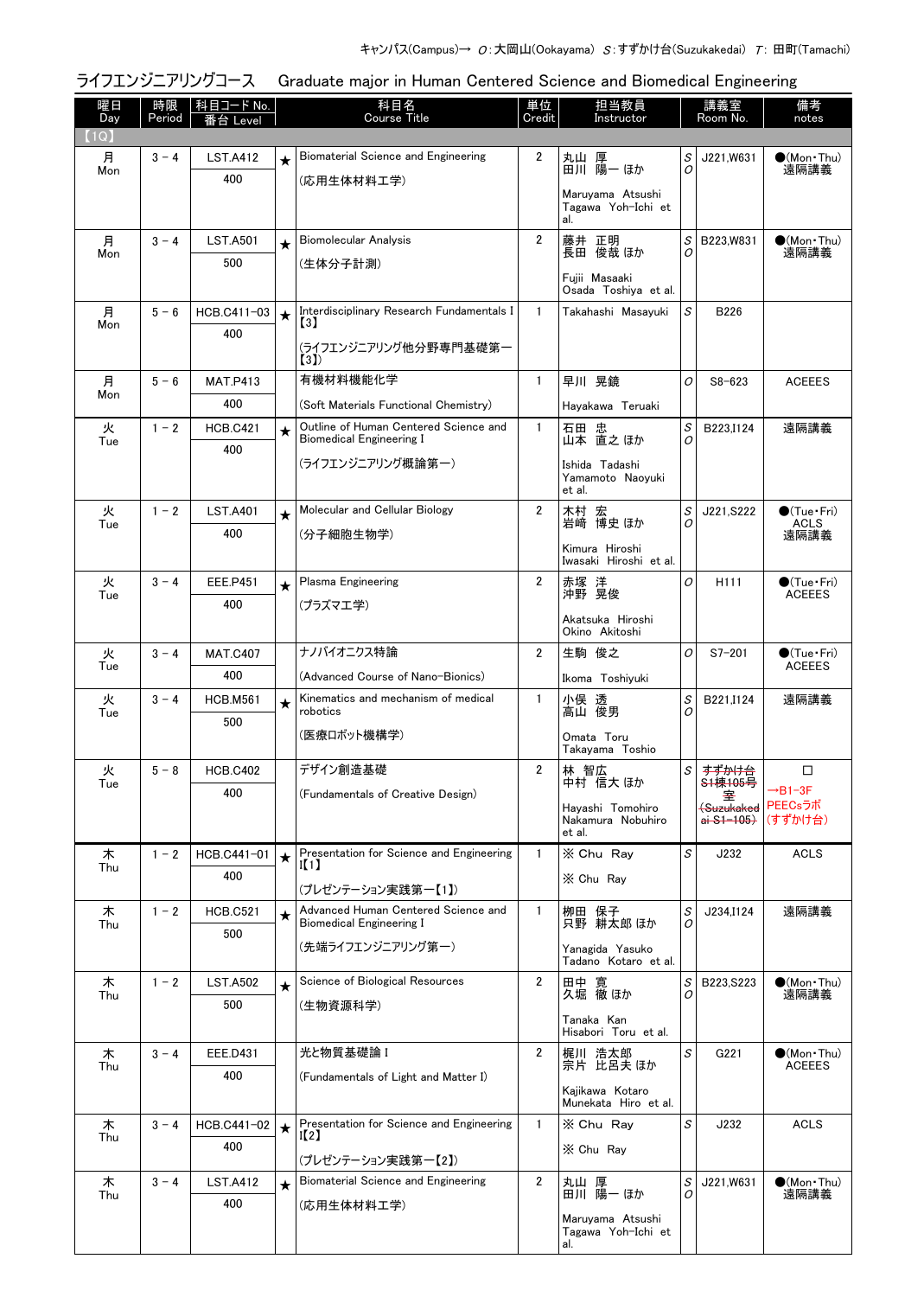|                        |              | ライフエンジニアリングコース         | Graduate major in Human Centered Science and Biomedical Engineering |                                                                                               |                |                                                                    |                                                    |                                      |                                               |  |
|------------------------|--------------|------------------------|---------------------------------------------------------------------|-----------------------------------------------------------------------------------------------|----------------|--------------------------------------------------------------------|----------------------------------------------------|--------------------------------------|-----------------------------------------------|--|
| 曜日<br>Day<br>(1Q)      | 時限<br>Period | │科目コード No.<br>番台 Level |                                                                     | 科目名<br><b>Course Title</b>                                                                    | 単位<br>Credit   | 担当教員<br>Instructor                                                 |                                                    | 講義室<br>Room No.                      | 備考<br>notes                                   |  |
| 木<br>Thu               | $3 - 4$      | <b>LST.A501</b><br>500 | $\star$                                                             | <b>Biomolecular Analysis</b><br>(生体分子計測)                                                      | 2              | 藤井 正明<br>長田 俊哉 ほか<br>Fujii Masaaki<br>Osada Toshiya et al.         | S<br>0                                             | B223, W831                           | $\bullet$ (Mon•Thu)<br>遠隔講義                   |  |
| 木<br>Thu               | $5 - 7$      | <b>HCB.M461</b><br>400 |                                                                     | 脳の計測<br>(Laboratory Training on Human Brain<br>Functions and Their Measurements)              | 1              | 葭田 貴子<br>赤間 啓之 ほか<br>Yoshida Takako<br>Akama Hiroyuki et al.       | 0                                                  | 南4号館<br>情報ネット<br>ワーク演習<br>室第2演習<br>室 | $\Box$                                        |  |
| 木<br>Thu               | $7 - 8$      | <b>HCB.C541</b><br>500 | $\bigstar$                                                          | <b>International Writing</b><br>(国際ライティング実践)                                                  | $\mathbf{1}$   | X Takeuchi Craig                                                   | $\mathcal{S}% _{CS}^{(n)}:=\mathcal{S}_{CS}^{(n)}$ | <b>J232</b><br>$\rightarrow$ B224    | <b>ACLS</b>                                   |  |
| 金<br>Fri               | $1 - 2$      | <b>LST.A401</b><br>400 | $\star$                                                             | Molecular and Cellular Biology<br>(分子細胞生物学)                                                   | $\overline{2}$ | 木村 宏<br>岩崎 博史 ほか<br>Kimura Hiroshi<br>Iwasaki Hiroshi et al.       | S<br>0                                             | J221, S222                           | $\bigcirc$ (Tue · Fri)<br><b>ACLS</b><br>遠隔講義 |  |
| 金<br>Fri               | $3 - 4$      | <b>EEE.P451</b><br>400 | $\star$                                                             | Plasma Engineering<br>(プラズマエ学)                                                                | 2              | 赤塚 洋<br>沖野 晃俊<br>Akatsuka Hiroshi<br>Okino Akitoshi                | O                                                  | H111                                 | $\bigcirc$ (Tue·Fri)<br><b>ACEEES</b>         |  |
| 金<br>Fri               | $3 - 4$      | <b>MAT.C407</b><br>400 |                                                                     | ナノバイオニクス特論<br>(Advanced Course of Nano-Bionics)                                               | $\overline{2}$ | 生駒 俊之<br>Ikoma Toshiyuki                                           | O                                                  | $S7 - 201$                           | $\bigcirc$ (Tue · Fri)<br><b>ACEEES</b>       |  |
| 集中講義<br>Intensive      |              | HCB.C411-01<br>400     | $\star$                                                             | Interdisciplinary Research Fundamentals I<br>$\left(1\right)$<br>(ライフエンジニアリング他分野専門基礎第一<br>(1) | 1              | 本倉 健<br>藤井 正明 ほか<br>Motokura Ken<br>Fujii Masaaki et al.           |                                                    |                                      |                                               |  |
| 集中講義<br>等<br>Intensive |              | <b>HCB.C551</b><br>500 |                                                                     | ライフエンジニアリング特別講義第三<br>(Advanced Research Topics for Life<br>Innovation III)                    | $\mathbf{1}$   | ※阪口豊<br>X Sakaguchi Yutaka                                         |                                                    |                                      |                                               |  |
| 集中講義<br>Intensive      |              | HCB.C672-01<br>600     | $\star$                                                             | Research Planning for Doctoral Thesis II<br>(ライフエンジニアリング博士論文研究計画論<br>第二)                      | $\overline{2}$ | 指導教員<br>Academic Supervisor                                        |                                                    |                                      |                                               |  |
| (2Q)                   |              |                        |                                                                     |                                                                                               |                |                                                                    |                                                    |                                      |                                               |  |
| 月<br>Mon               | $1 - 2$      | <b>LST.A411</b><br>400 | $\star$                                                             | Biomolecular Engineering<br>(生体分子工学)                                                          | 2              | 福居 俊昭<br>上田 宏 ほか<br>Fukui Toshiaki<br>Ueda Hiroshi et al.          | S<br>0                                             | J221,W831                            | $\bullet$ (Mon•Thu)<br><b>ACLS</b><br>遠隔講義    |  |
| 月<br>Mon               | $1 - 2$      | <b>LST.A504</b><br>500 | $\star$                                                             | Medical Biotechnology<br>(医用生物工学)                                                             | $\overline{2}$ | 近藤 科江<br>梶原 将ほか<br>Kondoh Shinae<br>Kajiwara Susumu et<br>al.      | S<br>0                                             | B223.S223                            | $\bullet$ (Mon•Thu)<br>遠隔講義                   |  |
| 月<br>Mon               | $3 - 4$      | <b>LST.A405</b><br>400 | $\star$                                                             | Design of Bioactive Molecules<br>(生物活性分子設計)                                                   | $\overline{2}$ | 占部 弘和<br>中村 浩之 ほか<br>Urabe Hirokazu<br>Nakamura Hiroyuki<br>et al. | S<br>0                                             | J221, S223                           | $\bullet$ (Mon•Thu)<br><b>ACLS</b><br>遠隔講義    |  |
| 月<br>Mon               | $3 - 4$      | <b>MAT.C504</b><br>500 | $\star$                                                             | <b>Functional Devices</b><br>(機能デバイス特論)                                                       | $\overline{2}$ | 北本 仁孝<br>舟窪 浩<br>Kitamoto Yoshitaka<br>Funakubo Hiroshi            | S                                                  | J233                                 | $\bullet$ (Mon•Thu)<br><b>ACEEES</b>          |  |
| 月<br>Mon               | $5 - 6$      | <b>ICT.H409</b><br>400 | $\star$                                                             | Optics in Information Processing<br>(光情報工学)                                                   | $\mathbf{1}$   | 山口 雅浩<br>Yamaguchi Masahiro                                        | S                                                  | G224                                 |                                               |  |
| 火<br>Tue               | $1 - 2$      | HCB.C412-02<br>400     | $\star$                                                             | Interdisciplinary Research Fundamentals<br>II $(2)$<br>(ライフエンジニアリング他分野専門基礎第二<br>【2】)          | $\mathbf{1}$   | X Sandhu Adarsh                                                    | S                                                  | B223                                 |                                               |  |
| 火<br>Tue               | $1 - 2$      | <b>MAT.M406</b><br>400 | $\star$                                                             | Advanced Microstructure Design of Non-<br>ferrous Materials<br>(非鉄金属材料設計学特論)                  | 2              | 熊井 真次<br>村石 信二 ほか<br>Kumai Shinji<br>Muraishi Shinji et al.        | O                                                  | $S8 - 501$                           | $\bigcirc$ (Tue · Fri)<br><b>ACEEES</b>       |  |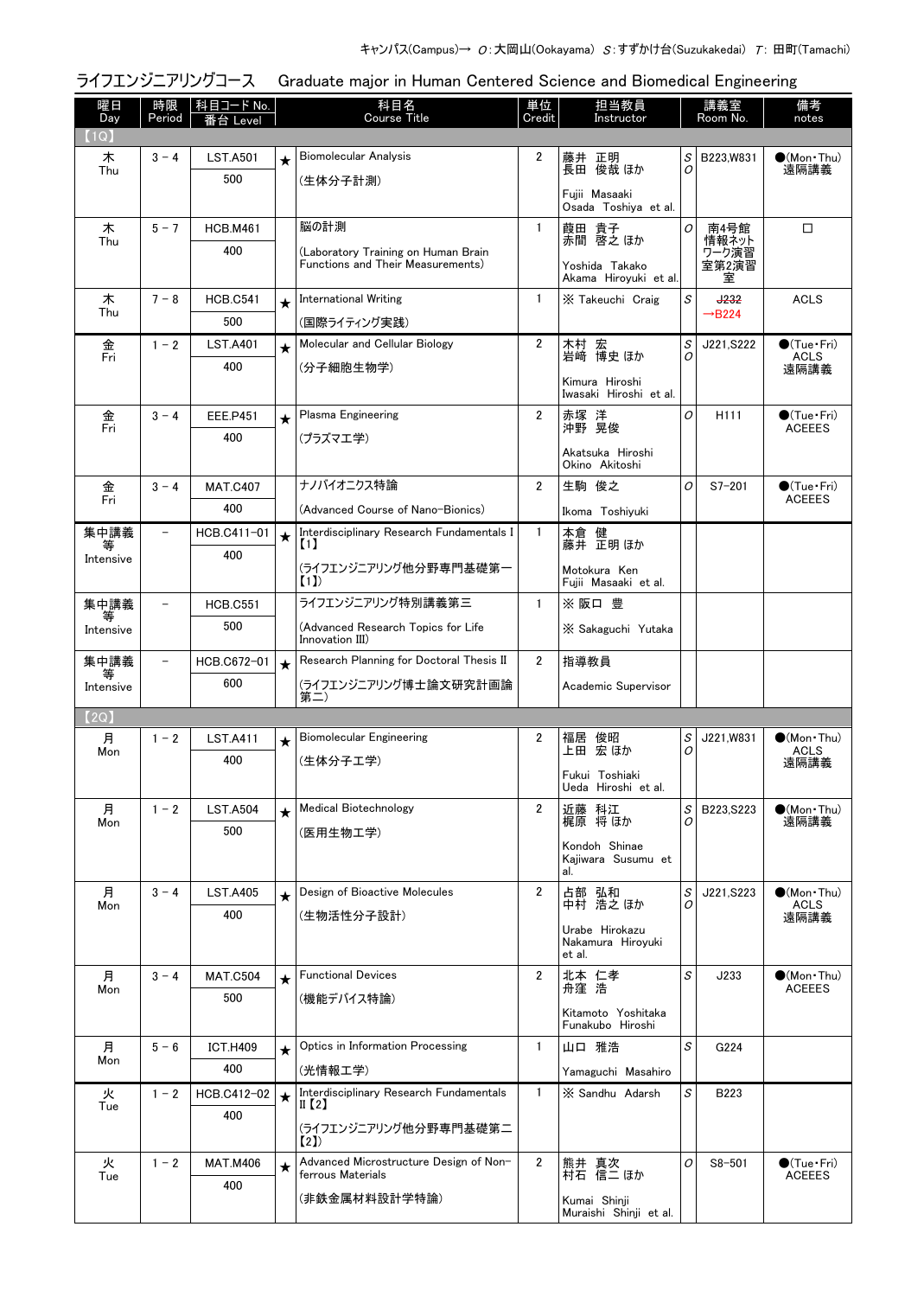|                | ライフエンジニアリングコース<br>Graduate major in Human Centered Science and Biomedical Engineering |                            |          |                                                             |                |                                                |                                   |                 |                                       |  |
|----------------|---------------------------------------------------------------------------------------|----------------------------|----------|-------------------------------------------------------------|----------------|------------------------------------------------|-----------------------------------|-----------------|---------------------------------------|--|
| 曜日<br>Day      | Period                                                                                | 時限   科目コード No.<br>番台 Level |          | 科目名<br><b>Course Title</b>                                  | 単位<br>Credit   | 担当教員<br>Instructor                             |                                   | 講義室<br>Room No. | 備考<br>notes                           |  |
| (2Q)           |                                                                                       |                            |          |                                                             |                |                                                |                                   |                 |                                       |  |
| 火<br>Tue       | $3 - 4$                                                                               | CAP.I416                   | $^\star$ | Catalysis for the Environmental Issues                      | $\mathbf{1}$   | 馬場 俊秀<br>本倉 健 ほか                               | S                                 | G114            | <b>ACEEES</b>                         |  |
|                |                                                                                       | 400                        |          | (環境調和触媒)                                                    |                | Baba Toshihide<br>Motokura Ken et al.          |                                   |                 |                                       |  |
| 火<br>Tue       | $3 - 4$                                                                               | <b>HCB.M562</b>            | $\star$  | Fabrication and Application Technology of<br>Bio-MEMS       | $\mathbf{1}$   | 初澤 毅<br>栁田 保子 ほか                               | S<br>$\Omega$                     | B221, W833      | 遠隔講義                                  |  |
|                |                                                                                       | 500                        |          | (バイオMEMSの製作応用技術)                                            |                |                                                |                                   |                 |                                       |  |
|                |                                                                                       |                            |          |                                                             |                | Hatsuzawa Takeshi<br>Yanagida Yasuko et<br>al. |                                   |                 |                                       |  |
| 木<br>Thu       | $1 - 2$                                                                               | <b>LST.A411</b>            | $\star$  | <b>Biomolecular Engineering</b>                             | $\overline{2}$ | 福居 俊昭<br>上田 宏ほか                                | S<br>0                            | J221, W831      | $(Mon$ Thu)<br><b>ACLS</b>            |  |
|                |                                                                                       | 400                        |          | (生体分子工学)                                                    |                | Fukui Toshiaki                                 |                                   |                 | 遠隔講義                                  |  |
|                |                                                                                       |                            |          |                                                             |                | Ueda Hiroshi et al.                            |                                   |                 |                                       |  |
| 木<br>Thu       | $1 - 2$                                                                               | <b>LST.A504</b>            | $\star$  | Medical Biotechnology                                       | 2              | 近藤 科江<br>梶原 将ほか                                | $\mathcal{S}% _{CS}^{ab}(A)$<br>0 | B223, S223      | $(Mon\cdot Thu)$<br>遠隔講義              |  |
|                |                                                                                       | 500                        |          | (医用生物工学)                                                    |                |                                                |                                   |                 |                                       |  |
|                |                                                                                       |                            |          |                                                             |                | Kondoh Shinae<br>Kajiwara Susumu et<br>al.     |                                   |                 |                                       |  |
| 木<br>Thu       | $3 - 4$                                                                               | <b>LST.A405</b>            | $\star$  | Design of Bioactive Molecules                               | $\overline{2}$ | 占部 弘和<br>中村 浩之ほか                               | $\mathcal{S}% _{CS}^{ab}(A)$<br>0 | J221, S223      | $\bullet$ (Mon Thu)<br><b>ACLS</b>    |  |
|                |                                                                                       | 400                        |          | (生物活性分子設計)                                                  |                | Urabe Hirokazu                                 |                                   |                 | 遠隔講義                                  |  |
|                |                                                                                       |                            |          |                                                             |                | Nakamura Hiroyuki<br>et al.                    |                                   |                 |                                       |  |
| 木              | $3 - 4$                                                                               | <b>MAT.C504</b>            | $\star$  | <b>Functional Devices</b>                                   | $\mathbf{2}$   | 北本 仁孝<br>舟窪 浩                                  | S                                 | J233            | $\bullet$ (Mon Thu)                   |  |
| Thu            |                                                                                       | 500                        |          | (機能デバイス特論)                                                  |                |                                                |                                   |                 | <b>ACEEES</b>                         |  |
|                |                                                                                       |                            |          |                                                             |                | Kitamoto Yoshitaka<br>Funakubo Hiroshi         |                                   |                 |                                       |  |
| 木<br>Thu       | $5 - 6$                                                                               | HCB.C412-03                | $\star$  | Interdisciplinary Research Fundamentals<br>II (3)           | $\mathbf{1}$   | ※川嶋 健嗣<br>※ 金宮 好和                              | S                                 | <b>B226</b>     |                                       |  |
|                |                                                                                       | 400                        |          | (ライフエンジニアリング他分野専門基礎第二                                       |                |                                                |                                   |                 |                                       |  |
|                |                                                                                       |                            |          | (3)                                                         |                | X Kawashima Kenji<br>X Kanamiya<br>Yoshikazu   |                                   |                 |                                       |  |
| 木<br>Thu       | $5 - 6$                                                                               | <b>ICT.H411</b>            | $\star$  | <b>Basic Sensation Informatics</b>                          | $\mathbf{1}$   | 金子 寛彦<br>柏野 牧夫                                 | $\mathcal{S}% _{CS}^{ab}(A)$<br>Ο | G511, W933      | 遠隔講義                                  |  |
|                |                                                                                       | 400                        |          | (感覚情報学基礎)                                                   |                | Kaneko Hirohiko                                |                                   |                 |                                       |  |
|                |                                                                                       |                            |          |                                                             |                | Kashino Makio                                  |                                   |                 |                                       |  |
| 木<br>Thu       | $5 - 6$                                                                               | <b>MAT.P491</b>            |          | 材料工学環境論                                                     | $\mathbf{1}$   | ※ 国岡 正雄<br>※ 石井 聡子 ほか                          | 0                                 | $S8 - 623$      |                                       |  |
|                |                                                                                       | 400                        |          | (Materials Engineering and Ecology)                         |                | X Kunioka Masao                                |                                   |                 |                                       |  |
|                |                                                                                       |                            |          |                                                             |                | X Ishii Satoko et al.                          |                                   |                 |                                       |  |
| 金<br>Fri       | $1 - 2$                                                                               | <b>MAT.M406</b>            | $\star$  | Advanced Microstructure Design of Non-<br>ferrous Materials | 2              | 熊井 真次<br>村石 信二 ほか                              | O                                 | $S8 - 501$      | $\bigcirc$ (Tue·Fri)<br><b>ACEEES</b> |  |
|                |                                                                                       | 400                        |          | (非鉄金属材料設計学特論)                                               |                | Kumai Shinji                                   |                                   |                 |                                       |  |
|                |                                                                                       |                            |          | Soft Materials Design                                       | $\mathbf{1}$   | Muraishi Shinji et al.                         | O                                 |                 |                                       |  |
| 金<br>Fri       | $5 - 6$                                                                               | <b>ENR.J407</b><br>400     | $\star$  |                                                             |                | 松本 英俊                                          |                                   | $S8 - 623$      | <b>ACEEES</b>                         |  |
|                |                                                                                       |                            |          | (ソフトマテリアル設計)<br>Fundamentals of Light and Matter IIc        | 1              | Matsumoto Hidetoshi                            | S                                 |                 |                                       |  |
| 金<br>Fri       | $7 - 8$                                                                               | EEE.D533<br>500            | $\star$  | (光と物質基礎論 IIc)                                               |                | 梶川 浩太郎                                         |                                   | G221            | <b>ACEEES</b>                         |  |
| 集中講義           |                                                                                       | <b>HCB.C403</b>            |          | デザイン創造フィールドワーク                                              | $\overline{2}$ | Kajikawa Kotaro<br>八木 透                        |                                   |                 |                                       |  |
|                |                                                                                       | 400                        |          | (Field Works for Creative Design)                           |                | 小倉 俊一郎 ほか                                      |                                   |                 |                                       |  |
| Intensive      |                                                                                       |                            |          |                                                             |                | Yagi Tohru<br>Ogura Shunichiro et              |                                   |                 |                                       |  |
|                |                                                                                       |                            |          |                                                             |                | al.                                            |                                   |                 |                                       |  |
| 集中講義           |                                                                                       | HCB.C412-01                |          | Interdisciplinary Research Fundamentals<br>II $(1)$         | 1              | 若林 憲一<br>只野 耕太郎ほか                              |                                   |                 |                                       |  |
| Intensive      |                                                                                       | 400                        |          | (ライフエンジニアリング他分野専門基礎第二                                       |                | Wakabayashi Ken-                               |                                   |                 |                                       |  |
|                |                                                                                       |                            |          | (1)                                                         |                | Ichi<br>Tadano Kotaro et al.                   |                                   |                 |                                       |  |
| 集中講義           |                                                                                       | <b>HCB.C413</b>            | $\star$  | Interdisciplinary Research Training                         | 2              | 各教員                                            |                                   |                 | <b>ACLS</b>                           |  |
| 等<br>Intensive |                                                                                       | 400                        |          | (ライフエンジニアリング実践プロジェクト)                                       |                | Academic Supervisor                            |                                   |                 |                                       |  |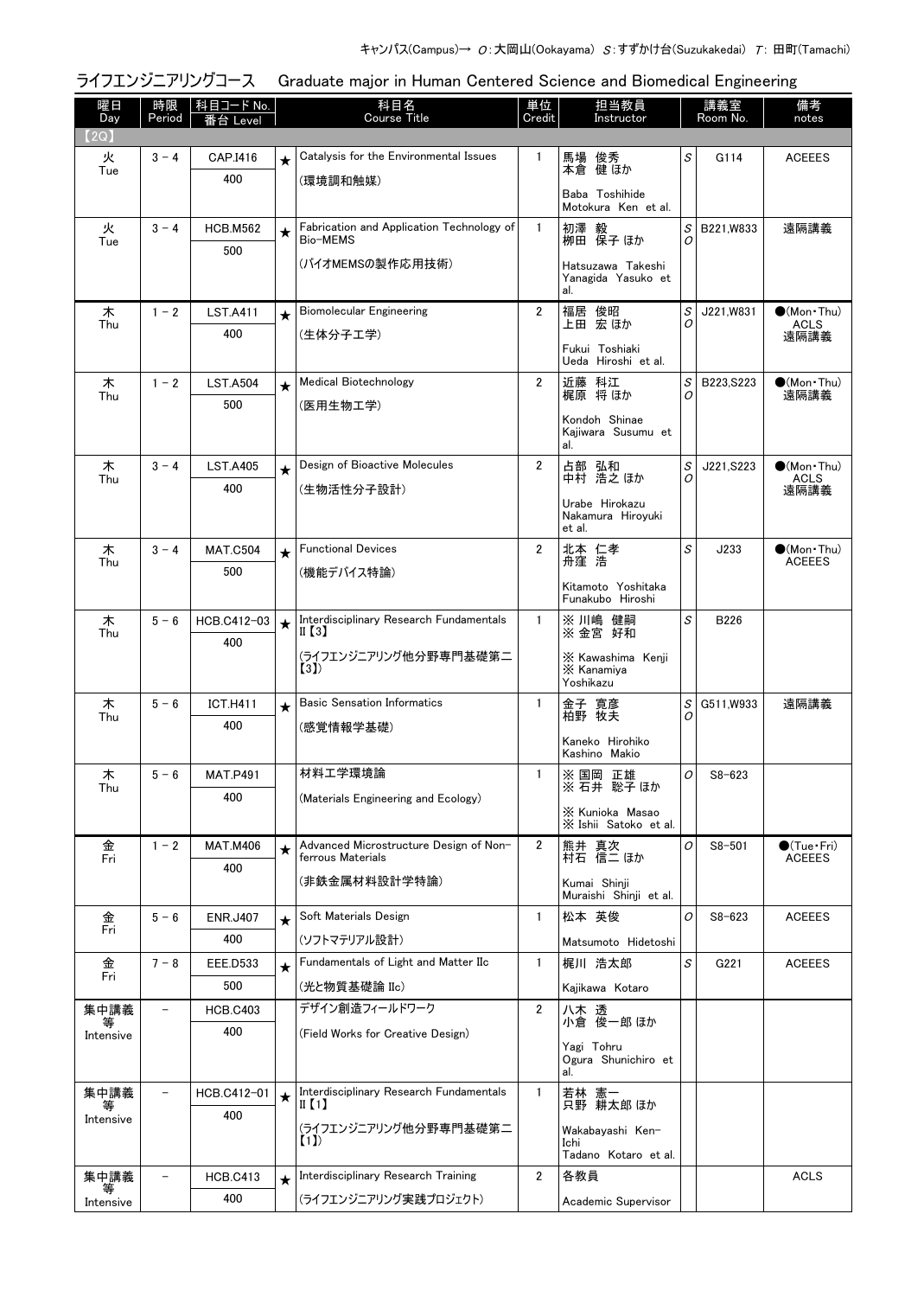| ライフエンジニアリングコース<br>Graduate major in Human Centered Science and Biomedical Engineering |              |                        |            |                                                                             |                |                                          |  |                 |             |  |  |
|---------------------------------------------------------------------------------------|--------------|------------------------|------------|-----------------------------------------------------------------------------|----------------|------------------------------------------|--|-----------------|-------------|--|--|
| 曜日<br>Day                                                                             | 時限<br>Period | │科目コード No.<br>番台 Level |            | 科目名<br>Course Title                                                         | 単位<br>Credit   | 担当教員<br>Instructor                       |  | 講義室<br>Room No. | 備考<br>notes |  |  |
| (2Q)                                                                                  |              |                        |            |                                                                             |                |                                          |  |                 |             |  |  |
| 集中講義                                                                                  | -            | HCB.C471-01            | $\bigstar$ | Research Planning for Master Thesis I                                       |                | 各教員                                      |  |                 |             |  |  |
| 等<br>Intensive                                                                        |              | 400                    |            | (ライフエンジニアリング修士論文研究計画論<br>第一)                                                |                | Academic Supervisor                      |  |                 |             |  |  |
| 集中講義                                                                                  |              | <b>HCB.C552</b>        |            | ライフエンジニアリング特別講義第四                                                           |                | ※ 中村 慎吾<br>※ 篠 阿弥宇 ほか                    |  |                 |             |  |  |
| 等<br>Intensive                                                                        |              | 500                    |            | (Advanced Research Topics for Life                                          |                |                                          |  |                 |             |  |  |
|                                                                                       |              |                        |            | Innovation IV)                                                              |                | X Nakamura Shingo<br>X Shino Amiu et al. |  |                 |             |  |  |
| 集中講義<br>等                                                                             | -            | HCB.C571-01            | $\star$    | Research Planning for Master Thesis II                                      |                | 各教員                                      |  |                 |             |  |  |
| Intensive                                                                             |              | 500                    |            | (ライフエンジニアリング修士論文研究計画論<br>第二)                                                |                | Academic Supervisor                      |  |                 |             |  |  |
| 集中講義<br>等                                                                             |              | <b>HCB.C601</b>        |            | ライフエンジニアリング教育指導法                                                            | $\overline{2}$ | 各教員                                      |  |                 |             |  |  |
| Intensive                                                                             |              | 600                    |            | (Teaching methods for Human Centered<br>Science and Biomedical Engineering) |                | Academic Supervisor                      |  |                 |             |  |  |
| 集中講義<br>等                                                                             | Ξ.           | HCB.C671-01            | $\star$    | Research Planning for Doctoral Thesis I                                     | $\overline{2}$ | 各教員                                      |  |                 |             |  |  |
| Intensive                                                                             |              | 600                    |            | (ライフエンジニアリング博士論文研究計画論<br>第一)                                                |                | Academic Supervisor                      |  |                 |             |  |  |
| 集中講義                                                                                  | -            | HCB.C672-02            | $\bigstar$ | Research Planning for Doctoral Thesis II                                    | $\overline{2}$ | 指導教員                                     |  |                 |             |  |  |
| 等<br>Intensive                                                                        |              | 600                    |            | (ライフエンジニアリング博士論文研究計画論<br>第二)                                                |                | Academic Supervisor                      |  |                 |             |  |  |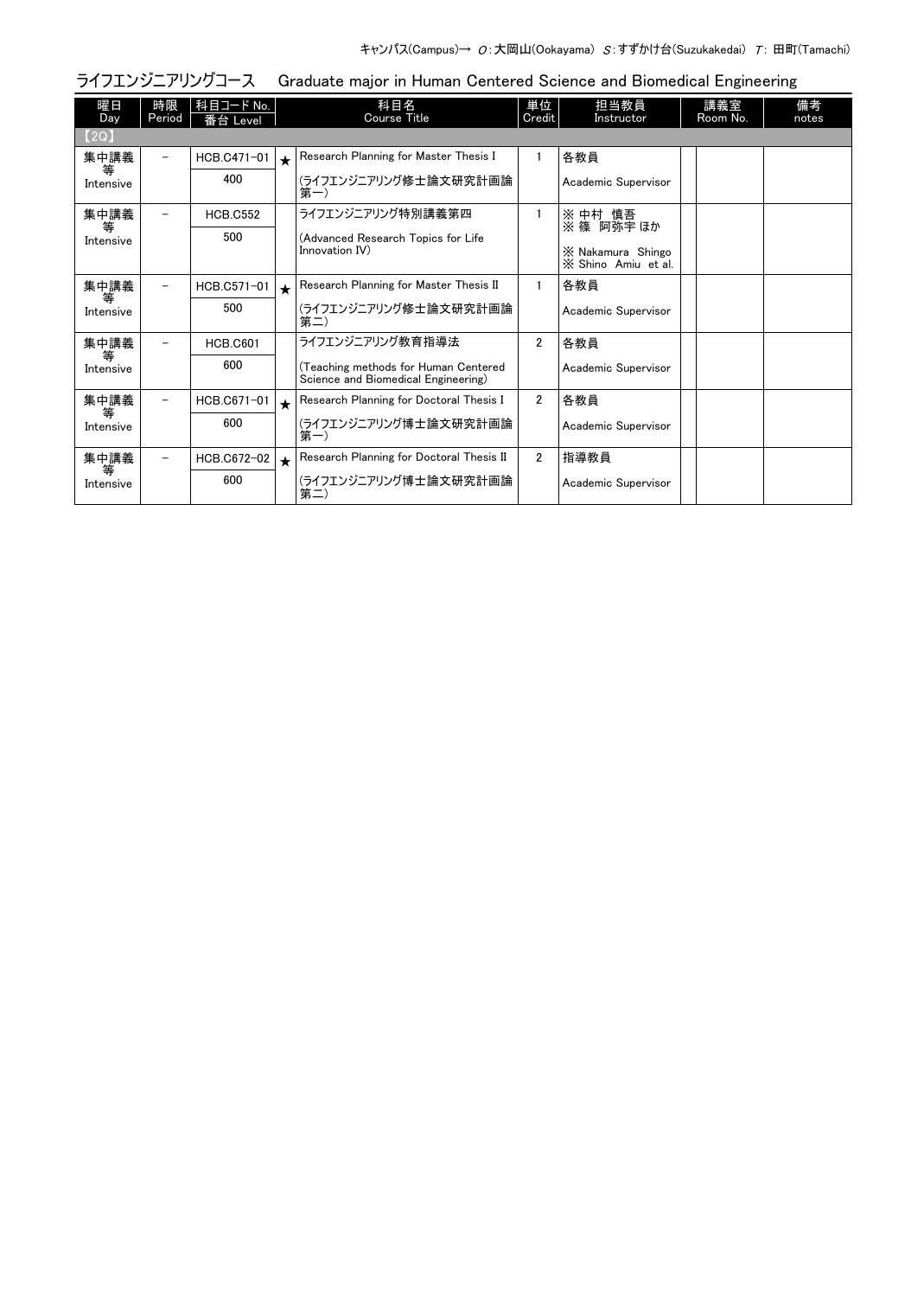| 曜日<br>Day      | 時限<br>Period | │ 科目コード No.<br>番台 Level |         | 科目名<br>Course Title                     | 単位<br>Credit   | 担当教員<br>Instructor            | 備考<br>講義室<br>Room No.<br>notes |                          |                                   |
|----------------|--------------|-------------------------|---------|-----------------------------------------|----------------|-------------------------------|--------------------------------|--------------------------|-----------------------------------|
| $(1 \sim 2Q)$  |              |                         |         |                                         |                |                               |                                |                          |                                   |
| 金<br>Fri       | $9 - 10$     | <b>NCL.F451</b>         |         | 原子力基礎工学第一                               | $\overline{2}$ | 大貫 敏彦                         | 0                              | 北2-6F会<br>議室             | $O(1\sim 2Q)$<br>開講時間             |
|                |              | 400                     |         | (Nuclear Engineering Science I)         |                | Ohnuki Toshihiko              |                                | North No.2<br>$6F - 671$ | $16:45 \sim 18:15$                |
|                |              |                         |         |                                         |                | Chiba Satoshi et al.          |                                |                          |                                   |
| 講究等<br>Seminar |              | <b>NCL.Z491</b>         | $\star$ | Seminar in Nuclear Engineering S1       | $\overline{2}$ | 指導教員                          |                                |                          | $O(1\sim 2Q)$                     |
|                |              | 400                     |         | (原子核工学講究S1)                             |                | Academic Supervisor           |                                |                          |                                   |
| 講究等<br>Seminar |              | <b>NCL.Z591</b>         | $\star$ | Seminar in Nuclear Engineering S2       | $\overline{2}$ | 指導教員                          |                                |                          | $O(1\sim 2Q)$                     |
|                |              | 500                     |         | (原子核工学講究S2)                             |                | Academic Supervisor           |                                |                          |                                   |
| 講究等<br>Seminar |              | <b>NCL.Z691</b>         | $\star$ | Seminar in Nuclear Engineering S3       | $\overline{2}$ | 指導教員                          |                                |                          | $O(1\sim 2Q)$                     |
|                |              | 600                     |         | (原子核工学講究S3)                             |                | Academic Supervisor           |                                |                          |                                   |
| 講究等<br>Seminar |              | <b>NCL.Z693</b>         | $\star$ | Seminar in Nuclear Engineering S4       | $\overline{2}$ | 指導教員                          |                                |                          | $O(1\sim 2Q)$                     |
|                |              | 600                     |         | (原子核工学講究S4)                             |                | Academic Supervisor           |                                |                          |                                   |
| 講究等<br>Seminar |              | <b>NCL.Z695</b>         | $\star$ | Seminar in Nuclear Engineering S5       | $\overline{2}$ | 指導教員                          |                                |                          | $O(1\sim 2Q)$                     |
|                |              | 600                     |         | (原子核工学講究S5)                             |                | Academic Supervisor           |                                |                          |                                   |
| (1Q)           |              |                         |         |                                         |                |                               |                                |                          |                                   |
| 月<br>Mon       | $1 - 2$      | <b>NCL.N405</b>         | $\star$ | Nuclear Reactor Thermal-hydraulics      | 2              | 加藤 之貴<br>木倉 宏成ほか              | 0                              | 原講571<br>North No.2      | $(Mon\cdot Thu)$<br><b>ACEEES</b> |
|                |              | 400                     |         | (原子力熱流体工学)                              |                | Kato Yukitaka                 |                                | $5F - 571$               |                                   |
|                |              |                         |         |                                         |                | Kikura Hiroshige et           |                                |                          |                                   |
| 月              | $3 - 4$      | <b>NCL.N401</b>         |         | <b>Basic Nuclear Physics</b>            | $\overline{2}$ | al.                           | 0                              | 原講571                    | $\bullet$ (Mon Thu)               |
| Mon            |              | 400                     | $\star$ | (原子核物理基礎)                               |                | 小栗 慶之<br>千葉 敏ほか               |                                | North No.2               | <b>ACEEES</b>                     |
|                |              |                         |         |                                         |                | Oguri Yoshiyuki               |                                | $5F - 571$               |                                   |
|                |              |                         |         |                                         |                | Chiba Satoshi et al.          |                                |                          |                                   |
| 月<br>Mon       | $5 - 8$      | <b>NCL.N402</b><br>400  | $\star$ | Nuclear Reactor Theory I                | $\overline{2}$ | 小原 徹<br>西山 潤                  | 0                              | 原講571<br>North No.2      | $\Box$ ACEEES                     |
|                |              |                         |         | (原子炉理論第一)                               |                | Obara Toru                    |                                | $5F - 571$               |                                   |
|                |              |                         |         |                                         |                | Nishiyama Jun                 |                                |                          |                                   |
| 火<br>Tue       | $1 - 2$      | <b>NCL.A403</b>         | $\star$ | Particle Accelerator Engineering        | $\mathbf{1}$   | 林崎 規託                         | 0                              | 原講571<br>North No.2      |                                   |
|                |              | 400                     |         | (加速器工学)                                 |                | Hayashizaki Noriyosu          |                                | $5F - 571$               |                                   |
| 火<br>Tue       | $3 - 4$      | <b>NCL.F401</b>         |         | 原子カ安全と倫理                                | $\mathbf{1}$   | 加藤 之貴<br>相樂 洋ほか               | 0                              | 原講571<br>North No.2      |                                   |
|                |              | 400                     |         | (Nuclear Safety and Engineering Ethics) |                | Kato Yukitaka                 |                                | $5F - 571$               |                                   |
|                |              |                         |         |                                         |                | Sagara Hiroshi et al.         |                                |                          |                                   |
| 火<br>Tue       | $7 - 8$      | <b>NCL.0513</b>         | $\star$ | Global Environment and Energy Systems   | $\overline{2}$ | 加藤 之貴<br>※氏田博士ほか              | 0                              | 原講571<br>North No.2      | $\bullet$ (Tue · Fri)             |
|                |              | 500                     |         | (地球環境とエネルギーシステム)                        |                | Kato Yukitaka                 |                                | $5F - 571$               |                                   |
|                |              |                         |         |                                         |                | X Ujita Hiroshi et al.        |                                |                          |                                   |
| 木<br>Thu       | $1 - 2$      | <b>NCL.N405</b>         | $\star$ | Nuclear Reactor Thermal-hydraulics      | $\overline{2}$ | 加藤 之貴<br>木倉 宏成 ほか             | 0                              | 原講571<br>North No.2      | $(Mon$ Thu)<br><b>ACEEES</b>      |
|                |              | 400                     |         | (原子力熱流体工学)                              |                | Kato Yukitaka                 |                                | $5F - 571$               |                                   |
|                |              |                         |         |                                         |                | Kikura Hiroshige et<br>al.    |                                |                          |                                   |
| 木              | $3 - 4$      | <b>NCL.N401</b>         |         | <b>Basic Nuclear Physics</b>            | $\overline{2}$ |                               | 0                              | 原講571                    | $(Mon$ Thu)                       |
| Thu            |              | 400                     | $\star$ | (原子核物理基礎)                               |                | 小栗 慶之<br>千葉 敏ほか               |                                | North No.2<br>$5F - 571$ | <b>ACEEES</b>                     |
|                |              |                         |         |                                         |                | Oguri Yoshiyuki               |                                |                          |                                   |
|                | $5 - 6$      | <b>NCL.D501</b>         |         | 原子炉廃止措置工学特論                             | $\mathbf{1}$   | Chiba Satoshi et al.<br>竹下 健二 | $\sigma$                       | 原講571                    |                                   |
| 金<br>Fri       |              | 500                     |         | (Special Lecture on Reactor             |                | 加藤 之貴 ほか                      |                                | North No.2               |                                   |
|                |              |                         |         | Decommissioning)                        |                | Takeshita Kenji               |                                | $5F - 571$               |                                   |
|                |              |                         |         | Global Environment and Energy Systems   |                | Kato Yukitaka et al.          |                                |                          |                                   |
| 金<br>Fri       | $7 - 8$      | <b>NCL.0513</b>         | $\star$ |                                         | $\mathbf{2}$   | 加藤 之貴<br>※氏田博士ほか              | 0                              | 原講571<br>North No.2      | $\bullet$ (Tue · Fri)             |
|                |              | 500                     |         | (地球環境とエネルギーシステム)                        |                | Kato Yukitaka                 |                                | $5F - 571$               |                                   |
|                |              |                         |         |                                         |                | X Ujita Hiroshi et al.        |                                |                          |                                   |

原子核工学コース Graduate major in Nuclear Engineering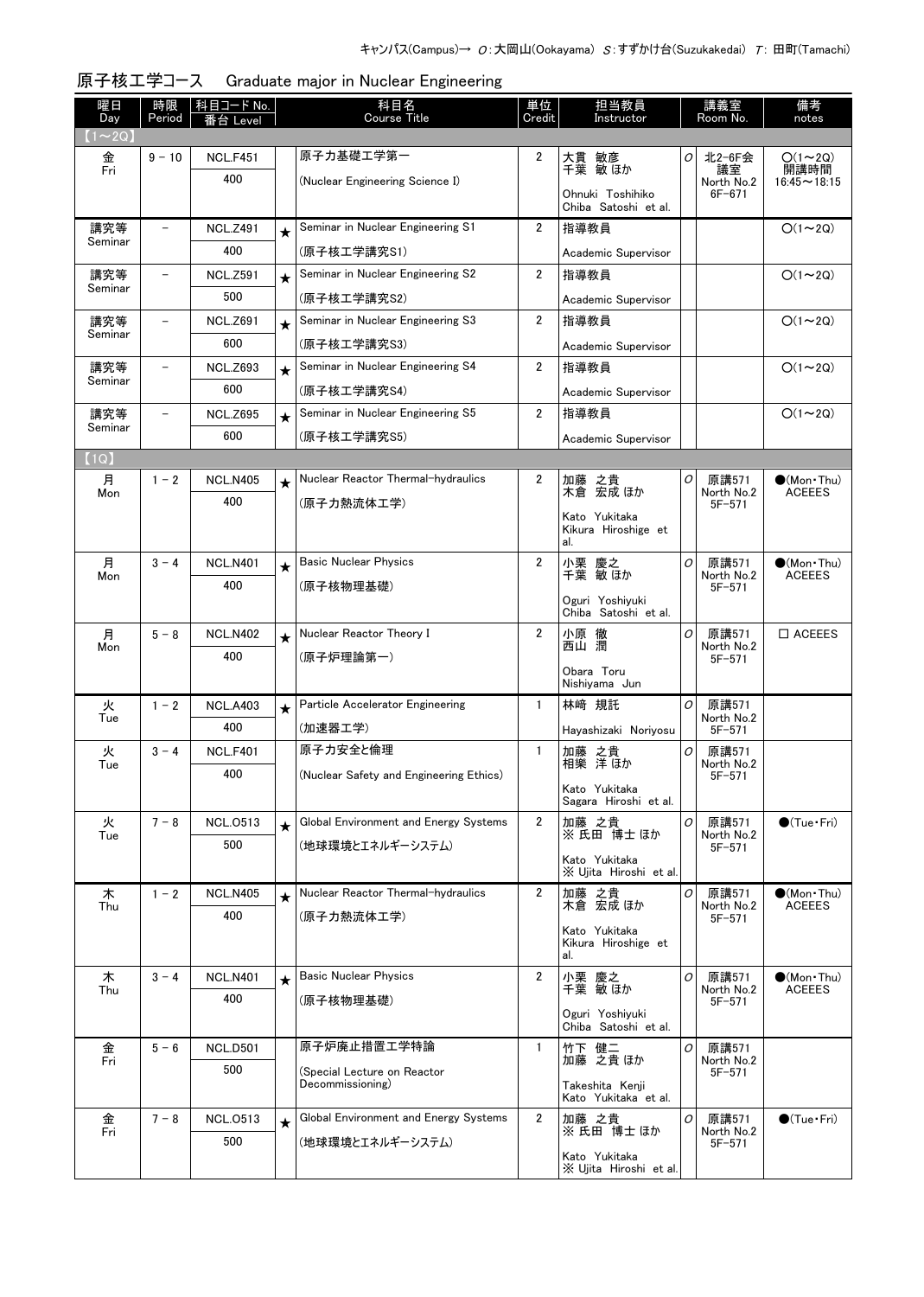| 曜日<br>Day         | 時限<br>Period             | 科目コード No.<br>昏台 Level |         | 科目名<br><b>Course Title</b>                                     | 単位<br>Credit            | 担当教員<br>Instructor          |   | 講義室<br>Room No.     | 備考<br>notes |
|-------------------|--------------------------|-----------------------|---------|----------------------------------------------------------------|-------------------------|-----------------------------|---|---------------------|-------------|
| (1Q)              |                          |                       |         |                                                                |                         |                             |   |                     |             |
| 金<br>Fri          | $7 - 8$                  | <b>NCL.N601</b>       | $\star$ | Special Lecture on Nuclear Reactor<br>Technology I             | $\mathbf{1}$            | 小原 徹<br>片渕 竜也 ほか            | 0 | 原講523<br>North No.2 |             |
|                   |                          | 600                   |         | (原子炉工学特論第一)                                                    |                         | Obara Toru                  |   | $5F - 523$          |             |
|                   |                          |                       |         |                                                                |                         | Katabuchi Tatsuya<br>et al. |   |                     |             |
| インターン<br>シップ      |                          | NCL.I501-01           |         | 原子核工学国内インターンシップ第一                                              | $\mathbf{1}$            | 指導教員                        |   |                     |             |
| Internship        |                          | 500                   |         | (Internship in Nuclear Engineering I)                          |                         | Academic Supervisor         |   |                     |             |
| インターン<br>シップ      |                          | NCL.I502-01           |         | 原子核エ学国内インターンシップ第二                                              | $\overline{2}$          | 指導教員                        |   |                     |             |
| Internship        |                          | 500                   |         | (Internship in Nuclear Engineering II)                         |                         | Academic Supervisor         |   |                     |             |
| インターン<br>シップ      |                          | NCL.I503-01           |         | 原子炉廃止措置インターンシップ第一                                              | $\mathbf{1}$            | 指導教員                        |   |                     |             |
| Internship        |                          | 500                   |         | (Internship in Nuclear Reactor<br>Decommissioning I)           |                         | Academic Supervisor         |   |                     |             |
| インターン<br>シップ      |                          | NCL.I504-01           |         | 原子炉廃止措置インターンシップ第二                                              | $\overline{2}$          | 指導教員                        |   |                     |             |
| Internship        |                          | 500                   |         | (Internship in Nuclear Reactor<br>Decommissioning II)          |                         | Academic Supervisor         |   |                     |             |
| インターン             | $\equiv$                 | NCL.I505-01           | $\star$ | International Internship in Nuclear<br>Engineering I           | $\overline{2}$          | 指導教員                        |   |                     |             |
| シップ<br>Internship |                          | 500                   |         | (原子核工学国際インターンシップ第一)                                            |                         | Academic Supervisor         |   |                     |             |
| インターン             | $\overline{\phantom{m}}$ | NCL.I506-01           | $\star$ | International Internship in Nuclear                            | 2                       | 指導教員                        |   |                     |             |
| シップ<br>Internship |                          | 500                   |         | Engineering II                                                 |                         | Academic Supervisor         |   |                     |             |
|                   |                          |                       |         | (原子核工学国際インターンシップ第二)                                            |                         |                             |   |                     |             |
| インターン<br>シップ      | $\overline{\phantom{0}}$ | NCL.I507-01           | $\star$ | International Internship in Nuclear<br>Engineering III         | $\mathbf{2}$            | 指導教員                        |   |                     |             |
| Internship        |                          | 500                   |         | (原子核工学国際インターンシップ第三)                                            |                         | Academic Supervisor         |   |                     |             |
| インターン<br>シップ      |                          | NCL.I508-01           | $\star$ | International Internship in Nuclear<br>Engineering IV          | $\overline{\mathbf{2}}$ | 指導教員                        |   |                     |             |
| Internship        |                          | 500                   |         | (原子核工学国際インターンシップ第四)                                            |                         | Academic Supervisor         |   |                     |             |
| インターン             |                          | NCL.I509-01           |         | 原子力規制事業インターンシップ第一                                              | 1                       | 指導教員                        |   |                     |             |
| シップ<br>Internship |                          | 500                   |         | (Internship in Nuclear Regulation I)                           |                         | Academic Supervisor         |   |                     |             |
| インターン             |                          | NCL.I510-01           |         | 原子力規制事業インターンシップ第二                                              | $\mathbf{1}$            | 指導教員                        |   |                     |             |
| シップ<br>Internship |                          | 500                   |         | (Internship in Nuclear Regulation II)                          |                         | Academic Supervisor         |   |                     |             |
| インターン             |                          | NCL.I601-01           | $\star$ | Nuclear Engineering Off-Campus Project                         | 4                       | 指導教員                        |   |                     |             |
| シップ<br>Internship |                          | 600                   |         | (原子核工学派遣プロジェクト)                                                |                         | Academic Supervisor         |   |                     |             |
| インターン             |                          | NCL.I602-01           |         | 原子核工学特別国内インターンシップ第一                                            | $\mathbf{1}$            | 指導教員                        |   |                     |             |
| シップ<br>Internship |                          | 600                   |         | (Special Internship in Nuclear Engineering<br>I)               |                         | Academic Supervisor         |   |                     |             |
| インターン             | $\qquad \qquad -$        | NCL.I603-01           |         | 原子核工学特別国内インターンシップ第二                                            | $\overline{2}$          | 指導教員                        |   |                     |             |
| シップ<br>Internship |                          | 600                   |         | (Special Internship in Nuclear Engineering<br>$_{\rm II}$      |                         | Academic Supervisor         |   |                     |             |
| インターン             | $\overline{\phantom{a}}$ | NCL.I604-01           | $\star$ | International Special Internship in Nuclear                    | $\overline{2}$          | 指導教員                        |   |                     |             |
| シップ<br>Internship |                          | 600                   |         | Engineering I<br>(原子核工学特別国際インターンシップ第一)                         |                         | Academic Supervisor         |   |                     |             |
| インターン             | $\overline{\phantom{a}}$ | NCL.I605-01           | $\star$ | International Special Internship in Nuclear                    | $\overline{2}$          | 指導教員                        |   |                     |             |
| シップ<br>Internship |                          | 600                   |         | Engineering II                                                 |                         | Academic Supervisor         |   |                     |             |
|                   |                          |                       |         | (原子核工学特別国際インターンシップ第二)                                          |                         |                             |   |                     |             |
| インターン<br>シップ      |                          | NCL.I606-01           | $\star$ | International Special Internship in Nuclear<br>Engineering III | $\overline{2}$          | 指導教員                        |   |                     |             |
| Internship        |                          | 600                   |         | (原子核工学特別国際インターンシップ第三)                                          |                         | Academic Supervisor         |   |                     |             |
| インターン             |                          | NCL.I607-01           | $\star$ | International Special Internship in Nuclear<br>Engineering IV  | $\overline{2}$          | 指導教員                        |   |                     |             |
| シップ<br>Internship |                          | 600                   |         | (原子核工学特別国際インターンシップ第四)                                          |                         | Academic Supervisor         |   |                     |             |
| インターン             | $\overline{\phantom{m}}$ | NCL.I608-01           |         | 原子力規制事業特別インターンシップ第一                                            | $\mathbf{1}$            | 指導教員                        |   |                     |             |
| シップ<br>Internship |                          | 600                   |         | (Special Internship in Nuclear Regulation                      |                         | Academic Supervisor         |   |                     |             |
|                   |                          |                       |         | I)                                                             |                         |                             |   |                     |             |

## 原子核工学コース Graduate major in Nuclear Engineering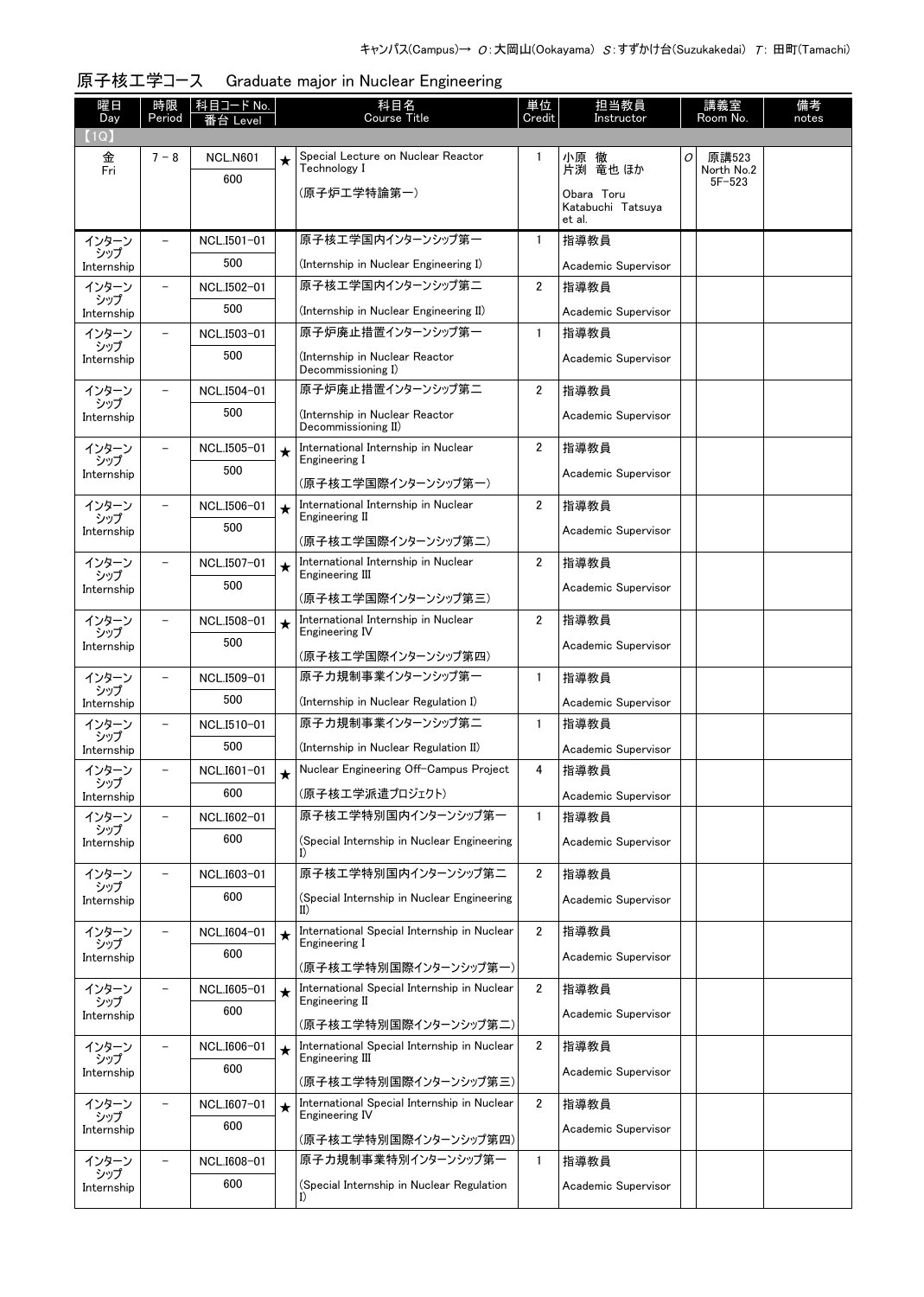| 曜日                | 時限                       | │科目コード No.             |         | 科目名                                                             | 単位             | 担当教員                                               |   | 講義室                      | 備考                                   |
|-------------------|--------------------------|------------------------|---------|-----------------------------------------------------------------|----------------|----------------------------------------------------|---|--------------------------|--------------------------------------|
| Day<br>(1Q)       | Period                   | 番台 Level               |         | Course Title                                                    | Credit         | Instructor                                         |   | Room No.                 | notes                                |
| インターン             |                          | NCL.I609-01            |         | 原子力規制事業特別インターンシップ第二                                             | $\mathbf{1}$   | 指導教員                                               |   |                          |                                      |
| シップ<br>Internship |                          | 600                    |         | (Special Internship in Nuclear Regulation                       |                | Academic Supervisor                                |   |                          |                                      |
|                   |                          |                        |         | II)                                                             |                |                                                    |   |                          |                                      |
| (2Q)              |                          |                        |         | Nuclear Safety Engineering                                      | $\overline{2}$ |                                                    |   |                          |                                      |
| 月<br>Mon          | $3 - 4$                  | <b>NCL.N407</b><br>400 | $\star$ |                                                                 |                | 木倉 宏成<br>相樂 洋ほか                                    | 0 | 原講571<br>North No.2      | $\bullet$ (Mon•Thu)<br><b>ACEEES</b> |
|                   |                          |                        |         | (原子力安全工学)                                                       |                | Kikura Hiroshige<br>Sagara Hiroshi et al.          |   | $5F - 571$               |                                      |
| 月                 | $5 - 8$                  | <b>NCL.N406</b>        | $\star$ | Nuclear Reactor Theory II                                       | $\overline{2}$ | 小原 徹                                               | O | 原講571                    | $\square$ ACEEES                     |
| Mon               |                          | 400                    |         | (原子炉理論第二)                                                       |                | 西山 潤                                               |   | North No.2<br>$5F - 571$ |                                      |
|                   |                          |                        |         |                                                                 |                | Obara Toru<br>Nishiyama Jun                        |   |                          |                                      |
| 火                 | $3 - 4$                  | <b>NCL.N403</b>        | $\star$ | Nuclear Materials and Structures                                | $\overline{2}$ | 小林 能直                                              | 0 | 原講571                    | $\bigcirc$ (Tue · Fri)               |
| Tue               |                          | 400                    |         | (原子力材料と構造工学)                                                    |                | 吉田 克己                                              |   | North No.2<br>$5F - 571$ | <b>ACEEES</b>                        |
|                   |                          |                        |         |                                                                 |                | Kobayashi Yoshinao<br>Yoshida Katsumi              |   |                          |                                      |
| 火                 | $5 - 6$                  | <b>NCL.A402</b>        | $\star$ | Nuclear Fusion Reactor Engineering                              | $\overline{2}$ | 飯尾 俊二<br>筒井 広明ほか                                   | 0 | 原講571                    | $\bigcirc$ (Tue · Fri)               |
| Tue               |                          | 400                    |         | (核融合炉工学)                                                        |                |                                                    |   | North No.2<br>$5F - 571$ |                                      |
|                   |                          |                        |         |                                                                 |                | Iio Shunji<br>Tsutsui Hiroaki et al.               |   |                          |                                      |
| 木                 | $1 - 2$                  | <b>NCL.A404</b>        | $\star$ | Application of Accelerators and Radiation                       | $\mathbf{1}$   | 小栗 慶之                                              | 0 | 原講571                    |                                      |
| Thu               |                          | 400                    |         | (加速器·放射線応用)                                                     |                | 片渕 竜也                                              |   | North No.2<br>$5F - 571$ |                                      |
|                   |                          |                        |         |                                                                 |                | Oguri Yoshiyuki<br>Katabuchi Tatsuya               |   |                          |                                      |
| 木<br>Thu          | $3 - 4$                  | <b>NCL.N407</b>        | $\star$ | Nuclear Safety Engineering                                      | $\overline{2}$ | 木倉 宏成<br>相樂 洋ほか                                    | O | 原講571<br>North No.2      | $\bullet$ (Mon•Thu)<br><b>ACEEES</b> |
|                   |                          | 400                    |         | (原子力安全工学)                                                       |                |                                                    |   | $5F - 571$               |                                      |
|                   |                          |                        |         |                                                                 |                | Kikura Hiroshige<br>Sagara Hiroshi et al.          |   |                          |                                      |
| 木                 | $5 - 8$                  | <b>NCL.N410</b>        | $\star$ | Nuclear Reactor Physics and Radiation<br>Measurement Laboratory | $\overline{2}$ | 小原 徹<br>小栗 慶之 ほか                                   | 0 | 原講571<br>North No.2      | $\Box$                               |
| Thu               |                          | 400                    |         |                                                                 |                |                                                    |   | $5F - 571$               |                                      |
|                   |                          |                        |         | (原子炉物理·放射線計測実験)                                                 |                | Obara Toru<br>Oguri Yoshiyuki et                   |   |                          |                                      |
| 木                 | $5 - 8$                  | <b>NCL.N608</b>        |         | Nuclear Reactor Physics and Radiation                           | $\overline{2}$ | al.<br>小原 徹                                        | O | 原講571                    | □                                    |
| Thu               |                          | 600                    | $\star$ | Measurement Special Laboratory                                  |                | 小栗 慶之 ほか                                           |   | North No.2               |                                      |
|                   |                          |                        |         | (原子炉物理·放射線計測実践特論)                                               |                | Obara Toru                                         |   | $5F - 571$               |                                      |
|                   |                          |                        |         |                                                                 |                | Oguri Yoshiyuki et<br>al.                          |   |                          |                                      |
| 金<br>Fri          | $3 - 4$                  | <b>NCL.N403</b>        | $\star$ | Nuclear Materials and Structures                                | $\overline{2}$ | 小林 能直<br>吉田 克己                                     | 0 | 原講571                    | $\bigcirc$ (Tue $\cdot$ Fri)         |
|                   |                          | 400                    |         | (原子力材料と構造工学)                                                    |                |                                                    |   | North No.2<br>$5F - 571$ | <b>ACEEES</b>                        |
|                   |                          |                        |         |                                                                 |                | Kobayashi Yoshinao<br>Yoshida Katsumi              |   |                          |                                      |
| 金<br>Fri          | $5 - 6$                  | <b>NCL.A402</b>        | $\star$ | Nuclear Fusion Reactor Engineering                              | $\overline{2}$ | 飯尾 俊二<br>筒井 広明ほか                                   | 0 | 原講571<br>North No.2      | $\bigcirc$ (Tue Fri)                 |
|                   |                          | 400                    |         | (核融合炉工学)                                                        |                |                                                    |   | $5F - 571$               |                                      |
|                   |                          |                        |         |                                                                 |                | Iio Shunji<br>Tsutsui Hiroaki et al.               |   |                          |                                      |
| 金                 | $7 - 8$                  | <b>NCL.0510</b>        | ★       | World Politics and Nonproliferation in the<br>Nuclear Age       | $\mathbf{1}$   | 林崎 規託<br>池上 雅子                                     | 0 | 原講571                    |                                      |
| Fri               |                          | 500                    |         |                                                                 |                |                                                    |   | North No.2<br>$5F - 571$ |                                      |
|                   |                          |                        |         | (核時代の国際政治と核不拡散)                                                 |                | Hayashizaki Noriyosu<br>Ikegami Masako             |   |                          |                                      |
| 金<br>Fri          | $7 - 8$                  | <b>NCL.C601</b>        | $\star$ | Special Lecture on Nuclear Fuel Cycle I                         | $\mathbf{1}$   | 塚原 剛彦<br>小林 能直 ほか                                  | 0 | 原講523                    |                                      |
|                   |                          | 600                    |         | (核燃料サイクルエ学特論第一)                                                 |                |                                                    |   | North No.2<br>$5F - 523$ |                                      |
|                   |                          |                        |         |                                                                 |                | Tsukahara Takehiko<br>Kobayashi Yoshinao<br>et al. |   |                          |                                      |
| 集中講義              |                          | <b>NCL.F454</b>        |         | 原子力の安全性と地域共生                                                    | $\overline{2}$ | 大貫 敏彦                                              |   | 学外                       | $8/19 - 23$                          |
| 等<br>Intensive    |                          | 400                    |         | (Safety and Regional Symbiosis for<br>Nuclear Energy)           |                | Ohnuki Toshihiko                                   |   |                          | 開講予定                                 |
| 集中講義              | $\overline{\phantom{a}}$ | <b>NCL.B501</b>        |         | 放射線健康影響 防護実習                                                    | $\overline{2}$ | 松本 義久                                              |   | 学外                       | 開講日時未定                               |
| 等<br>Intensive    |                          | 500                    |         | (Radiation Health Effects and Protection                        |                | Matsumoto Yoshihisa                                |   |                          |                                      |
|                   |                          |                        |         | Exercise)                                                       |                |                                                    |   |                          |                                      |

## 原子核工学コース Graduate major in Nuclear Engineering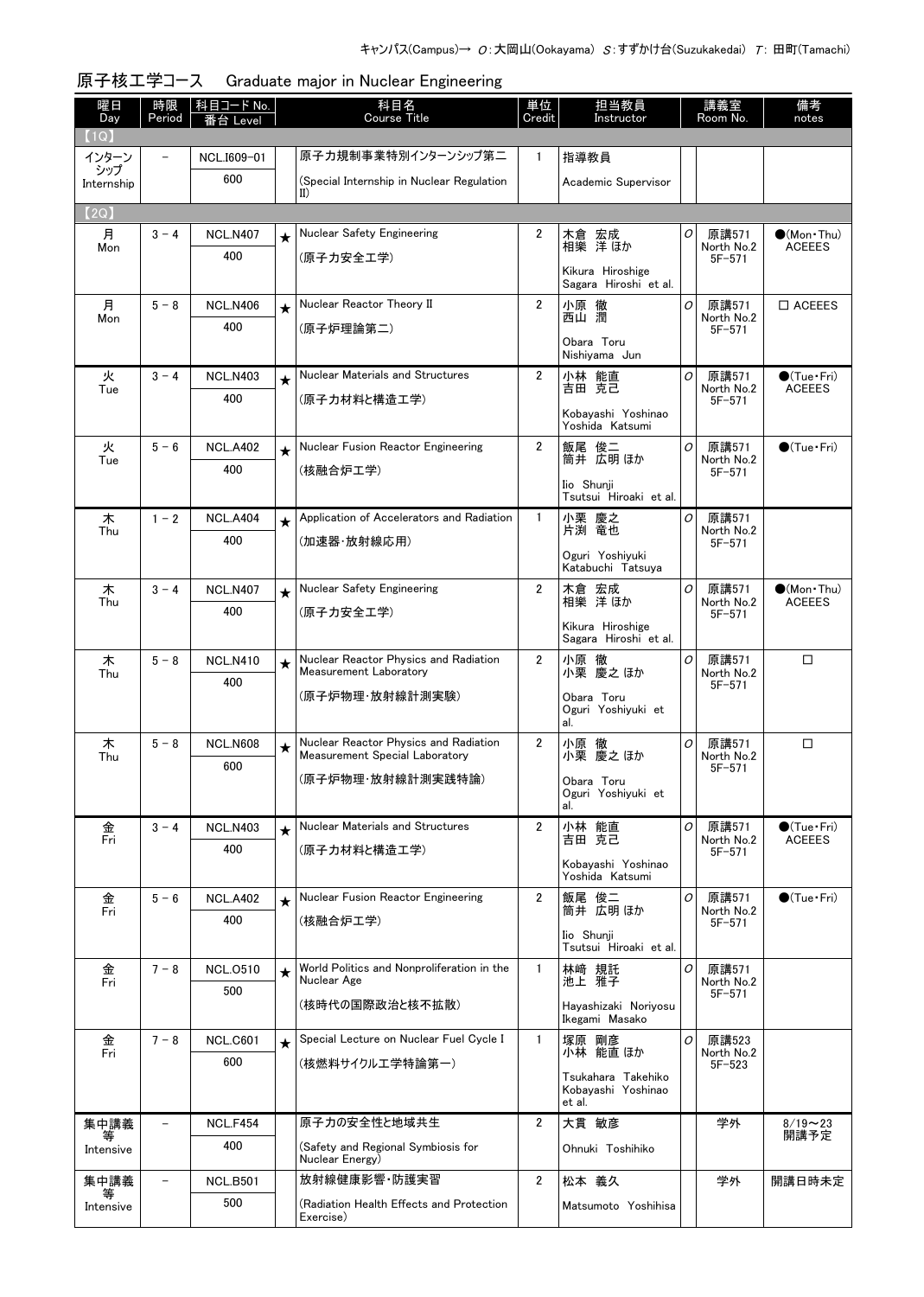| 曜日<br>Day         | 時限<br>Period             | 科目コード No.       |         | 科目名<br>Course Title                                            | 単位<br>Credit   | 担当教員<br>Instructor            |   | 講義室<br>Room No.     | 備考<br>notes       |
|-------------------|--------------------------|-----------------|---------|----------------------------------------------------------------|----------------|-------------------------------|---|---------------------|-------------------|
| (2Q)              |                          | Level           |         |                                                                |                |                               |   |                     |                   |
| 集中講義              |                          | <b>NCL.0512</b> | $\star$ | <b>Environmental Dynamics of Radioactive</b><br>Material       | 3              | 竹下 健二<br>松本 義久 ほか             |   | 未定                  | 開講日時未定            |
| Intensive         |                          | 500             |         | (放射性物質環境動態実習)                                                  |                | Takeshita Kenji               |   |                     |                   |
|                   |                          |                 |         |                                                                |                | Matsumoto Yoshihisa<br>et al. |   |                     |                   |
| 集中講義              |                          | <b>NCL.0604</b> | $\star$ | Crisis Management                                              | $\mathbf{1}$   | 千葉 敏<br>相樂 洋                  | 0 | 原講571<br>North No.2 | 6/16,6/22開講<br>予定 |
| Intensive         |                          | 600             |         | (危機管理)                                                         |                | Chiba Satoshi                 |   | $5F - 571$          |                   |
|                   |                          |                 |         |                                                                |                | Sagara Hiroshi                |   |                     |                   |
| インターン<br>シップ      | $\qquad \qquad -$        | NCL.I501-02     |         | 原子核エ学国内インターンシップ第一                                              | 1              | 指導教員                          |   |                     |                   |
| Internship        |                          | 500             |         | (Internship in Nuclear Engineering I)                          |                | Academic Supervisor           |   |                     |                   |
| インターン<br>シップ      | $\overline{\phantom{a}}$ | NCL.I502-02     |         | 原子核工学国内インターンシップ第二                                              | $\overline{2}$ | 指導教員                          |   |                     |                   |
| Internship        |                          | 500             |         | (Internship in Nuclear Engineering II)                         |                | Academic Supervisor           |   |                     |                   |
| インターン<br>シップ      | $\overline{\phantom{a}}$ | NCL.I503-02     |         | 原子炉廃止措置インターンシップ第一                                              | $\mathbf{1}$   | 指導教員                          |   |                     |                   |
| Internship        |                          | 500             |         | (Internship in Nuclear Reactor<br>Decommissioning I)           |                | Academic Supervisor           |   |                     |                   |
| インターン<br>シップ      | $\overline{\phantom{0}}$ | NCL.I504-02     |         | 原子炉廃止措置インターンシップ第二                                              | $\overline{2}$ | 指導教員                          |   |                     |                   |
| Internship        |                          | 500             |         | (Internship in Nuclear Reactor<br>Decommissioning II)          |                | Academic Supervisor           |   |                     |                   |
| インターン<br>シップ      |                          | NCL.I505-02     | $\star$ | International Internship in Nuclear<br>Engineering I           | $\overline{2}$ | 指導教員                          |   |                     |                   |
| Internship        |                          | 500             |         | (原子核工学国際インターンシップ第一)                                            |                | Academic Supervisor           |   |                     |                   |
| インターン             |                          | NCL.I506-02     | $\star$ | International Internship in Nuclear<br>Engineering II          | 2              | 指導教員                          |   |                     |                   |
| シップ<br>Internship |                          | 500             |         | (原子核工学国際インターンシップ第二)                                            |                | Academic Supervisor           |   |                     |                   |
| インターン             | $\overline{\phantom{0}}$ | NCL.I507-02     | $\star$ | International Internship in Nuclear                            | 2              | 指導教員                          |   |                     |                   |
| シップ<br>Internship |                          | 500             |         | Engineering III                                                |                | Academic Supervisor           |   |                     |                   |
| インターン             |                          | NCL.I508-02     |         | (原子核工学国際インターンシップ第三)<br>International Internship in Nuclear     | $\overline{2}$ | 指導教員                          |   |                     |                   |
| シップ               |                          | 500             | $\star$ | <b>Engineering IV</b>                                          |                |                               |   |                     |                   |
| Internship        |                          |                 |         | (原子核工学国際インターンシップ第四)                                            |                | Academic Supervisor           |   |                     |                   |
| インターン<br>シップ      |                          | NCL.I509-02     |         | 原子力規制事業インターンシップ第一                                              | 1              | 指導教員                          |   |                     |                   |
| Internship        |                          | 500             |         | (Internship in Nuclear Regulation I)                           |                | Academic Supervisor           |   |                     |                   |
| インターン<br>シップ      |                          | NCL.I510-02     |         | 原子力規制事業インターンシップ第二                                              | 1              | 指導教員                          |   |                     |                   |
| Internship        |                          | 500             |         | (Internship in Nuclear Regulation II)                          |                | Academic Supervisor           |   |                     |                   |
| インターン<br>シップ      |                          | NCL.I601-02     | $\star$ | Nuclear Engineering Off-Campus Project                         | 4              | 指導教員                          |   |                     |                   |
| Internship        |                          | 600             |         | (原子核エ学派遣プロジェクト)                                                |                | Academic Supervisor           |   |                     |                   |
| インターン<br>シップ      |                          | NCL.I602-02     |         | 原子核工学特別国内インターンシップ第一                                            | 1              | 指導教員                          |   |                     |                   |
| Internship        |                          | 600             |         | (Special Internship in Nuclear Engineering<br>I)               |                | Academic Supervisor           |   |                     |                   |
| インターン<br>シップ      |                          | NCL.I603-02     |         | 原子核工学特別国内インターンシップ第二                                            | $\overline{2}$ | 指導教員                          |   |                     |                   |
| Internship        |                          | 600             |         | (Special Internship in Nuclear Engineering<br>II)              |                | Academic Supervisor           |   |                     |                   |
| インターン             |                          | NCL.I604-02     | $\star$ | International Special Internship in Nuclear<br>Engineering I   | 2              | 指導教員                          |   |                     |                   |
| シップ<br>Internship |                          | 600             |         | (原子核工学特別国際インターンシップ第一)                                          |                | Academic Supervisor           |   |                     |                   |
| インターン             | $\overline{\phantom{a}}$ | NCL.I605-02     | $\star$ | International Special Internship in Nuclear                    | $\overline{2}$ | 指導教員                          |   |                     |                   |
| シップ<br>Internship |                          | 600             |         | Engineering II                                                 |                | Academic Supervisor           |   |                     |                   |
|                   |                          |                 |         | (原子核工学特別国際インターンシップ第二)                                          |                |                               |   |                     |                   |
| インターン<br>シップ      | $\overline{\phantom{a}}$ | NCL.I606-02     | $\star$ | International Special Internship in Nuclear<br>Engineering III | $\overline{2}$ | 指導教員                          |   |                     |                   |
| Internship        |                          | 600             |         | (原子核工学特別国際インターンシップ第三)                                          |                | Academic Supervisor           |   |                     |                   |
| インターン             |                          | NCL.I607-02     | $\star$ | International Special Internship in Nuclear                    | $\mathbf{2}$   | 指導教員                          |   |                     |                   |
| シップ<br>Internship |                          | 600             |         | Engineering IV                                                 |                | Academic Supervisor           |   |                     |                   |
|                   |                          |                 |         | (原子核工学特別国際インターンシップ第四)                                          |                |                               |   |                     |                   |

## 原子核工学コース Graduate major in Nuclear Engineering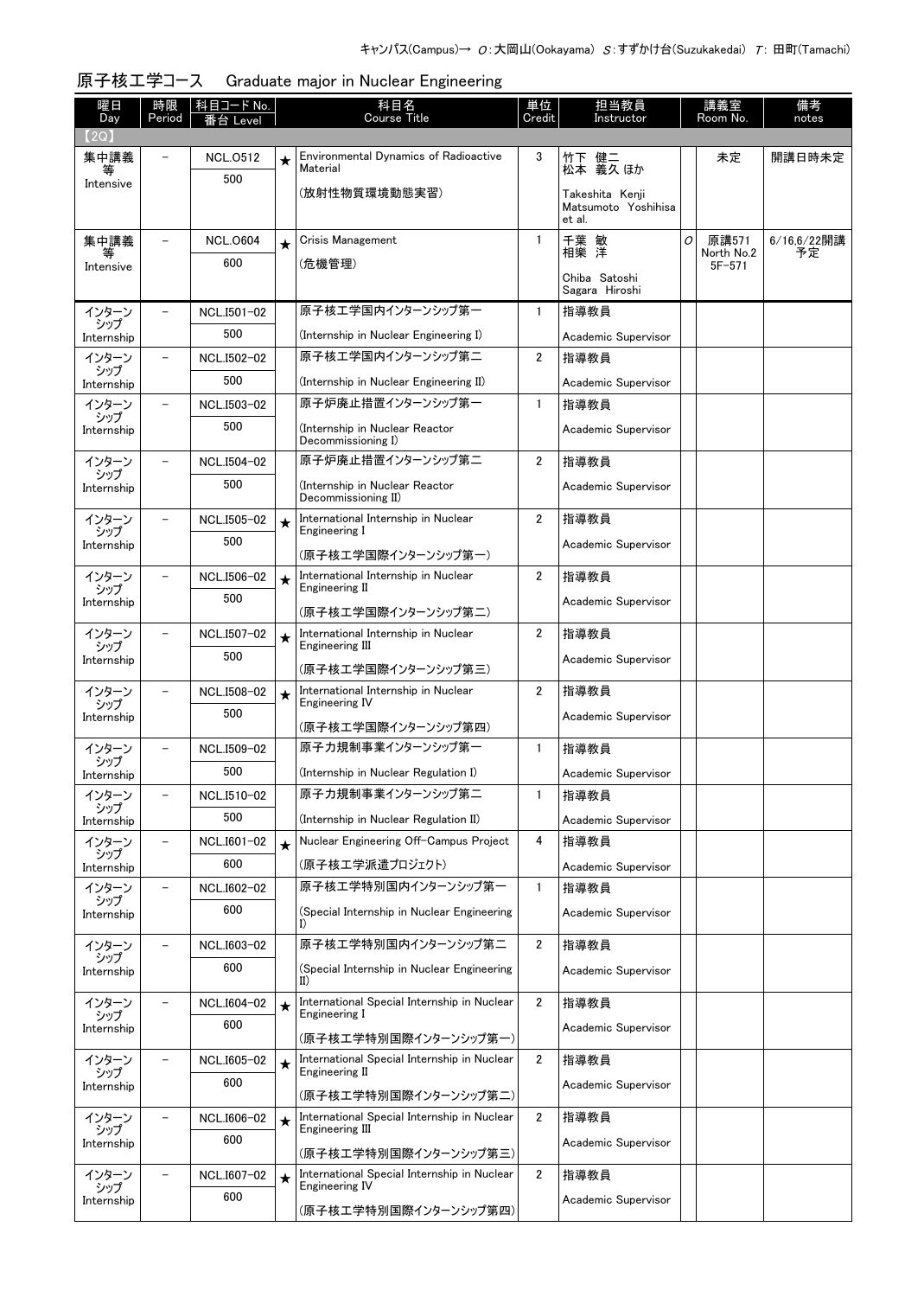| 原子核工学コース Graduate major in Nuclear Engineering |  |
|------------------------------------------------|--|
|                                                |  |

| 曜日<br>Day.     | 時限<br>Period             | 科目コード No.  <br>番台 Level | 科目名<br>Course Title                       | 単位<br>Credit | 担当教員<br>Instructor  | 講義室<br>Room No. | 備考<br>notes |
|----------------|--------------------------|-------------------------|-------------------------------------------|--------------|---------------------|-----------------|-------------|
| [2Q]           |                          |                         |                                           |              |                     |                 |             |
| インターン<br>- シップ | -                        | NCL.I608-02             | 原子力規制事業特別インターンシップ第一                       |              | 指導教員                |                 |             |
| Internship     |                          | 600                     | (Special Internship in Nuclear Regulation |              | Academic Supervisor |                 |             |
| インターン<br>- シップ | $\overline{\phantom{0}}$ | NCL.I609-02             | 原子力規制事業特別インターンシップ第二                       |              | 指導教員                |                 |             |
| Internship     |                          | 600                     | (Special Internship in Nuclear Regulation |              | Academic Supervisor |                 |             |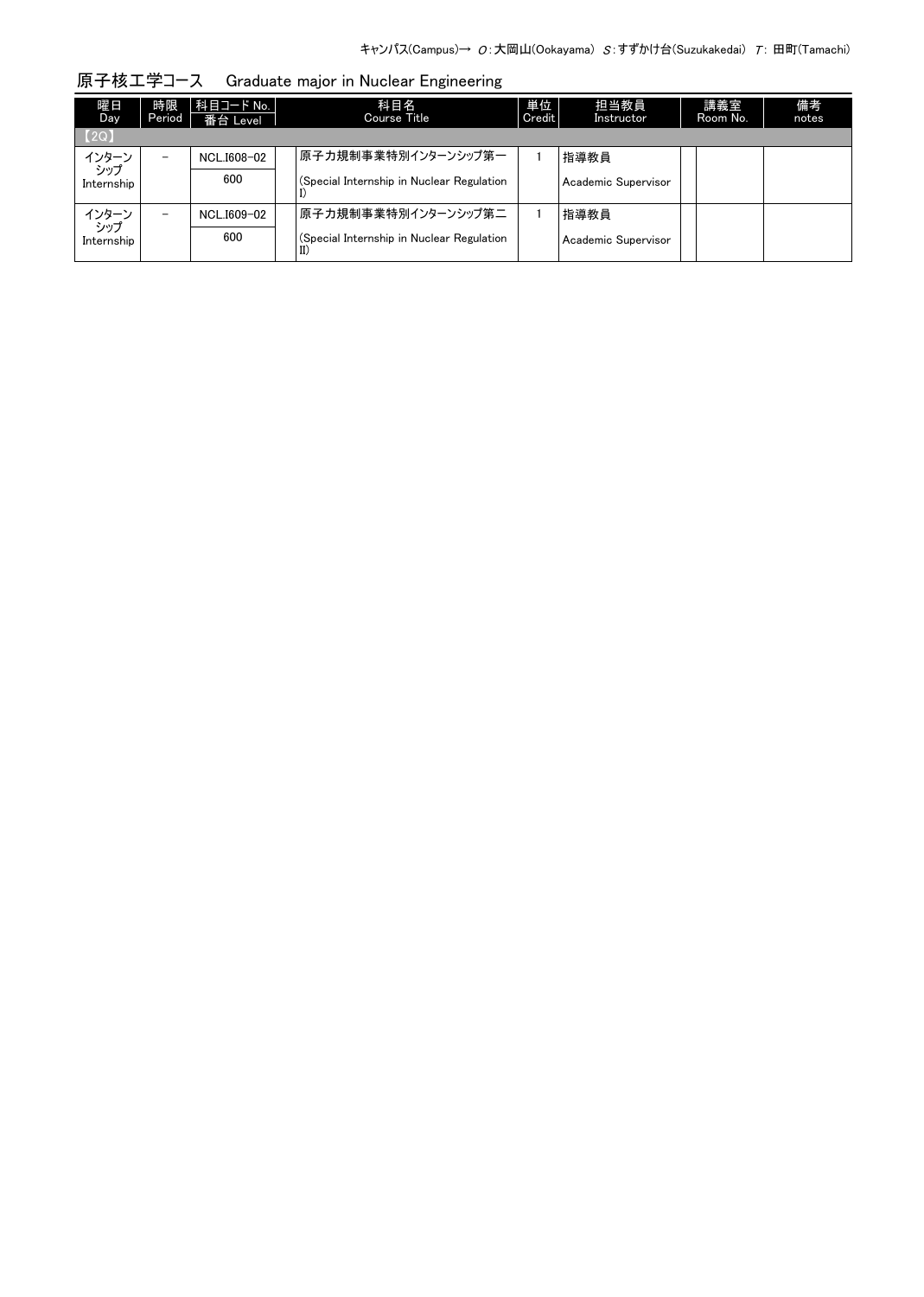| 曜日<br>Day      | 時限<br>Period             | 科目コード No.<br>番台 Level  |         | 科目名<br><b>Course Title</b>                      | 単位<br>Credit   | 担当教員<br>Instructor                        |        | 講義室<br>Room No.                        | 備考<br>notes                    |
|----------------|--------------------------|------------------------|---------|-------------------------------------------------|----------------|-------------------------------------------|--------|----------------------------------------|--------------------------------|
| $(1\sim2Q)$    |                          |                        |         |                                                 |                |                                           |        |                                        |                                |
| 水<br>Wed       | $1 - 2$                  | XCO.U472               |         | 情報理工学英語プレゼンテーションA                               | $\overline{2}$ | ※ 小張 敬之                                   | O      | W834                                   | $O(1\sim 2Q)$                  |
|                |                          | 400                    |         | (English Presentation Skills A<br>(Computing))  |                | X Obari Hiroyuki                          |        |                                        |                                |
| 水<br>Wed       | $1 - 2$                  | XCO.U672               |         | 情報理工学英語プレゼンテーションB                               | $\overline{2}$ | ※ 小張 敬之                                   | O      | W834                                   | $O(1\sim 2Q)$                  |
|                |                          | 600                    |         | (English Presentation Skills B<br>(Computing))  |                | X Obari Hiroyuki                          |        |                                        |                                |
| 水              | $5 - 8$                  | <b>ART.U681</b>        | $\star$ | Forum on Artificial Intelligence S3             | $\mathbf{1}$   | 瀧ノ上 正浩                                    | 0      | W833, J234                             | □                              |
| Wed            |                          | 600                    |         | (知能情報フォーラムS3)                                   |                | Chang Shuang ほか                           | S      |                                        | $O(1 \sim 2Q)$<br>遠隔講義         |
|                |                          |                        |         |                                                 |                | Takinoue Masahiro<br>Chang Shuang et al.  |        |                                        |                                |
| 水              | $5 - 8$                  | <b>ART.U683</b>        | $\star$ | Forum on Artificial Intelligence S4             | $\mathbf{1}$   | 瀧ノ上 正浩<br>Chang Shuang ほか                 | 0<br>S | W833, J234                             | □<br>$O(1\sim 2Q)$             |
| Wed            |                          | 600                    |         | (知能情報フォーラムS4)                                   |                |                                           |        |                                        | 遠隔講義                           |
|                |                          |                        |         |                                                 |                | Takinoue Masahiro<br>Chang Shuang et al.  |        |                                        |                                |
| 水              | $5 - 8$                  | <b>ART.U685</b>        | $\star$ | Forum on Artificial Intelligence S5             | $\mathbf{1}$   | 瀧ノ上 正浩<br>Chang Shuang ほか                 | 0<br>S | W833, J234                             | $\Box$<br>$O(1\sim 2Q)$        |
| Wed            |                          | 600                    |         | (知能情報フォーラムS5)                                   |                |                                           |        |                                        | 遠隔講義                           |
|                |                          |                        |         |                                                 |                | Takinoue Masahiro<br>Chang Shuang et al.  |        |                                        |                                |
| 集中講義<br>等      | $\overline{\phantom{a}}$ | ART.T454-01            | $\star$ | Advanced Topics in Artificial Intelligence<br>S | $\overline{2}$ | ※ 町田 元也<br>X Alexander                    |        |                                        | $5/22 \cdot 295 - 9$ 限 O(1~2Q) |
| Intensive      |                          | 400                    |         | (知能情報特別講義S)                                     |                | Shibakov                                  |        | $\rightarrow$ W322<br>6/5・12 5−9阻      |                                |
|                |                          |                        |         |                                                 |                | X Machida Motova                          |        | →講義室未定                                 |                                |
|                |                          |                        |         |                                                 |                | X Alexander<br>Shibakov                   |        | 6/19 - 26 5 - 9限<br>$\rightarrow$ H118 |                                |
| 講究等            |                          | <b>ART.U481</b>        |         | 知能情報特別演習·実験第一                                   | $\mathbf{1}$   | 指導教員                                      |        |                                        | $O(1\sim 2Q)$                  |
| Seminar        |                          | 400                    |         | (Workshop on Artificial Intelligence I)         |                | Academic Supervisor                       |        |                                        |                                |
| 講究等            |                          | <b>ART.Z491</b>        |         | 知能情報講究S1                                        | $\overline{2}$ | 指導教員                                      |        |                                        | $O(1\sim 2Q)$                  |
| Seminar        |                          | 400                    |         | (Seminar on Artificial Intelligence S1)         |                | Academic Supervisor                       |        |                                        |                                |
| 講究等            |                          | <b>ART.Z591</b>        |         | 知能情報講究S2                                        | $\overline{2}$ | 指導教員                                      |        |                                        | $O(1\sim 2Q)$                  |
| Seminar        |                          | 500                    |         | (Seminar on Artificial Intelligence S2)         |                | Academic Supervisor                       |        |                                        |                                |
| 講究等<br>Seminar |                          | ART.Z691               |         | 知能情報講究S3                                        | $\overline{2}$ | 指導教員                                      |        |                                        | $O(1\sim 2Q)$                  |
|                |                          | 600                    |         | (Seminar on Artificial Intelligence S3)         |                | Academic Supervisor                       |        |                                        |                                |
| 講究等            | $\overline{\phantom{0}}$ | ART.Z693               |         | 知能情報講究S4                                        | $\overline{2}$ | 指導教員                                      |        |                                        | $O(1\sim 2Q)$                  |
| Seminar        |                          | 600                    |         | (Seminar on Artificial Intelligence S4)         |                | Academic Supervisor                       |        |                                        |                                |
| 講究等<br>Seminar |                          | <b>ART.Z695</b>        |         | 知能情報講究S5                                        | $\overline{2}$ | 指導教員                                      |        |                                        | $O(1\sim 2Q)$                  |
|                |                          | 600                    |         | (Seminar on Artificial Intelligence S5)         |                | Academic Supervisor                       |        |                                        |                                |
| (1Q)           |                          |                        |         |                                                 |                |                                           |        |                                        |                                |
| 月<br>Mon       | $3 - 4$                  | <b>MCS.T401</b><br>400 | $\star$ | Analysis on Continuous Systems<br>(連続系の数理)      | 2              | 西畑 伸也<br>三浦 英之 ほか                         | 0      | W832                                   | $\bullet$ (Mon Thu)            |
|                |                          |                        |         |                                                 |                | Nishibata Shinya<br>Miura Hideyuki et al. |        |                                        |                                |
| 月              | $5 - 6$                  | <b>CSC.T421</b>        | $\star$ | Human Computer Interaction                      | $\overline{2}$ | 小池 英樹<br>三宅 美博                            | 0      | W241, J233                             | $\bullet$ (Mon · Thu)          |
| Mon            |                          | 400                    |         | (ヒューマンコンピュータインタラクション)                           |                |                                           | S      |                                        | 遠隔講義                           |
|                |                          |                        |         |                                                 |                | Koike Hideki<br>Miyake Yoshihiro          |        |                                        |                                |
| 月              | $7 - 8$                  | <b>ART.T452</b>        | $\star$ | Modeling of Continuous Systems                  | $\overline{2}$ | 石井 秀明<br>青西 亨                             | S      | J221                                   | $\bullet$ (Mon Thu)            |
| Mon            |                          | 400                    |         | (連続系のモデリング)                                     |                |                                           |        |                                        |                                |
|                |                          |                        |         |                                                 |                | Ishii Hideaki<br>Aonishi Toru             |        |                                        |                                |
| 火<br>Tue       | $1 - 2$                  | <b>MCS.T416</b>        |         | 論理と計算                                           | $\overline{2}$ | 鹿島 亮<br>西崎 真也                             | 0      | W833                                   | $\bullet$ (Tue•Fri)            |
|                |                          | 400                    |         | (Logic and Computation)                         |                | Kashima Ryo                               |        |                                        |                                |
|                |                          |                        |         |                                                 |                | Nishizaki Shin-Ya                         |        |                                        |                                |
| 火<br>Tue       | $5 - 6$                  | <b>ART.T543</b>        | $\star$ | Bioinformatics                                  | $\overline{2}$ | 秋山 泰<br>小長谷 明彦 ほか                         | 0<br>S | W833, G311                             | $\bigcirc$ (Tue · Fri)         |
|                |                          | 500                    |         | (バイオインフォマティクス)                                  |                | Akiyama Yutaka                            |        |                                        |                                |
|                |                          |                        |         |                                                 |                | Konagaya Akihiko et<br>al.                |        |                                        |                                |

| 知能情報コース |  | Graduate major in Artificial Intelligence |
|---------|--|-------------------------------------------|
|         |  |                                           |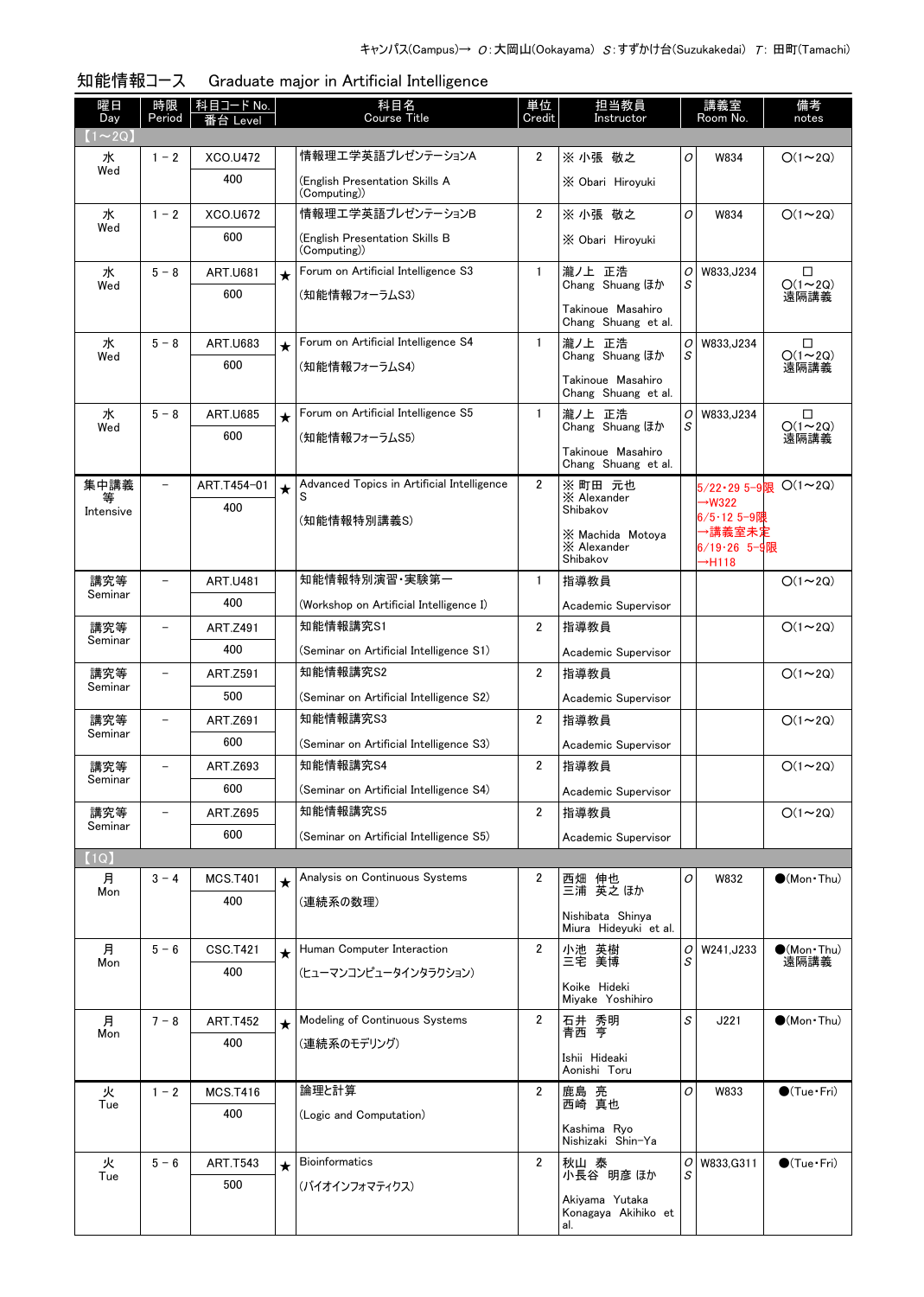| 曜日<br>Day    | 時限<br>Period             | <u>科目コード No.</u><br>番台 Level |         | 科目名<br><b>Course Title</b>                               | 単位<br>Credit            | 担当教員<br>Instructor                       |        | 講義室<br>Room No.  | 備考<br>notes                   |
|--------------|--------------------------|------------------------------|---------|----------------------------------------------------------|-------------------------|------------------------------------------|--------|------------------|-------------------------------|
| (1Q)         |                          |                              |         |                                                          |                         |                                          |        |                  |                               |
| 火            | $7 - 8$                  | <b>ART.T542</b>              | $\star$ | Studies of Social and Economic Systems                   | 2                       | 出口 弘                                     | 0      | W833             | $\bigcirc$ (Tue · Fri)        |
| Tue          |                          | 500                          |         | (社会経済システム学)                                              |                         | 高安 美佐子 ほか                                |        |                  |                               |
|              |                          |                              |         |                                                          |                         | Deguchi Hiroshi<br>Takayasu Misako et    |        |                  |                               |
|              |                          |                              |         |                                                          |                         | al.                                      |        |                  |                               |
| 木<br>Thu     | $3 - 4$                  | <b>MCS.T401</b>              | $\star$ | Analysis on Continuous Systems                           | $\overline{2}$          | 西畑 伸也<br>三浦 英之ほか                         | 0      | W832             | $\bullet$ (Mon Thu)           |
|              |                          | 400                          |         | (連続系の数理)                                                 |                         | Nishibata Shinya                         |        |                  |                               |
|              |                          |                              |         |                                                          |                         | Miura Hideyuki et al.                    |        |                  |                               |
| 木            | $5 - 6$                  | CSC.T421                     | $\star$ | Human Computer Interaction                               | $\overline{2}$          | 小池 英樹<br>三宅 美博                           | 0<br>S | W241, J233       | $\bullet$ (Mon · Thu)<br>遠隔講義 |
| Thu          |                          | 400                          |         | (ヒューマンコンピュータインタラクション)                                    |                         |                                          |        |                  |                               |
|              |                          |                              |         |                                                          |                         | Koike Hideki<br>Miyake Yoshihiro         |        |                  |                               |
| 木            | $7 - 8$                  | <b>ART.T452</b>              | $\star$ | Modeling of Continuous Systems                           | $\overline{\mathbf{2}}$ | 石井 秀明<br>青西 亨                            | S      | J221             | $\bullet$ (Mon Thu)           |
| Thu          |                          | 400                          |         | (連続系のモデリング)                                              |                         |                                          |        |                  |                               |
|              |                          |                              |         |                                                          |                         | Ishii Hideaki<br>Aonishi Toru            |        |                  |                               |
| 金            | $1 - 2$                  | <b>MCS.T416</b>              |         | 論理と計算                                                    | $\overline{2}$          |                                          | 0      | W833             | $\bullet$ (Tue $\cdot$ Fri)   |
| Fri          |                          | 400                          |         | (Logic and Computation)                                  |                         | 鹿島 亮<br>西崎 真也                            |        |                  |                               |
|              |                          |                              |         |                                                          |                         | Kashima Rvo<br>Nishizaki Shin-Ya         |        |                  |                               |
| 金            | $5 - 6$                  | <b>ART.T543</b>              | $\star$ | <b>Bioinformatics</b>                                    | $\overline{2}$          | 秋山 泰                                     |        | $O$   W833, G311 | $\bigcirc$ (Tue · Fri)        |
| Fri          |                          | 500                          |         | (バイオインフォマティクス)                                           |                         | 小長谷 明彦 ほか                                | S      |                  |                               |
|              |                          |                              |         |                                                          |                         | Akiyama Yutaka                           |        |                  |                               |
|              |                          |                              |         |                                                          |                         | Konagaya Akihiko et<br>al.               |        |                  |                               |
| 金            | $7 - 8$                  | <b>ART.T542</b>              | $\star$ | Studies of Social and Economic Systems                   | $\overline{2}$          | 出口 弘                                     | 0      | W833             | $\bullet$ (Tue · Fri)         |
| Fri          |                          | 500                          |         | (社会経済システム学)                                              |                         | 高安 美佐子 ほか                                |        |                  |                               |
|              |                          |                              |         |                                                          |                         | Deguchi Hiroshi<br>Takayasu Misako et    |        |                  |                               |
|              |                          |                              |         |                                                          |                         | al.                                      |        |                  |                               |
| インターン<br>シップ | $\qquad \qquad -$        | XCO.U471-01                  |         | 情報理エ学インターンシップA                                           | 2                       | 三宅 美博                                    |        |                  |                               |
| Internship   |                          | 400                          |         | (Internship A (Computing))                               |                         | Miyake Yoshihiro                         |        |                  |                               |
| インターン<br>シップ | $\qquad \qquad -$        | XCO.U571-01                  |         | 情報理エ学インターンシップB                                           | $\overline{2}$          | 三宅 美博                                    |        |                  |                               |
| Internship   |                          | 500                          |         | (Internship B (Computing))                               |                         | Miyake Yoshihiro                         |        |                  |                               |
| インターン<br>シップ | $\overline{\phantom{m}}$ | XCO.U671-01                  |         | 情報理エ学インターンシップC                                           | 2                       | 三宅 美博                                    |        |                  |                               |
| Internship   |                          | 600                          |         | (Internship C (Computing))                               |                         | Miyake Yoshihiro                         |        |                  |                               |
| (2Q)         |                          |                              |         |                                                          |                         |                                          |        |                  |                               |
| 未定<br>To be  | $\qquad \qquad -$        | XCO.T497                     | $\star$ | Advanced Topics in Computing AO                          | 2                       | 未定                                       |        |                  | 詳細は未定                         |
| announced    |                          | 400                          |         | (情報理工学特別講義AO)                                            |                         | Undecided                                |        |                  |                               |
| 未定<br>To be  | $\qquad \qquad -$        | XCO.T499                     | $\star$ | Advanced Topics in Computing BO                          | $\overline{\mathbf{2}}$ | 未定                                       |        |                  |                               |
| announced    |                          | 400                          |         | (情報理工学特別講義BO)                                            |                         | Undecided                                |        |                  |                               |
| 月<br>Mon     | $1 - 2$                  | <b>ART.T455</b>              | $\star$ | Modeling of Discrete Systems                             | $\overline{2}$          | 小長谷 明彦<br>出口 弘ほか                         | S      | J233             | $\bullet$ (Mon Thu)           |
|              |                          | 400                          |         | (離散系のモデリング)                                              |                         |                                          |        |                  |                               |
|              |                          |                              |         |                                                          |                         | Konagaya Akihiko<br>Deguchi Hiroshi et   |        |                  |                               |
|              |                          |                              |         |                                                          |                         | al.                                      |        |                  |                               |
| 月<br>Mon     | $1 - 2$                  | <b>MCS.T403</b>              | $\star$ | <b>Statistical Learning Theory</b>                       | $\overline{\mathbf{2}}$ | 渡邊 澄夫<br>樺島 祥介                           | 0      | W833             | $\bullet$ (Mon Thu)           |
|              |                          | 400                          |         | (統計的学習理論)                                                |                         | Watanabe Sumio                           |        |                  |                               |
|              |                          |                              |         |                                                          |                         | Kabashima Yoshiyuki                      |        |                  |                               |
| 月<br>Mon     | $3 - 4$                  | <b>ART.T457</b>              | $\star$ | Workshop on Building Advanced<br><b>Computer Network</b> | 2                       | 山村 雅幸                                    | 0<br>S | W831, G311       | $\bullet$ (Mon · Thu)<br>遠隔講義 |
|              |                          | 400                          |         | (先端計算機環境構築実践)                                            |                         | Yamamura Masayuki                        |        |                  |                               |
| 月            | $5 - 6$                  | <b>ART.T546</b>              | $\star$ | Design Theory in Biological Systems                      | 2                       | 山村 雅幸                                    | 0      | S223, G311       | $\bullet$ (Mon · Thu)         |
| Mon          |                          | 500                          |         | (生命システムデザイン)                                             |                         | 青西 亨 ほか                                  | S      |                  | 遠隔講義                          |
|              |                          |                              |         |                                                          |                         | Yamamura Masayuki<br>Aonishi Toru et al. |        |                  |                               |

| 知能情報コース | Graduate major in Artificial Intelligence |
|---------|-------------------------------------------|
|---------|-------------------------------------------|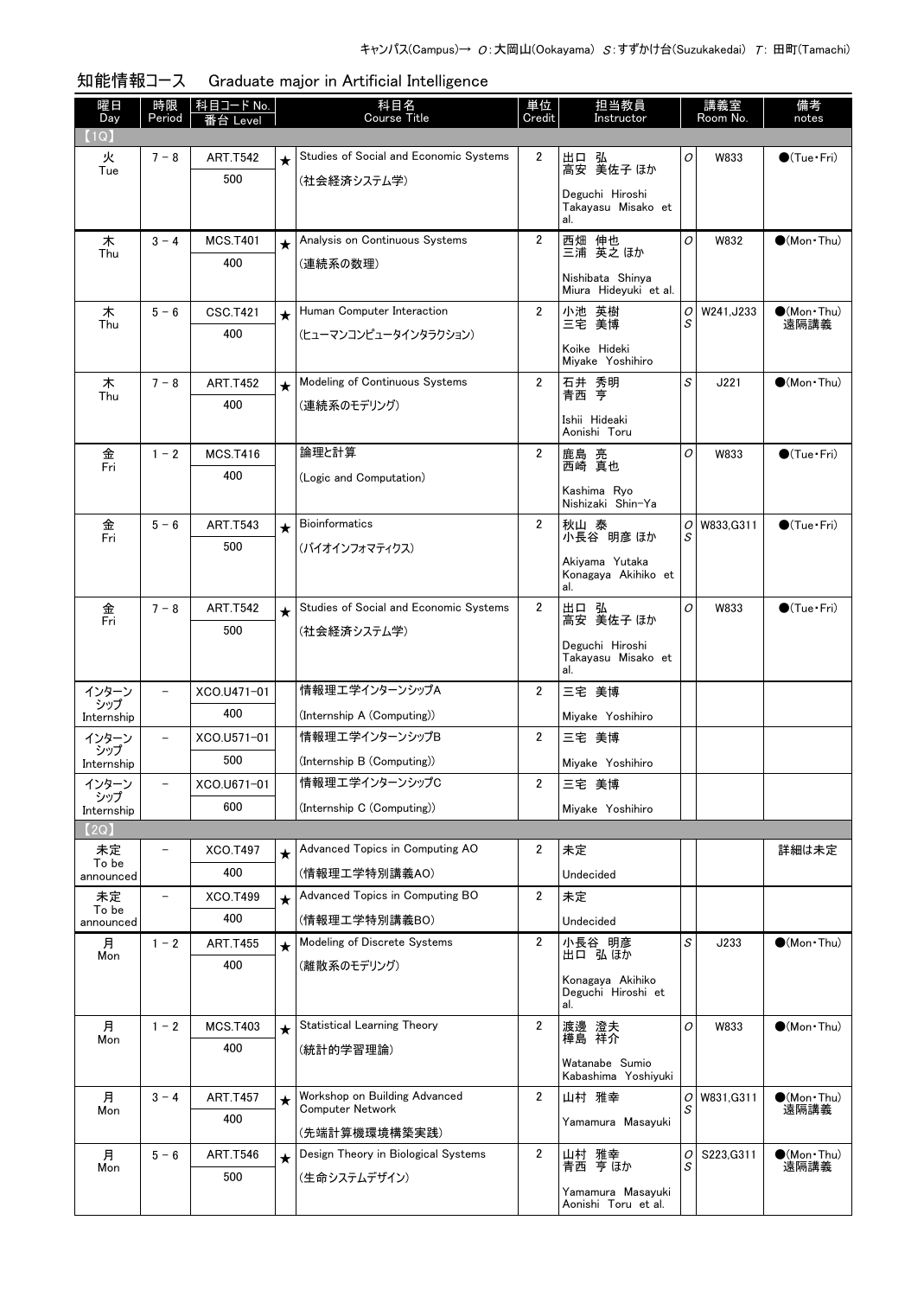| 曜日<br>Day      | 時限<br>Period | <u>科目コード No.</u><br>番台 Level |         | 科目名<br>Course Title                                      | 単位<br>Credit   | 担当教員<br>Instructor                              |         | 講義室<br>Room No.     | 備考<br>notes                                |
|----------------|--------------|------------------------------|---------|----------------------------------------------------------|----------------|-------------------------------------------------|---------|---------------------|--------------------------------------------|
| (2Q)           |              |                              |         |                                                          |                |                                                 |         |                     |                                            |
| 月              | $7 - 8$      | <b>ART.T456</b>              | $\star$ | Non-linear Dynamical Systems                             | 2              | 三宅 美博                                           | S       | G323                | $\bigcirc$ (Mon Thu)                       |
| Mon            |              | 400                          |         | (非線形システム)                                                |                | 瀧ノ上 正浩 ほか                                       |         |                     |                                            |
|                |              |                              |         |                                                          |                | Miyake Yoshihiro<br>Takinoue Masahiro<br>et al. |         |                     |                                            |
| 月              | $7 - 8$      | <b>MCS.T406</b>              |         | 分散システム                                                   | $\overline{2}$ | 首藤 一幸<br>遠藤 敏夫                                  | O       | W331                | $\bigcirc$ (Mon Thu)                       |
| Mon            |              | 400                          |         | (Distributed Systems)                                    |                |                                                 |         |                     |                                            |
|                |              |                              |         |                                                          |                | Shudo Kazuvuki<br>Endo Toshio                   |         |                     |                                            |
| 月<br>Mon       | $7 - 8$      | <b>ART.T547</b>              | $\star$ | Multimedia Information Processing                        | $\overline{2}$ | 篠田 浩一<br>下坂 正倫                                  | O       | W631                | $\bigcirc$ (Mon Thu)                       |
|                |              | 500                          |         | (マルチメディア情報処理論)                                           |                | Shinoda Koichi                                  |         |                     |                                            |
|                |              |                              |         |                                                          |                | Shimosaka Masamichi                             |         |                     |                                            |
| 火<br>Tue       | $1 - 2$      | <b>CSC.T441</b>              |         | Internet Infrastructure                                  | $\overline{2}$ | 太田 昌孝                                           | 0       | W833                | $\bigcirc$ (Tue · Fri)                     |
|                |              | 400                          |         | (インターネットインフラ特論)                                          |                | Ohta Masataka                                   |         |                     |                                            |
| 火              | $3 - 4$      | <b>ART.T458</b>              | $\star$ | Machine Learning                                         | $\overline{2}$ | 岡崎 直観<br>下坂 正倫                                  | 0<br>S  | H101, J232          | $\bullet$ (Tue•Fri)<br>遠隔講義                |
| Tue            |              | 400                          |         | (機械学習)                                                   |                |                                                 |         |                     |                                            |
|                |              |                              |         |                                                          |                | Okazaki Naoaki<br>Shimosaka Masamichi           |         |                     |                                            |
| 木<br>Thu       | $1 - 2$      | <b>ART.T455</b>              | $\star$ | Modeling of Discrete Systems                             | $\overline{2}$ | 小長谷 明彦<br>出口 弘ほか                                | S       | J233                | $\bullet$ (Mon Thu)                        |
|                |              | 400                          |         | (離散系のモデリング)                                              |                |                                                 |         |                     |                                            |
|                |              |                              |         |                                                          |                | Konagaya Akihiko<br>Deguchi Hiroshi et          |         |                     |                                            |
|                |              |                              |         |                                                          |                | al.                                             |         |                     |                                            |
| 木<br>Thu       | $1 - 2$      | <b>MCS.T403</b>              | $\star$ | <b>Statistical Learning Theory</b>                       | $\overline{2}$ | 渡邊 澄夫<br>樺島 祥介                                  | O       | W833                | $(Mon\cdot Thu)$                           |
|                |              | 400                          |         | (統計的学習理論)                                                |                | Watanabe Sumio                                  |         |                     |                                            |
|                |              |                              |         |                                                          |                | Kabashima Yoshiyuki                             |         |                     |                                            |
| 木<br>Thu       | $3 - 4$      | <b>ART.T457</b>              | $\star$ | Workshop on Building Advanced<br><b>Computer Network</b> | 2              | 山村 雅幸                                           | O <br>S | W831, G311          | $\bullet$ (Mon Thu)<br>遠隔講義                |
|                |              | 400                          |         | (先端計算機環境構築実践)                                            |                | Yamamura Masayuki                               |         |                     |                                            |
| 木              | $5 - 6$      | <b>ART.T546</b>              | $\star$ | Design Theory in Biological Systems                      | 2              | 山村 雅幸<br>青西 亨ほか                                 | 0       | S223, G311          | $\bullet$ (Mon Thu)                        |
| Thu            |              | 500                          |         | (生命システムデザイン)                                             |                |                                                 | S       |                     | 遠隔講義                                       |
|                |              |                              |         |                                                          |                | Yamamura Masayuki<br>Aonishi Toru et al.        |         |                     |                                            |
| 木              | $7 - 8$      | <b>ART.T456</b>              |         | Non-linear Dynamical Systems                             | 2              | 三宅 美博                                           | S       | G323                | $\bullet$ (Mon Thu)                        |
| Thu            |              | 400                          |         | (非線形システム)                                                |                | 瀧ノ上 正浩 ほか                                       |         |                     |                                            |
|                |              |                              |         |                                                          |                | Miyake Yoshihiro<br>Takinoue Masahiro           |         |                     |                                            |
|                |              |                              |         |                                                          |                | et al.                                          |         |                     |                                            |
| 木<br>Thu       | $7 - 8$      | <b>MCS.T406</b>              |         | 分散システム                                                   | $\overline{2}$ | 首藤 一幸<br>遠藤 敏夫                                  | 0       | W331                | $\bullet$ (Mon Thu)                        |
|                |              | 400                          |         | (Distributed Systems)                                    |                | Shudo Kazuyuki                                  |         |                     |                                            |
|                |              |                              |         |                                                          |                | Endo Toshio                                     |         |                     |                                            |
| 木<br>Thu       | $7 - 8$      | <b>ART.T547</b>              | $\star$ | Multimedia Information Processing                        | 2              | 篠田 浩一<br>下坂 正倫                                  | 0       | W631                | $\bullet$ (Mon Thu)                        |
|                |              | 500                          |         | (マルチメディア情報処理論)                                           |                | Shinoda Koichi                                  |         |                     |                                            |
|                |              |                              |         |                                                          |                | Shimosaka Masamichi                             |         |                     |                                            |
| 金<br>Fri       | $1 - 2$      | <b>CSC.T441</b>              | $\star$ | Internet Infrastructure                                  | $\overline{2}$ | 太田 昌孝                                           | 0       | W833                | $\bullet$ (Tue · Fri)                      |
|                |              | 400                          |         | (インターネットインフラ特論)                                          |                | Ohta Masataka                                   |         |                     |                                            |
| 金<br>Fri       | $3 - 4$      | <b>ART.T458</b>              | $\star$ | Machine Learning                                         | $\overline{2}$ | 岡崎 直観<br>下坂 正倫                                  | 0<br>S  | H101, J232          | $\bullet$ (Tue · Fri)<br>遠隔講義              |
|                |              | 400                          |         | (機械学習)                                                   |                |                                                 |         |                     |                                            |
|                |              |                              |         |                                                          |                | Okazaki Naoaki<br>Shimosaka Masamichi           |         |                     |                                            |
| 集中講義           | $1 - 10$     | <b>ART.T545</b>              | $\star$ | Molecular Simulation                                     | $\overline{2}$ | 櫻井 実<br>関嶋 政和 ほか                                | S       | $S4-3F$             | $\Box$                                     |
| 等<br>Intensive |              | 500                          |         | (分子シミュレーション)                                             |                |                                                 |         | 情報ネット<br>ワーク演習      | $\frac{8}{28}$ (水),<br>$\frac{8}{29}$ (木), |
|                |              |                              |         |                                                          |                | Sakurai Minoru<br>Sekijima Masakazu             |         | 室(大岡山)<br>Computer  | 8/30(金)9:00~<br>18:00開講                    |
|                |              |                              |         |                                                          |                | et al.                                          |         | Network<br>Exercise |                                            |
|                |              |                              |         |                                                          |                |                                                 |         | Room<br>(Ookayama   |                                            |
|                |              |                              |         |                                                          |                |                                                 |         | Campus)             |                                            |

知能情報コース Graduate major in Artificial Intelligence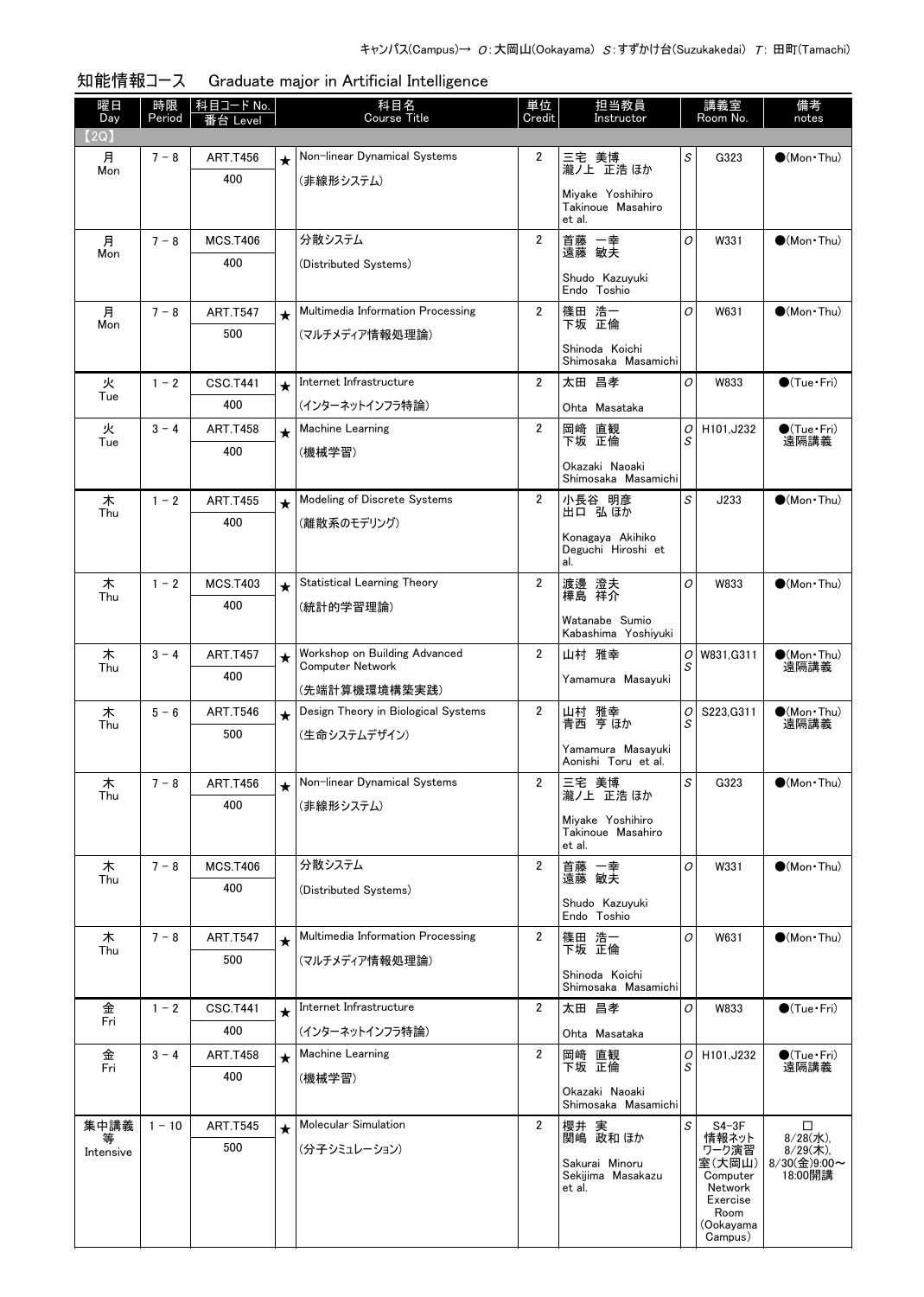| 曜日<br>Day         | 時限<br>Period             | 科目コード No.  <br>番台 Level | 科目名<br><b>Course Title</b>                    | 単位<br>Credit   | 担当教員<br>Instructor                     | 講義室<br>Room No. | 備考<br>notes |
|-------------------|--------------------------|-------------------------|-----------------------------------------------|----------------|----------------------------------------|-----------------|-------------|
| [2Q]              |                          |                         |                                               |                |                                        |                 |             |
| 集中講義              | $\overline{\phantom{0}}$ | <b>ART.T453</b>         | 情報系グループ型問題解決演習(情報生<br>命)                      | $\overline{2}$ | 山村 雅幸                                  |                 |             |
| 等<br>Intensive    |                          | 400                     |                                               |                | 瀧ノ上 正浩                                 |                 |             |
|                   |                          |                         | (Workshop on Group Problem-Solving<br>(ACLS)) |                | Yamamura Masavuki<br>Takinoue Masahiro |                 |             |
| インターン             |                          | XCO.U471-02             | 情報理工学インターンシップA                                | $\overline{2}$ | 三宅 美博                                  |                 |             |
| シップ<br>Internship |                          | 400                     | (Internship A (Computing))                    |                | Mivake Yoshihiro                       |                 |             |
| インターン             | $\overline{\phantom{0}}$ | XCO.U571-02             | 情報理工学インターンシップB                                | $\overline{2}$ | 三宅 美博                                  |                 |             |
| シップ<br>Internship |                          | 500                     | (Internship B (Computing))                    |                | Mivake Yoshihiro                       |                 |             |
| インターン             |                          | XCO.U671-02             | 情報理エ学インターンシップC                                | $\overline{2}$ | 三宅 美博                                  |                 |             |
| シップ<br>Internship |                          | 600                     | (Internship C (Computing))                    |                | Mivake Yoshihiro                       |                 |             |

知能情報コース Graduate major in Artificial Intelligence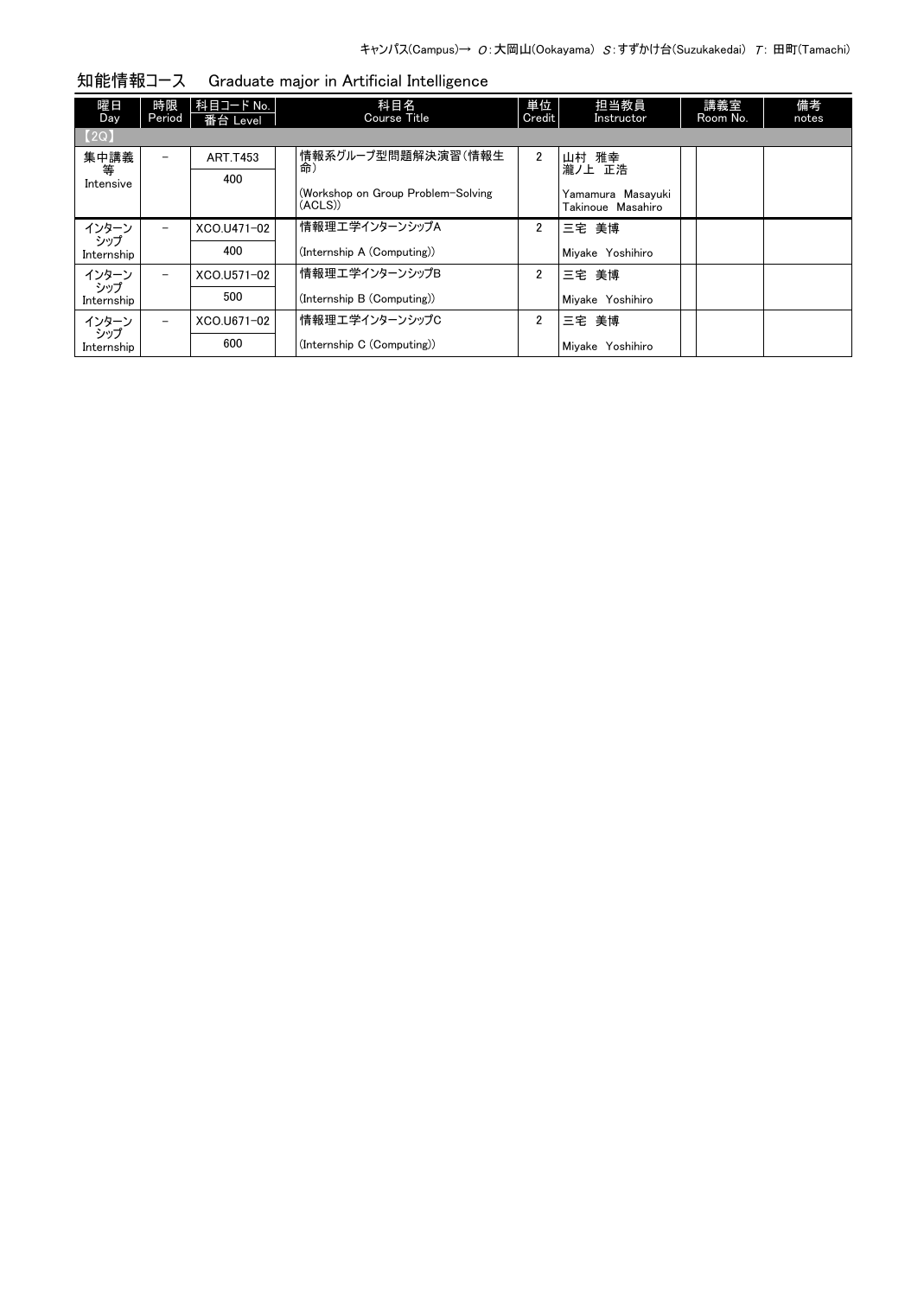| 曜日<br>Day          | 時限<br>Period             | <u>科目コード No.</u><br>番台 Level |                 | 科目名<br><b>Course Title</b>                              | 単位<br>Credit   | 担当教員<br>Instructor                    |   | 講義室<br>Room No. | 備考<br>notes    |
|--------------------|--------------------------|------------------------------|-----------------|---------------------------------------------------------|----------------|---------------------------------------|---|-----------------|----------------|
| $(1 \sim 2Q)$      |                          |                              |                 |                                                         |                |                                       |   |                 |                |
| 未定                 |                          | <b>UDE.Y472</b>              | ★               | <b>IPISE International Communication</b><br>(ENVENG) S1 | 1              | 指導教員                                  |   |                 | $O(1\sim 2Q)$  |
| To be<br>announced |                          | 400                          | ▲               | (IPISE国際コミュニケーション(ENVENG) II)                           |                | Academic Supervisor                   |   |                 |                |
| 未定                 | $\qquad \qquad -$        | <b>UDE.Y474</b>              |                 | <b>IPISE International Communication</b>                | $\mathbf{1}$   | 指導教員                                  |   |                 | $O(1\sim 2Q)$  |
| To be<br>announced |                          | 400                          | $\star$<br>▲    | (ENVENG) S2                                             |                | Academic Supervisor                   |   |                 |                |
|                    |                          |                              |                 | (IPISE国際コミュニケーション(ENVENG) IV)                           |                |                                       |   |                 |                |
| 未定<br>To be        |                          | <b>UDE.Y494</b>              | $\bigstar$<br>▲ | <b>IPISE Academic Presentation (ENVENG)</b><br>S1       | $\mathbf{1}$   | 指導教員                                  |   |                 | $O(1\sim 2Q)$  |
| announced          |                          | 400                          |                 | (IPISE学術プレゼンテーション(ENVENG) II)                           |                | Academic Supervisor                   |   |                 |                |
| 未定                 |                          | <b>UDE.Y594</b>              | $\star$         | <b>IPISE Academic Presentation (ENVENG)</b>             | $\mathbf{1}$   | 指導教員                                  |   |                 | $O(1\sim 2Q)$  |
| To be<br>announced |                          | 500                          | ▲               | S2                                                      |                | Academic Supervisor                   |   |                 |                |
|                    |                          |                              |                 | (IPISE学術プレゼンテーション(ENVENG)<br>IV)                        |                |                                       |   |                 |                |
| 未定                 |                          | <b>UDE.Z593</b>              |                 | 都市·環境学特別実験S2                                            | $\mathbf{1}$   | 指導教員                                  |   |                 | $O(1\sim 2Q)$  |
| To be<br>announced |                          | 500                          |                 | (Urban Design and Built Environment<br>Laboratory S2)   |                | Academic Supervisor                   |   |                 |                |
| 未定                 | $\overline{\phantom{0}}$ | <b>UDE.Y682</b>              |                 | <b>IPISE Academic Presentation (ENVENG)</b>             | $\mathbf{1}$   | 指導教員                                  |   |                 | $O(1\sim 2Q)$  |
| To be<br>announced |                          | 600                          | $\bigstar$<br>▲ | S3                                                      |                | Academic Supervisor                   |   |                 |                |
|                    |                          |                              |                 | (IPISE学術プレゼンテーション(ENVENG)<br>VI)                        |                |                                       |   |                 |                |
| 未定                 |                          | <b>UDE.Y684</b>              | $\star$         | <b>IPISE Academic Presentation (ENVENG)</b>             | $\mathbf{1}$   | 指導教員                                  |   |                 | $O(1\sim 2Q)$  |
| To be<br>announced |                          | 600                          | ▲               | S4                                                      |                | Academic Supervisor                   |   |                 |                |
|                    |                          |                              |                 | (IPISE学術プレゼンテーション(ENVENG)<br>$VIII$ )                   |                |                                       |   |                 |                |
| 未定                 |                          | <b>UDE.Y686</b>              | $\star$         | <b>IPISE Academic Presentation (ENVENG)</b>             | $\mathbf{1}$   | 指導教員                                  |   |                 | $O(1\sim 2Q)$  |
| To be<br>announced |                          | 600                          | ▲               | S5                                                      |                | Academic Supervisor                   |   |                 |                |
| 火                  | $5 - 6$                  | <b>ARC.S421</b>              |                 | (IPISE学術プレゼンテーション(ENVENG) X)<br>応用構造設計特論                | $\overline{2}$ | 竹内 徹                                  | O | $M1 - 314$      | $O(1\sim 2Q)$  |
| Tue                |                          | 400                          |                 | (Applied Building Structural Design)                    |                | Takeuchi Toru                         |   |                 | <b>ACEEES</b>  |
| 金                  | $7 - 8$                  | <b>UDE.Z493</b>              | C               | 都市·環境学特別実験S1                                            | $\mathbf{1}$   | 大風 翼                                  | S | G321            | $O(1\sim 2Q)$  |
| Fri                |                          | 400                          |                 | (Urban Design and Built Environment                     |                | 淺輪 貴史 ほか                              |   |                 |                |
|                    |                          |                              |                 | Laboratory S1)                                          |                | Okaze Tsubasa<br>Asawa Takashi et al. |   |                 |                |
| インターン              |                          | <b>UDE.Y495</b>              | $\star$         | IPISE Internship (ENVENG) IA                            | 1              | 指導教員                                  |   |                 | $O(1\sim 2Q)$  |
| シッフ<br>Internship  |                          | 400                          | ▲               | (IPISEインターンシップ (ENVENG) IA)                             |                | Academic Supervisor                   |   |                 |                |
| インターン              | $\qquad \qquad -$        | <b>UDE.Y497</b>              | $\star$         | IPISE Internship (ENVENG) IIA                           | $\overline{2}$ | 指導教員                                  |   |                 | $O(1\sim 2Q)$  |
| シップ<br>Internship  |                          | 400                          | ▲               | (IPISEインターンシップ (ENVENG) IIA)                            |                | Academic Supervisor                   |   |                 |                |
| インターン              | $\overline{\phantom{a}}$ | <b>UDE.A601</b>              | $\star$         | Off Campus Project in Urban Design and                  | 4              | 指導教員                                  |   |                 | $O(1\sim 2Q)$  |
| シップ<br>Internship  |                          | 600                          |                 | <b>Built Environment I</b><br>(都市・環境学派遣プロジェクト第一)        |                | Academic Supervisor                   |   |                 |                |
| 清華大                |                          | <b>SHS.M447</b>              |                 | 社会理工学特論                                                 | 2              | 猪原 健弘                                 |   |                 | $O(1\sim 2Q)$  |
| at                 |                          | 400                          |                 | (Graduate Lecture on Decision Science                   |                | 山元 啓史                                 |   |                 |                |
| Tsinghua<br>Univ.  |                          |                              |                 | and Technology)                                         |                | Inohara Takehiro<br>Yamamoto Hilofumi |   |                 |                |
| 清華大                | $\overline{\phantom{a}}$ | <b>SHS.S445</b>              |                 | 科学技術と現代社会特論                                             | $\overline{2}$ |                                       |   |                 | $O(1\sim 2Q)$  |
| at<br>Tsinghua     |                          | 400                          |                 | (Graduate Lecture on Science,                           |                | 中島 秀人<br>札野 順ほか                       |   |                 |                |
| Univ.              |                          |                              |                 | Technology and Modern Society)                          |                | Nakajima Hideto<br>Fudano Jun et al.  |   |                 |                |
| 講究等                | $\overline{\phantom{0}}$ | <b>UDE.Z491</b>              |                 | 都市·環境学講究S1                                              | 2              | 指導教員                                  |   |                 | $O(1\sim 2Q)$  |
| Seminar            |                          | 400                          |                 | (Urban Design and Built Environment                     |                | Academic Supervisor                   |   |                 |                |
|                    |                          |                              |                 | Seminar S1)<br>都市·環境学講究S2                               |                |                                       |   |                 |                |
| 講究等<br>Seminar     | $\overline{\phantom{0}}$ | <b>UDE.Z591</b><br>500       |                 |                                                         | 2              | 指導教員                                  |   |                 | $O(1\sim 2Q)$  |
|                    |                          |                              |                 | (Urban Design and Built Environment<br>Seminar S2)      |                | Academic Supervisor                   |   |                 |                |
| 講究等<br>Seminar     | $\overline{\phantom{0}}$ | <b>ARC.A621</b>              |                 | 建築設計プラクティスS3A                                           | 2              | 指導教員                                  |   |                 | $O(1 \sim 2Q)$ |
|                    |                          | 600                          |                 | (Architectural Design Practice S3A)                     |                | Academic Supervisor                   |   |                 |                |

#### 都市・環境学コース Graduate major in Urban Design and Built Environment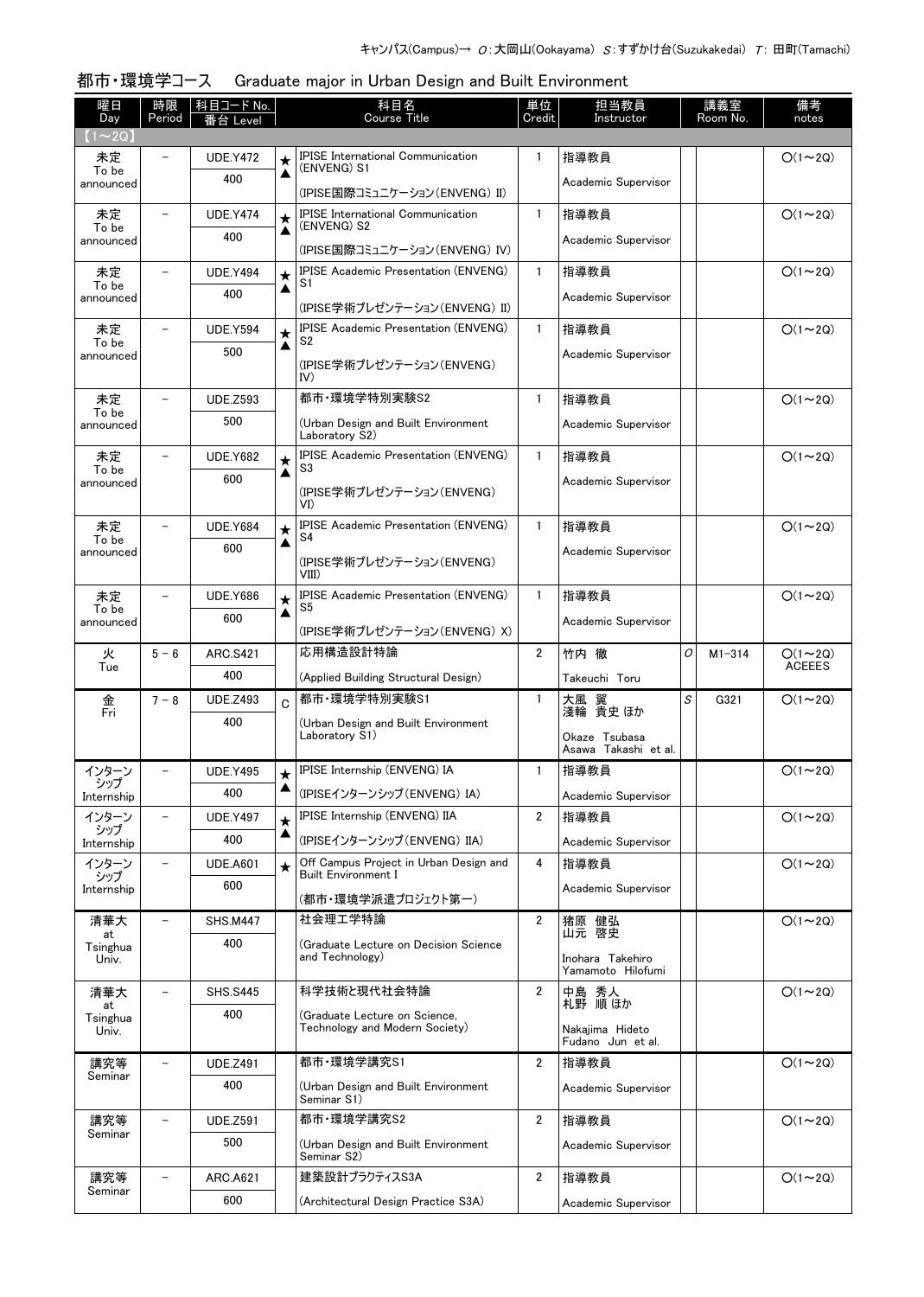| 曜日<br>Day    | 時限<br>Period             | 科目コード No.<br>番台 Level  |         | 科目名<br><b>Course Title</b>                            | 単位<br>Credit   | 担当教員<br>Instructor               |   | 講義室<br>Room No. | 備考<br>notes          |
|--------------|--------------------------|------------------------|---------|-------------------------------------------------------|----------------|----------------------------------|---|-----------------|----------------------|
| $(1\sim 2Q)$ |                          |                        |         |                                                       |                |                                  |   |                 |                      |
| 講究等          |                          | <b>ARC.A622</b>        |         | 建築設計プラクティスS3B                                         | 4              | 指導教員                             |   |                 | $O(1\sim 2Q)$        |
| Seminar      |                          | 600                    |         | (Architectural Design Practice S3B)                   |                | Academic Supervisor              |   |                 |                      |
| 講究等          |                          | <b>UDE.Z691</b>        |         | 都市·環境学講究S3                                            | $\overline{2}$ | 指導教員                             |   |                 | $O(1\sim 2Q)$        |
| Seminar      |                          | 600                    |         | (Urban Design and Built Environment<br>Seminar S3)    |                | Academic Supervisor              |   |                 |                      |
| 講究等          | $\overline{\phantom{0}}$ | <b>UDE.Z693</b>        |         | 都市·環境学講究S4                                            | $\overline{2}$ | 指導教員                             |   |                 | $O(1\sim 2Q)$        |
| Seminar      |                          | 600                    |         | (Urban Design and Built Environment<br>Seminar S4)    |                | Academic Supervisor              |   |                 |                      |
| 講究等          | $\overline{\phantom{0}}$ | <b>UDE.Z695</b>        |         | 都市·環境学講究S5                                            | $\overline{2}$ | 指導教員                             |   |                 | $O(1\sim 2Q)$        |
| Seminar      |                          | 600                    |         | (Urban Design and Built Environment                   |                | Academic Supervisor              |   |                 |                      |
| (1Q)         |                          |                        |         | Seminar S5)                                           |                |                                  |   |                 |                      |
| 月            | $1 - 2$                  | <b>UDE.S402</b>        | $\star$ | Nonlinear Behavior of Concrete and                    | $\overline{2}$ | 河野 進                             | S | G511            | $\bigcirc$ (Mon Thu) |
| Mon          |                          | 400                    |         | <b>Concrete Members</b>                               |                | 西村 康志郎                           |   |                 |                      |
|              |                          |                        |         | (非線形コンクリート特論)                                         |                | Kono Susumu<br>Nishimura Koshiro |   |                 |                      |
| 月            | $3 - 4$                  | <b>UDE.P402</b>        | $\star$ | Theory of Regional Planning and Process               | $\overline{2}$ | 屋井 鉄雄                            | S | G323            | $\bullet$ (Mon•Thu)  |
| Mon          |                          | 400                    |         | (地域の計画づくりとプロセスの理論)                                    |                | Yai Tetsuo                       |   |                 | <b>ACEEES</b>        |
| 月            | $5 - 6$                  | <b>UDE.E401</b>        | $\star$ | Basics of Design Theory of Visual                     | $\mathbf{1}$   | 中村 芳樹                            | S | G324            | <b>ACEEES</b>        |
| Mon          |                          | 400                    |         | Environment<br>(視環境設計基礎)                              |                | Nakamura Yoshiki                 |   |                 |                      |
| 月            | $5 - 6$                  | <b>UDE.S401</b>        | $\star$ | Dynamics of Structures                                | $\overline{2}$ | 佐藤 大樹                            | S | G323            | $\bigcirc$ (Mon Thu) |
| Mon          |                          | 400                    |         | (建築構造物の動力学)                                           |                | Sato Daiki                       |   |                 |                      |
| 月            | $7 - 8$                  | <b>CVE.D401</b>        | $\star$ | Mathematical Modeling of Individual                   | $\overline{2}$ | 福田 大輔                            | 0 | 緑が丘M5-          | $\bullet$ (Mon•Thu)  |
| Mon          |                          | 400                    |         | Choice Behavior                                       |                | Fukuda Daisuke                   |   | 会議室<br>M5 Bidg. | <b>ACEEES</b>        |
|              |                          |                        |         | (選択行動の数理モデル)                                          |                |                                  |   | Meeting<br>Room |                      |
| 月            | $7 - 8$                  | <b>UDE.S434</b>        | $\star$ | Safe Built Environment I                              | $\mathbf{1}$   | 佐藤 俊明<br>鈴木 高二朗                  | S | G324            |                      |
| Mon          |                          | 400                    |         | (安全な都市環境特論第一)                                         |                |                                  |   |                 |                      |
|              |                          |                        |         |                                                       |                | Satoh Toshiaki<br>Suzuki Kojiro  |   |                 |                      |
| 月            | $7 - 8$                  | <b>UDE.D501</b>        |         | 観光計画基礎                                                | $\mathbf{1}$   | 十代田 朗                            | 0 | W831            |                      |
| Mon          |                          | 500                    |         | (Introduction to Tourism Planning)                    |                | Soshiroda Akira                  |   |                 |                      |
| 月            | $7 - 8$                  | <b>UDE.S503</b>        | $\star$ | Seismic Design for Nonstructural                      | $\mathbf{1}$   | 元結 正次郎                           | S | G323            |                      |
| Mon          |                          | 500                    |         | Components                                            |                | Motovui Shoiiro                  |   |                 |                      |
|              |                          |                        |         | (非構造耐震設計論)                                            |                |                                  |   |                 |                      |
| 火<br>Tue     | $1 - 2$                  | <b>UDE.S433</b>        | $\star$ | Introduction on Theory of Earthquake<br>Ground Motion | $\mathbf{1}$   | 山中 浩明                            | S | G512            |                      |
|              |                          | 400                    |         | (地盤震動論の基礎)                                            |                | Yamanaka Hiroaki                 |   |                 |                      |
| 火            | $3 - 4$                  | <b>UDE.S431</b>        | $\star$ | Basics of Stochastic Process for                      | $\mathbf{1}$   | 盛川 仁                             | S | G323            |                      |
| Tue          |                          | 400                    |         | Earthquake Engineering                                |                | Morikawa Hitoshi                 |   |                 |                      |
|              |                          |                        |         | (確率過程論)<br>都市設備特論                                     | $\mathbf{1}$   |                                  | S |                 |                      |
| 火<br>Tue     | $3 - 4$                  | <b>UDE.E501</b>        |         |                                                       |                | 湯淺 和博                            |   | G324            |                      |
|              |                          | 500                    |         | (Urban Energy Services)                               |                | Yuasa Kazuhiro                   |   |                 |                      |
| 火<br>Tue     | $5 - 6$                  | <b>UDE.E502</b><br>500 | $\star$ | Indoor Air Environment<br>(空気環境特論)                    | $\mathbf{1}$   | 鍵 直樹                             | S | G324            |                      |
|              |                          |                        |         | GIS and Digital Image Processing for Built            |                | Kagi Naoki                       |   |                 |                      |
| 水<br>Wed     | $1 - 2$                  | <b>UDE.E402</b><br>400 | $\star$ | Environment                                           | $\mathbf{1}$   | 松岡 昌志                            | S | G324            |                      |
|              |                          |                        |         | (都市・環境のGISとデジタル画像処理)                                  |                | Matsuoka Masashi                 |   |                 |                      |
| 水            | $3 - 4$                  | <b>UDE.D404</b>        |         | 都市景観論                                                 | $\mathbf{1}$   | 真田 純子                            | 0 | W934            |                      |
| Wed          |                          | 400                    |         | (Topics of Townscape)                                 |                | Sanada Junko                     |   |                 |                      |
| 木            | $1 - 2$                  | <b>UDE.S402</b>        | $\star$ | Nonlinear Behavior of Concrete and                    | $\overline{2}$ | 河野 進                             | S | G511            | $\bullet$ (Mon•Thu)  |
| Thu          |                          | 400                    |         | <b>Concrete Members</b>                               |                | 西村 康志郎                           |   |                 |                      |
|              |                          |                        |         | (非線形コンクリート特論)                                         |                | Kono Susumu<br>Nishimura Koshiro |   |                 |                      |

#### 都市・環境学コース Graduate major in Urban Design and Built Environment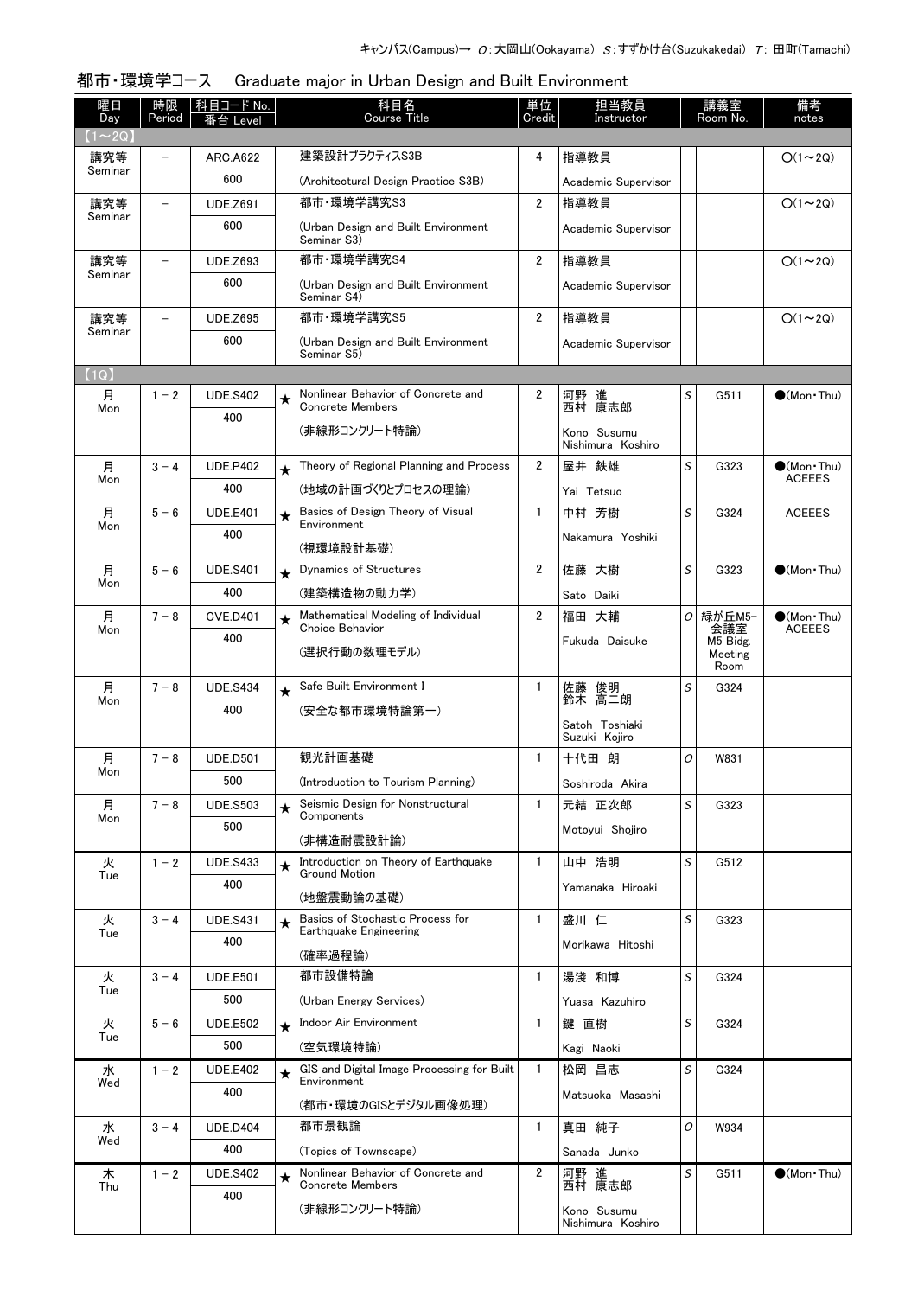| 曜日<br>Day      | 時限<br>Period             | 科目コード No.<br>Level     |         | 科目名<br>Course Title                                        | 単位<br>Credit   | 担当教員<br>Instructor                             |   | 講義室<br>Room No.             | 備考<br>notes                          |
|----------------|--------------------------|------------------------|---------|------------------------------------------------------------|----------------|------------------------------------------------|---|-----------------------------|--------------------------------------|
| (1Q)           |                          |                        |         |                                                            |                |                                                |   |                             |                                      |
| 木              | $3 - 4$                  | <b>UDE.D401</b>        |         | 歴史空間論第一                                                    | $\mathbf{1}$   | 齋藤 潮                                           | 0 | W933                        |                                      |
| Thu            |                          | 400                    |         | (Historic Perspective of Space I)                          |                | Saito Ushio                                    |   |                             |                                      |
| 木              | $3 - 4$                  | <b>UDE.P402</b>        | $\star$ | Theory of Regional Planning and Process                    | $\overline{2}$ | 屋井 鉄雄                                          | S | G323                        | $(Mon\cdot Thu)$                     |
| Thu            |                          | 400                    |         | (地域の計画づくりとプロセスの理論)                                         |                | Yai Tetsuo                                     |   |                             | <b>ACEEES</b>                        |
| 木              | $5 - 6$                  | <b>UDE.S401</b>        | $\star$ | Dynamics of Structures                                     | $\overline{2}$ | 佐藤 大樹                                          | S | G323                        | $\bigcirc$ (Mon Thu)                 |
| Thu            |                          | 400                    |         | (建築構造物の動力学)                                                |                | Sato Daiki                                     |   |                             |                                      |
| 木              | $5 - 6$                  | <b>UDE.D502</b>        |         | 都市・地域再生原論                                                  | $\mathbf{1}$   | 真野 洋介                                          | O | W932                        |                                      |
| Thu            |                          | 500                    |         | (Theory and History of Urban<br>Regeneration)              |                | Mano Yosuke                                    |   |                             |                                      |
| 木<br>Thu       | $7 - 8$                  | <b>CVE.D401</b>        | $\star$ | Mathematical Modeling of Individual<br>Choice Behavior     | $\overline{2}$ | 福田 大輔                                          | 0 | 緑が丘M5-<br>会議室               | $\bullet$ (Mon•Thu)<br><b>ACEEES</b> |
|                |                          | 400                    |         | (選択行動の数理モデル)                                               |                | Fukuda Daisuke                                 |   | M5 Bidg.<br>Meeting<br>Room |                                      |
| 木              | $7 - 8$                  | <b>UDE.E406</b>        |         | 環境乱流力学基礎                                                   | $\mathbf{1}$   | 田村 哲郎                                          | S | $G5 - 410$                  |                                      |
| Thu            |                          | 400                    |         | (Introduction to Environmental                             |                | Tamura Tetsuro                                 |   |                             |                                      |
|                |                          |                        |         | Turbulence)<br>快適な都市環境特論第一                                 |                |                                                |   |                             |                                      |
| 金<br>Fri       | $1 - 2$                  | <b>UDE.D442</b><br>400 |         |                                                            | $\mathbf{1}$   | 柳澤 潤<br>石田 建太朗                                 | S | G323                        |                                      |
|                |                          |                        |         | (Comfortable Built Environment I)                          |                | Yanagisawa Jun<br>Ishida Kentaro               |   |                             |                                      |
| 金              | $3 - 4$                  | <b>UDE.A401</b>        |         | 都市環境研究序説                                                   | $\mathbf{1}$   | 淺輪 貴史                                          | S | G221                        |                                      |
| Fri            |                          | 400                    |         | (An Introduction to Urban Design and<br>Built Environment) |                | Asawa Takashi                                  |   |                             |                                      |
| 金<br>Fri       | $5 - 6$                  | <b>UDE.P401</b>        |         | プロジェクト管理                                                   | $\mathbf{1}$   | 室町 泰徳<br>※ 岡村 次郎ほか                             | S | G321                        |                                      |
|                |                          | 400                    |         | (Project Management)                                       |                |                                                |   |                             |                                      |
|                |                          |                        |         |                                                            |                | Muromachi Yasunori<br>X Okamura Jiro et<br>al. |   |                             |                                      |
| 集中講義           |                          | <b>ARC.D402</b>        | $\star$ | Architectural Preservation and<br>Renovation               | $\overline{2}$ | 山崎 鯛介                                          |   |                             | <b>ACEEES</b>                        |
| Intensive      |                          | 400                    |         | (建築保存設計特論)                                                 |                | Yamazaki Taisuke                               |   |                             |                                      |
| 集中講義           |                          | <b>UDE.Z681</b>        |         | 都市·環境学特別プロジェクトS3・1                                         | $\mathbf{1}$   | 指導教員                                           |   |                             | 水曜日開講予                               |
| 等<br>Intensive |                          | 600                    |         | (Urban Design and Built Environment<br>Project S3 · 1)     |                | Academic Supervisor                            |   |                             | 定                                    |
| 集中講義           | $\overline{\phantom{0}}$ | <b>UDE.Z685</b>        |         | 都市·環境学特別プロジェクトS4・1                                         | $\mathbf{1}$   | 指導教員                                           |   |                             | 水曜日開講予<br>定                          |
| Intensive      |                          | 600                    |         | (Urban Design and Built Environment<br>Project S4 · 1)     |                | Academic Supervisor                            |   |                             |                                      |
| [2Q]           |                          |                        |         |                                                            |                |                                                |   |                             |                                      |
| 月<br>Mon       | $1 - 2$                  | <b>UDE.P403</b>        |         | 都市計画                                                       | 2              | 室町 泰徳                                          | S | G323                        | $\bullet$ (Mon Thu)<br><b>ACEEES</b> |
|                |                          | 400                    |         | (Urban Planning)                                           |                | Muromachi Yasunori                             |   |                             |                                      |
| 月<br>Mon       | $1 - 2$                  | <b>UDE.S501</b>        | $\star$ | Disaster Mitigation for Building<br><b>Structures</b>      | $\overline{2}$ | 河野 進<br>西村 康志郎                                 | S | G511                        | $\bullet$ (Mon Thu)                  |
|                |                          | 500                    |         | (建築防災特論)                                                   |                | Kono Susumu                                    |   |                             |                                      |
|                |                          |                        |         |                                                            |                | Nishimura Koshiro                              |   |                             |                                      |
| 月<br>Mon       | $3 - 4$                  | <b>UDE.E405</b>        |         | 持続可能な都市環境特論第一                                              | $\mathbf{1}$   | 平賀 あまな                                         | S | G323                        |                                      |
|                |                          | 400                    |         | (Sustainable Built Environment I)                          |                | Hiraga Amana                                   |   |                             |                                      |
| 月<br>Mon       | $5 - 6$                  | <b>UDE.E503</b>        | $\star$ | Design Theory of Urban Visual<br>Environment               | $\mathbf{1}$   | 中村 芳樹                                          | S | G324                        | <b>ACEEES</b>                        |
|                |                          | 500                    |         | (都市の視環境設計)                                                 |                | Nakamura Yoshiki                               |   |                             |                                      |
| 月              | $7 - 8$                  | <b>UDE.E404</b>        | $\star$ | Basic Engineering on Thermal                               | $\mathbf{1}$   | 淺輪 貴史                                          | S | G512                        | <b>ACEEES</b>                        |
| Mon            |                          | 400                    |         | Environment                                                |                | Asawa Takashi                                  |   |                             |                                      |
|                |                          |                        |         | (熱環境工学基礎)                                                  |                |                                                |   |                             |                                      |
| 月<br>Mon       | $7 - 8$                  | <b>UDE.D503</b>        |         | 観光計画応用                                                     | $\mathbf{1}$   | 十代田 朗                                          | 0 | W831                        |                                      |
|                |                          | 500                    |         | (Tourism Planning Practice)                                |                | Soshiroda Akira                                |   |                             |                                      |

| 都市・環境学コース Graduate major in Urban Design and Built Environment |
|----------------------------------------------------------------|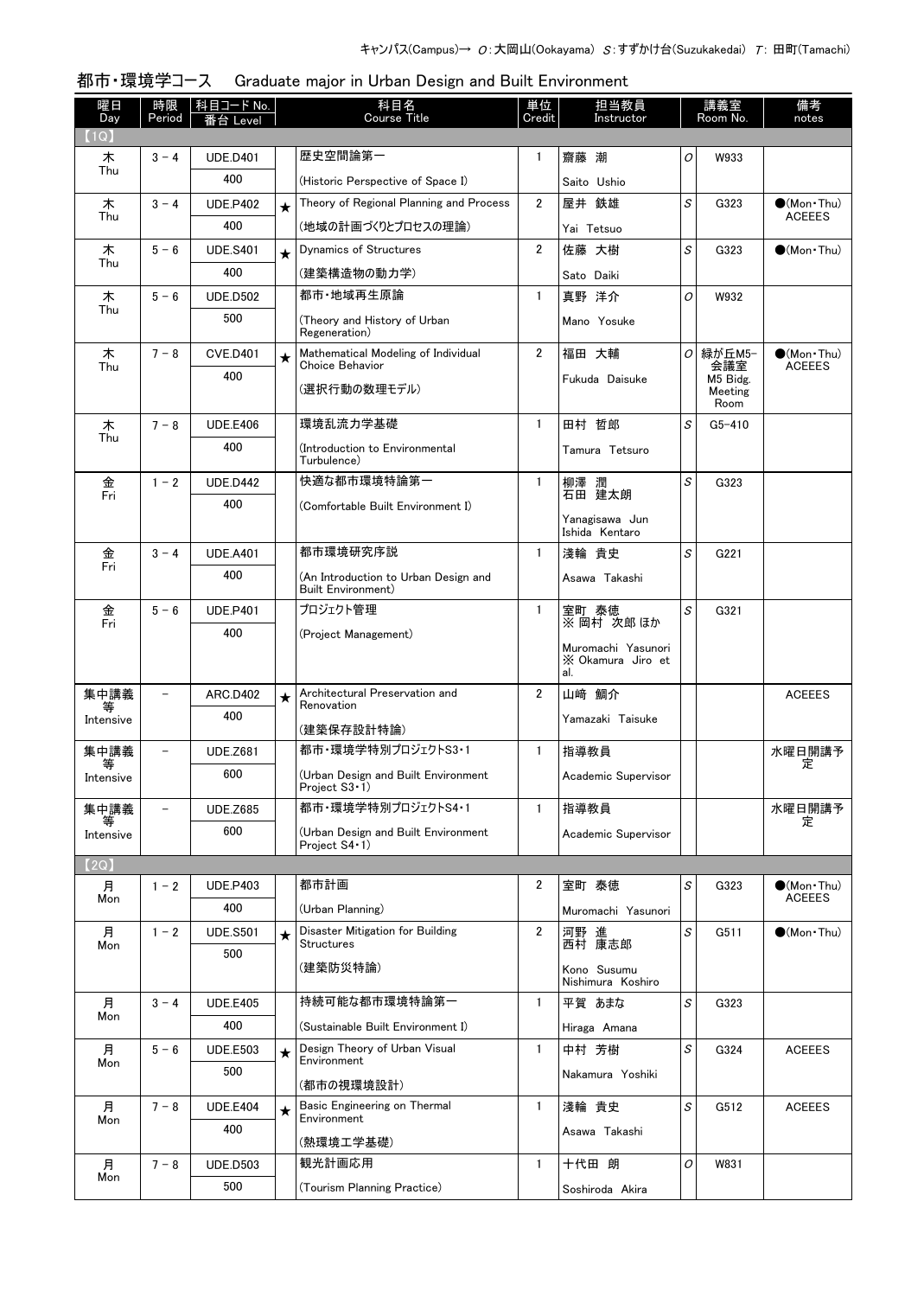| 曜日<br>Day    | 時限<br>Period             | 科目コード No.<br>番台 Level  |         | 科目名<br><b>Course Title</b>                                          | 単位<br>Credit   | 担当教員<br>Instructor                 |   | 講義室<br>Room No. | 備考<br>notes                            |
|--------------|--------------------------|------------------------|---------|---------------------------------------------------------------------|----------------|------------------------------------|---|-----------------|----------------------------------------|
| (2Q)         |                          |                        |         |                                                                     |                |                                    |   |                 |                                        |
| 月<br>Mon     | $7 - 8$                  | <b>UDE.S504</b>        |         | 安全な都市環境特論第二                                                         | $\mathbf{1}$   | 末松 孝司<br>海江田 秀志                    | S | G321            |                                        |
|              |                          | 500                    |         | (Safe Built Environment II)                                         |                | Suematsu Takashi<br>Kaieda Hideshi |   |                 |                                        |
| 火            | $1 - 2$                  | <b>UDE.S532</b>        | $\star$ | Application of Theory of Earthquake                                 | $\mathbf{1}$   | 山中 浩明                              | S | G512            |                                        |
| Tue          |                          | 500                    |         | Ground Motion in Earthquake Engineering<br>(地盤震動論の応用)               |                | Yamanaka Hiroaki                   |   |                 |                                        |
| 火            | $3 - 4$                  | <b>UDE.E403</b>        | $\star$ | Introduction to Atmospheric Urban<br>Environment                    | $\mathbf{1}$   | 大風 翼                               | S | G511            |                                        |
| Tue          |                          | 400                    |         | (都市大気環境論基礎)                                                         |                | Okaze Tsubasa                      |   |                 |                                        |
| 火            | $3 - 4$                  | <b>UDE.S531</b>        | $\star$ | Microtremor Survey Techniques using<br>Theory of Stochastic Process | $\mathbf{1}$   | 盛川 仁                               | S | G323            |                                        |
| Tue          |                          | 500                    |         | (微動探査法特論)                                                           |                | Morikawa Hitoshi                   |   |                 |                                        |
| 火            | $7 - 8$                  | <b>ARC.S424</b>        |         | 地盤地震工学特論                                                            | $\overline{2}$ | 田村 修次                              | 0 | M111            | $\bullet$ (Tue•Fri)                    |
| Tue          |                          | 400                    |         | (Advanced Geometrical Engineering)                                  |                | Tamura Shuii                       |   |                 | <b>ACEEES</b>                          |
| 水            | $3 - 4$                  | <b>UDE.D541</b>        |         | 快適な都市環境特論第二                                                         | $\mathbf{1}$   | 小口 恵司<br>添田 昌志                     | S | G324            |                                        |
| Wed          |                          | 500                    |         | (Comfortable Built Environment II)                                  |                |                                    |   |                 |                                        |
|              |                          |                        |         |                                                                     |                | Oguchi Keiji<br>Soeda Masashi      |   |                 |                                        |
| 木            | $1 - 2$                  | <b>UDE,P403</b>        |         | 都市計画                                                                | $\overline{2}$ | 室町 泰徳                              | S | G323            | $\bullet$ (Mon Thu)                    |
| Thu          |                          | 400                    |         | (Urban Planning)                                                    |                | Muromachi Yasunori                 |   |                 | <b>ACEEES</b>                          |
| 木<br>Thu     | $1 - 2$                  | <b>UDE.S501</b>        | $\star$ | Disaster Mitigation for Building<br><b>Structures</b>               | $\overline{2}$ | 河野 進<br>西村 康志郎                     | S | G511            | $\bullet$ (Mon Thu)                    |
|              |                          | 500                    |         | (建築防災特論)                                                            |                | Kono Susumu                        |   |                 |                                        |
|              |                          |                        |         | 持続可能な都市環境特論第二                                                       | $\mathbf{1}$   | Nishimura Koshiro                  | S |                 |                                        |
| 木<br>Thu     | $3 - 4$                  | <b>UDE.P405</b><br>400 |         |                                                                     |                | 小林 秀樹<br>鈴木 敦士                     |   | G323            |                                        |
|              |                          |                        |         | (Sustainable Built Environment II)                                  |                | Kobayashi Hideki<br>Suzuki Atsushi |   |                 |                                        |
| 木            | $5 - 6$                  | <b>UDE.D445</b>        |         | 景観計画論                                                               | $\mathbf{1}$   | 真田 純子                              | O | W931            |                                        |
| Thu          |                          | 400                    |         | (Topics of Landscape Planning)                                      |                | Sanada Junko                       |   |                 |                                        |
| 金            | $1 - 2$                  | <b>UDE.D405</b>        |         | 歴史空間論第二                                                             | $\mathbf{1}$   | 中井 検裕                              | O | W935            |                                        |
| Fri          |                          | 400                    |         | (Historic Perspective of Space II)                                  |                | Nakai Norihiro                     |   |                 |                                        |
| 金            | $3 - 4$                  | <b>UDE.D504</b>        |         | 都市•地域再生実践                                                           | $\mathbf{1}$   | 真野 洋介                              | 0 | W936            |                                        |
| Fri          |                          | 500                    |         | (Practices of Urban Regeneration)                                   |                | Mano Yosuke                        |   |                 |                                        |
| 金<br>Fri     | $7 - 8$                  | <b>ARC.S424</b>        |         | 地盤地震工学特論                                                            | $\overline{2}$ | 田村 修次                              | O | M111            | $\bullet$ (Tue · Fri)<br><b>ACEEES</b> |
|              |                          | 400                    |         | (Advanced Geometrical Engineering)                                  |                | Tamura Shuji                       |   |                 |                                        |
| 集中講義<br>等    | $\overline{\phantom{0}}$ | ARC.D442               |         | 建築プログラム特論                                                           | $\overline{2}$ | 安田 幸一                              |   |                 | <b>ACEEES</b>                          |
| Intensive    |                          | 400                    |         | (Architectural Programming)                                         |                | Yasuda Koichi                      |   |                 |                                        |
| 集中講義<br>等    | $\qquad \qquad -$        | <b>ARC P441</b>        | $\star$ | Theories in Urban Analysis and Planning I                           | $\overline{2}$ | 斎尾 直子                              |   |                 |                                        |
| Intensive    |                          | 400                    |         | (空間計画学特論第一)                                                         |                | Saio Naoko                         |   |                 |                                        |
| 集中講義<br>等    | $\overline{\phantom{a}}$ | <b>UDE.D507</b>        | $\star$ | Urban Planning and Development in<br>Japan                          | $\overline{2}$ | 中井 検裕                              |   |                 | <b>ACEEES</b>                          |
| Intensive    |                          | 500                    |         | (日本の都市計画・都市開発)                                                      |                | Nakai Norihiro                     |   |                 |                                        |
| 集中講義         |                          | <b>UDE.Z682</b>        |         | 都市・環境学特別プロジェクトS3・2                                                  | $\mathbf{1}$   | 指導教員                               |   |                 | 火曜日開講予<br>定                            |
| Intensive    |                          | 600                    |         | (Urban Design and Built Environment<br>Project $S3 \cdot 2$         |                | Academic Supervisor                |   |                 |                                        |
| 集中講義         | $\overline{\phantom{0}}$ | <b>UDE.Z686</b>        |         | 都市・環境学特別プロジェクトS4・2                                                  | $\mathbf{1}$   | 指導教員                               |   |                 | 水曜日開講予<br>定                            |
| Intensive    |                          | 600                    |         | (Urban Design and Built Environment<br>Project S4 · 2)              |                | Academic Supervisor                |   |                 |                                        |
| インターン<br>シップ | $\equiv$                 | <b>ARC.A405</b>        |         | 建築設計プラクティスS1A                                                       | $\overline{2}$ | 奥山 信一<br>横山 裕ほか                    |   |                 |                                        |
| Internship   |                          | 400                    |         | (Architectural Design Practice S1A)                                 |                | Okuyama Shinichi                   |   |                 |                                        |
|              |                          |                        |         |                                                                     |                | Yokoyama Yutaka et<br>al.          |   |                 |                                        |

#### 都市・環境学コース Graduate major in Urban Design and Built Environment